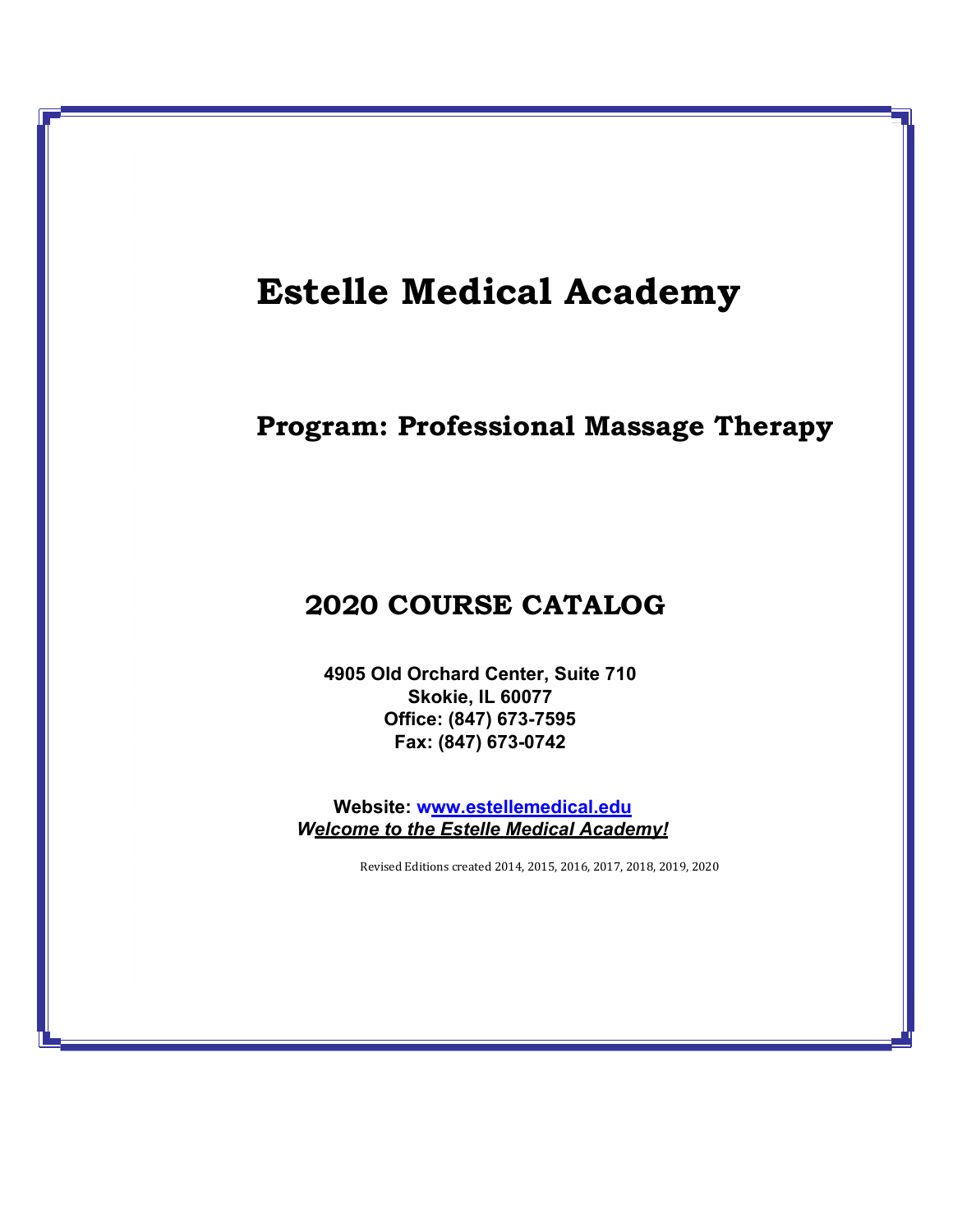*Thank you for your interest in the Estelle Medical Academy (EMA). I hope this catalog will answer many of your questions and that you will feel free to contact the school for any additional information you may need.*

*Estelle Medical Academy is dedicated to assisting you in becoming a competent and successful massage therapist. Our goal is to provide you with the best possible education, which includes a healthy learning environment, a well-planned curriculum, and a professional and dedicated staff and faculty. Estelle Medical Academy is proud to be one of the most affordable accredited massage therapy schools in Illinois.*

*Massage therapy is one of the fastest growing health care professions today. Our graduates have many career opportunities: medical facilities, chiropractic offices, sports therapy and fitness clubs, salons and health spas, home-based practices, rehabilitation facilities, corporate on-site massage, cruise ships and many others. Estelle Medical Academy will provide you with a solid foundation of massage training from which you can create your future.*

*We hope you will take advantage of this great opportunity to become a massage therapist. This catalog will answer your questions and assist you in making a very important decision regarding your future. If you wish to visit our school, please call us at 847-673-7595.You can also e-mail us at [danny.canales@estelle.edu](mailto:anny.canales@estelle.edu) or visit our website at www.estellemedical.edu.*

*Thank you again for your interest.* 

*Sincerely,*

## *Danny Canales*

*Danny Canales BA, MA Director*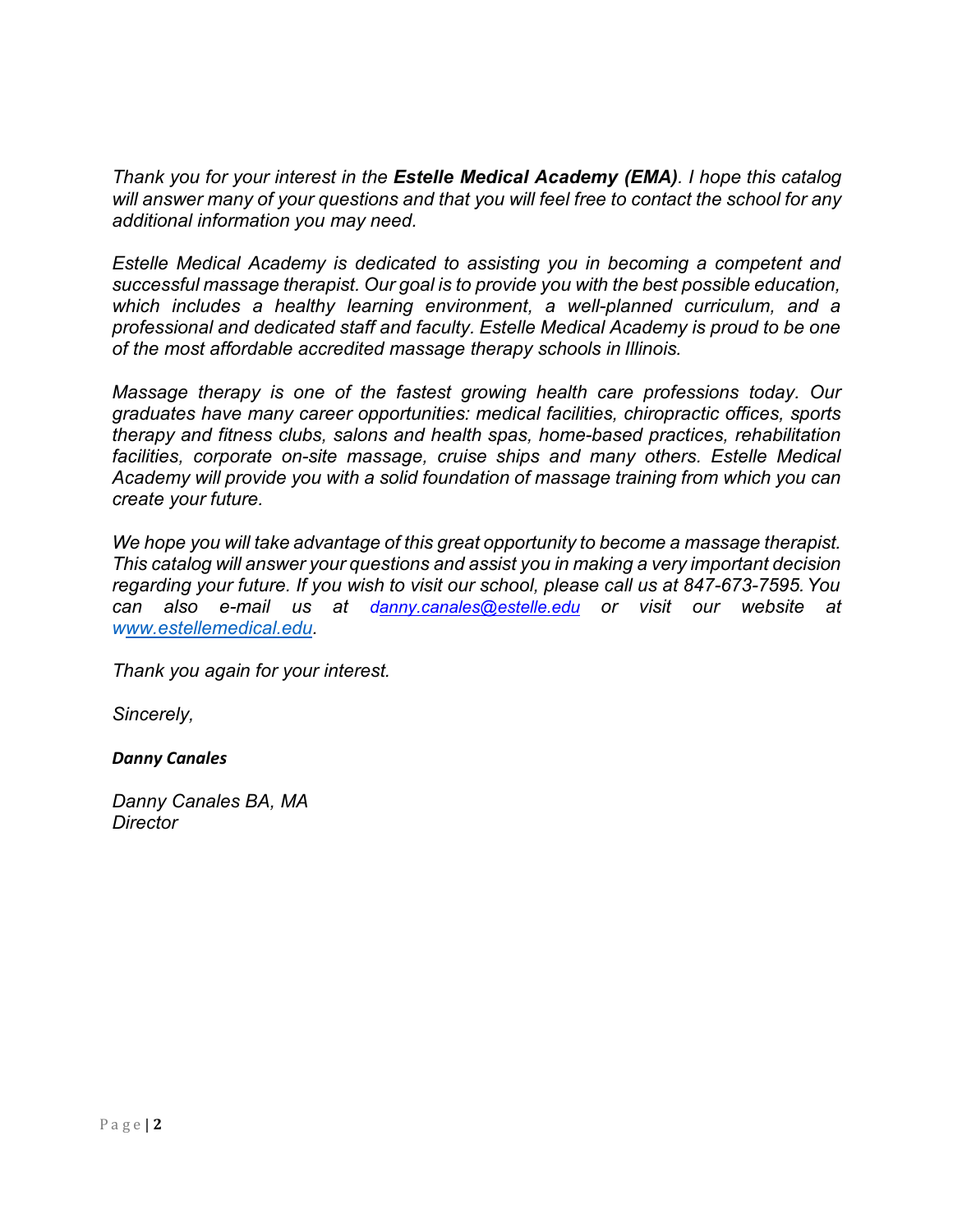| <b>Table of Contents</b>                                                                  |                  |
|-------------------------------------------------------------------------------------------|------------------|
| <b>Cover Page</b>                                                                         |                  |
| Director's Overview                                                                       |                  |
| <b>Table of Contents</b>                                                                  | β                |
| <b>Accreditation / Approvals and Memberships</b>                                          | 4                |
| History / Ownership and Legal Control / Officers / Mission / Objectives                   | 5                |
| Philosophy / School Highlights / School Facilities and Equipment                          | 6                |
| Office Hours / Library / Faculty / Entry Level Skills of a Professional Massage Therapist | $7 - 8$          |
| Licensure for Massage Therapists                                                          | 8                |
| Admissions Requirements / Admissions Process                                              | $9 - 10$         |
| Equal Opportunity Statement / Transfer of Credit                                          | $10 - 11$        |
| Challenge Credit / Transfer of Credit / Requirements for Graduation                       | 11               |
| Diploma Awarded - Graduation / Transcripts / Student Responsibility / Student Records     | $12 - 13$        |
| Notice of Student Rights under FERPA / Dress Code and Personal Hygiene Policy             | $13 - 14$        |
| Housing / Financial Aid / General Eligibility                                             | $\overline{14}$  |
| <b>Financial Aid Programs</b>                                                             | 15               |
| Financial Aid Programs continued / Return of Title IV Funds / Veterans Benefits Info      | $16 - 17$        |
| Payment Period / Withdrawal Date / Last Day of Attendance                                 | 17               |
| Academics / Academic Standards / Academic Advising                                        | 18-19            |
| Satisfactory Academic Progress / Grading Scale                                            | 19               |
| Satisfactory Academic Progress continued / Evaluation Periods                             | 20               |
| Satisfactory Academic Progress continued / Reinstatement                                  | $\overline{21}$  |
| Satisfactory Academic Progress continued / Clinic/Technique Objective                     | 22-23            |
| Satisfactory Academic Progress continued / Attendance Policy                              | 23-24            |
| <b>Additional Attendance Requirements</b>                                                 | 25               |
| Leave of Absence / Withdrawal and Readmission                                             | 26               |
| <b>Student Services</b>                                                                   | 26               |
| Student Services continued / Guidance / Activities / Job Placement and Career Services    | 27               |
| <b>Student Conduct</b>                                                                    | 28               |
| Student Conduct continued                                                                 | 28               |
| Student Conduct continued / Disciplinary Action and Termination                           | $29 - 31$        |
| <b>Grievance Procedures</b>                                                               | 31               |
| Student's Right to Cancel / Cancellation Policy                                           | 32               |
| School's Right to Cancel / Health, Safety & Controlled Substance Policies                 | $33 - 34$        |
| Health, Safety & Controlled Substance Policies continued                                  | 34               |
| Other Information / Academic Program: Professional Massage Therapy Training Program       | $35\overline{)}$ |
| Professional Massage Therapy Training Program / Program Objectives                        | $36 - 37$        |
| <b>Course Descriptions</b>                                                                | 38-43            |
| Disclosure Report - Estelle Medical Academy                                               | 44               |
| Tuition and Fees / Refund Policy                                                          | 45-46            |
| Appendix A - Holiday Calendar                                                             | 47               |
| Appendix B - School Calendar                                                              | 48               |
| Appendix C - CPR & First Aid Training                                                     | 49               |
| Appendix D - Collection Practices/ Veterans Affairs Pending Payment Compliance            | 50               |
| Blank Page - Last Page of Catalog                                                         | 51               |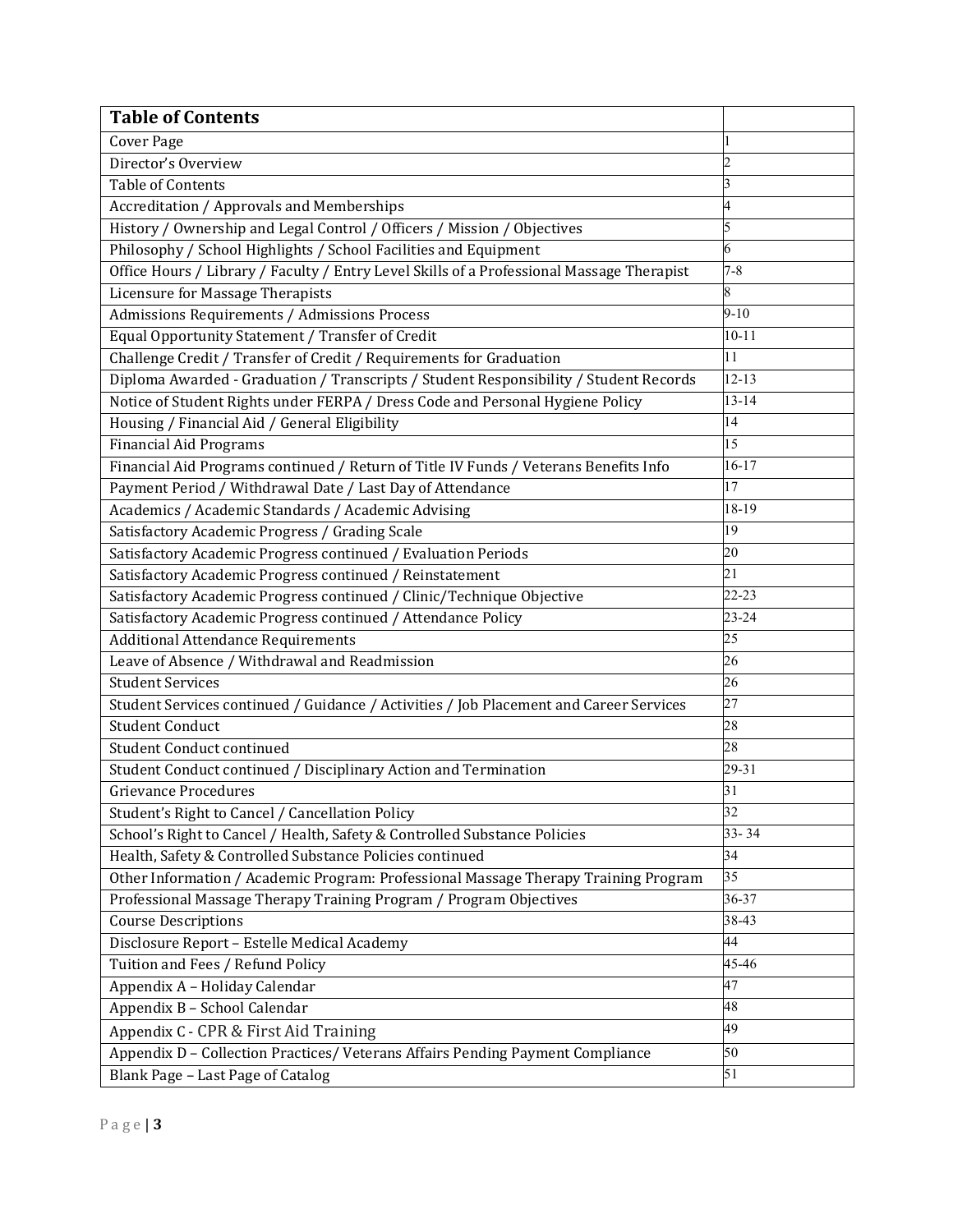## **About This Catalog**

Estelle Medical Academy certifies that the information contained in this publication is current and correct. The information contained in this catalog became effective on January 1st, 2018. The purpose of this Catalog is to familiarize applicants and others with the programs and policies of the Estelle Medical Academy (EMA). If changes are made to the information in this Catalog, an update will be made available.

From time to time, it may be necessary or desirable for Estelle Medical Academy to make changes to this catalog due to the requirements and standards of the school's accrediting body, state licensing agency or U.S. Department of Education, or due to market conditions, employer needs or other reasons.

Estelle Medical Academy is not responsible for any statement of our policies, job placement activity, and references to our curriculum or the facility that is not directly discussed in this School Catalog.

Estelle Medical Academy reserves the right to add, delete or improve upon any class or program. An ensuing change in tuition rates will not affect students already enrolled in a program, and who have been continuously enrolled since signing an Enrollment Agreement.

The catalog version that is current at the time of the student's enrollment is the governing document for that student, providing enrollment has been continuous.

## **Accreditation**

Accreditation is a voluntary process that may be undertaken by schools to demonstrate compliance with specific standards designed to indicate a level of education quality. Estelle Medical Academy is institutionally accredited by:

**Accrediting Bureau of Health Education Schools (ABHES),** 7777 Leesburg Pike, Suite 314N, Falls Church, VA 22043, 703-917-9503, a national accrediting agency recognized by the United States Department of Education. This indicates that Estelle Medical Academy substantially meets or exceeds the stated criteria of education quality established by ABHES and approved by the DOE. This recognition of institutional accreditation by ABHES entitles Estelle Medical Academy to offer Title IV Financial Assistance to students who qualify.

• The Professional Massage Therapy Program is an Accredited Program By ABHES

## **Approvals and Memberships**

- *Illinois State Board of Higher Education.* Estelle Medical Academy has a Certificate of Approval to operate as a Private Business and Vocational School. This approval is renewed annually. Estelle Medical Academy is approved by the "Division of Private Business and Vocational Schools of the Illinois Board of Higher Education."
- *American Massage Therapy Association (AMTA), Council of Schools*. AMTA is the largestinternational organization serving the massage therapy profession, whose school members reflect the association's commitment to providing quality education to future massage professionals in a caring, professional and ethical manner.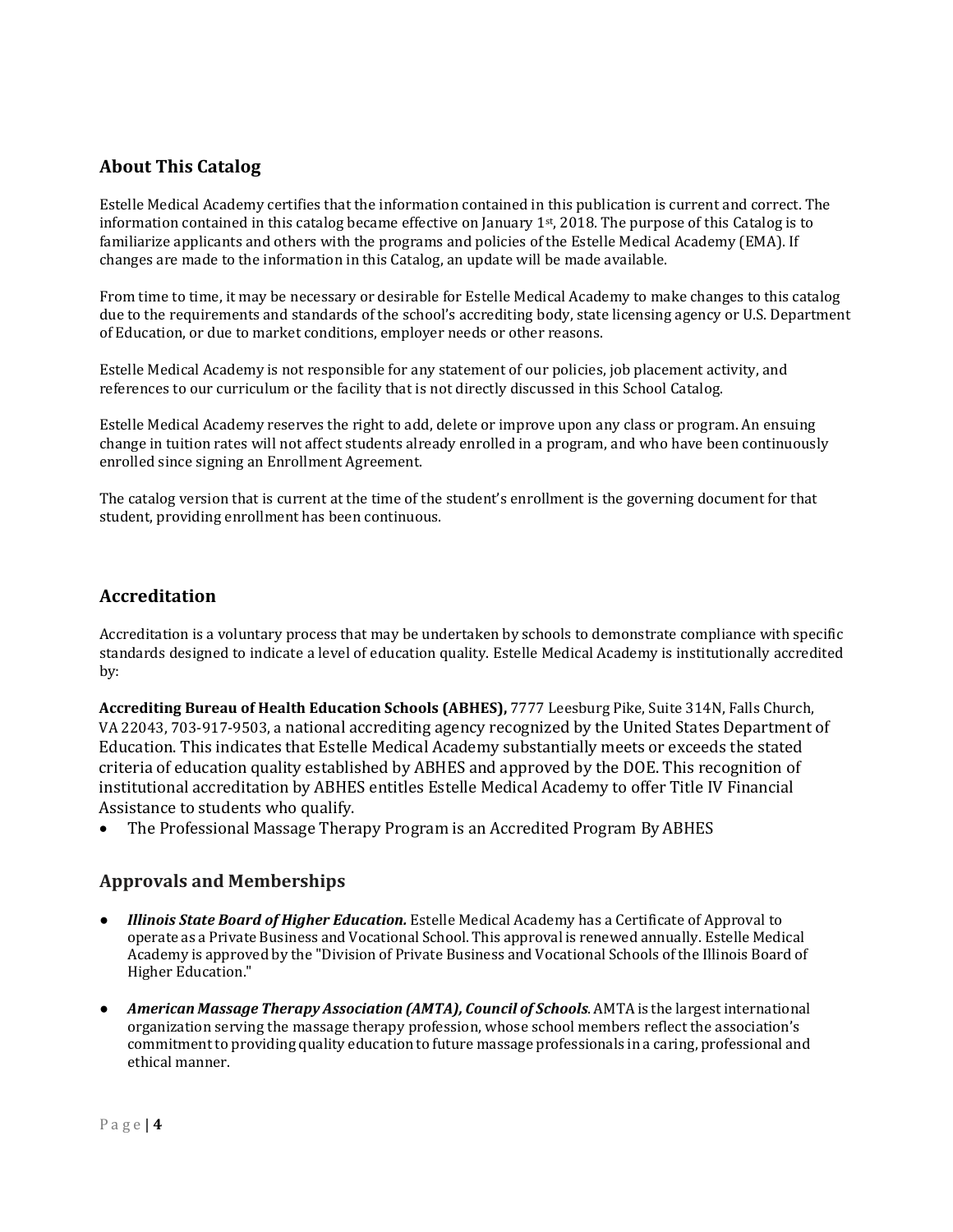- **Associated Bodywork and Massage Professionals (ABMP).** ABMP is a professional massage association representing massage, bodywork, somatic practitioners, andestheticians.
- *Department of Veterans' Affairs (VA)* Estelle Medical Academy has an approval to operate from the State of Illinois Department of Veterans Affairs.

### **History**

The School first opened its doors in October of 1997 in Skokie, Illinois. Estelle Medical Academy started with just two instructors and the first class consisted of eight students. The School's commitment to excellence in education was immediately recognized by the community, and the School grew and became a thriving educational center.

In 2006, Estelle Medical Academy opened a non-main campus in Las Vegas, Nevada. To create a well-rounded and collaborative administration, the Campus in Las Vegas is now the main campus and the Skokie, IL campus is the non-main campus.

In the last 16 years the School graduated over 2000 massage professionals. Between the two campuses Estelle Medical Academy employs fourteen instructors and eight members of staff.

## **Ownership and Legal Control**

Estelle Medical Academy is a private company incorporated in Cook County, Illinois. The principal and controlling shareholder is Oleg Vologin, who serves as the Chairman of the Board and President of the School.

### **Officers**

Mr. Oleg Vologin, LMT, President, Secretary/Treasurer

## **Mission, Purpose and Objectives**

Estelle Medical Academy is a postsecondary institution dedicated to providing affordable career-focused training in Massage therapy and complimentary healing arts. The School is committed to staying abreast of the changes and trends in the field of massage therapy, and offers instruction, in various modalities to ensure that graduates have a wide range of occupational skills, techniques, and knowledge with which to begin their careers. The School is intricately involved with creating an atmosphere conducive to the interchange of ideas while instilling a high degree of ethics and professionalism in the student. We are dedicated to advancing the art and science of Massage therapy through excellence in education, personal and professional development of our students and community service by promoting health and wellness.

## **Objectives**

- To provide innovative and comprehensive training in the theory and practice of massage therapy designedto prepare students for professional excellence andsuccess.
- To inspire students to be the best in their chosen field and develop the ethics, maturity and professionalism needed to establish a career in massage therapy.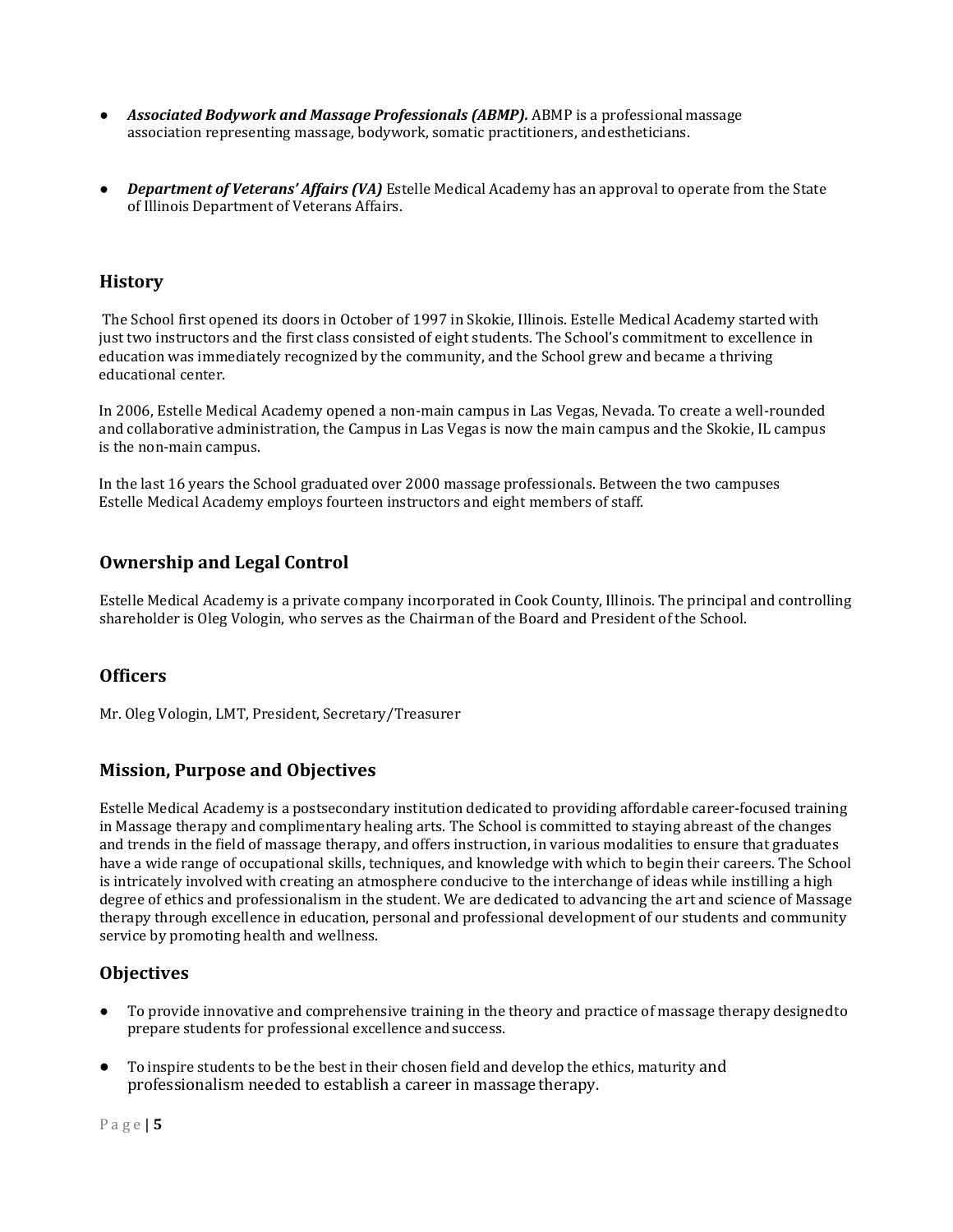- To prepare students for the Massage & Bodywork Licensing Examination(MBLEx)
- To prepare students for massage therapy licensure in the State of Illinois.
- To maintain highly qualified, experienced instructors.
- To foster educational growth and personal and professional development in a pleasant and safe environment; creating a sensitive and enthusiastic setting which inspires self- confidence and motivation to learn.

## **Philosophy and Goals**

The Estelle Medical Academy values the inherent worth of each individual, whether he/she is a student, an employee or a graduate. Estelle Medical Academy believes in intellectual freedom and respect for individual belief systems as well. We encourage self-expression and creativity and assist students in their personal and professional growth. Our approach to massage therapy education reflects the physical, intellectual and spiritual components of holistic development.

## **School Highlights**

- Estelle Medical Academy gained Institutional Accreditation from the Accrediting Bureau of Health Education Schools (ABHES) in December 2003.
- Graduates of the Professional Massage Therapy Program are qualified to take the National Certification Board for Therapeutic Massage and Bodywork Exam and the Federation of State Massage Therapy Boards Massage and Bodywork Licensing Exam
- Graduates of Estelle Medical Academy have entered into secure and unsubsidized employment.
- Since 1997, more than 2000 students have graduated from Estelle Medical Academy.
- The School provides job placement services to graduates with follow-up conducted at regular intervals for twelve months following program completion. Graduate and Employer satisfaction is evaluated as part of the School's commitment to continuous improvement.

## **School Location, Facilities and Equipment**

Estelle Medical Academy (Estelle Medical Academy) is located at 4905 Old Orchard Center, Suite 710, Skokie, IL 60077. The school occupies a modern office space at the Old Orchard Professional building, that is conveniently located just 1/3 mile from I-94 Expressway (exit Old Orchard Road East) and walking distance from the bus station. Free student parking is available. In addition, Estelle Medical Academy is handicap accessible with an underground garage and drop off area and elevators in the same area, the building entrance from the mall shopping area is also handicap accessible and with elevator access.

Estelle Medical Academy provides students with modern, well-lit, climate-controlled and spacious classrooms conducive to learning. The school facility encompasses almost 3500 square feet of space. There are three large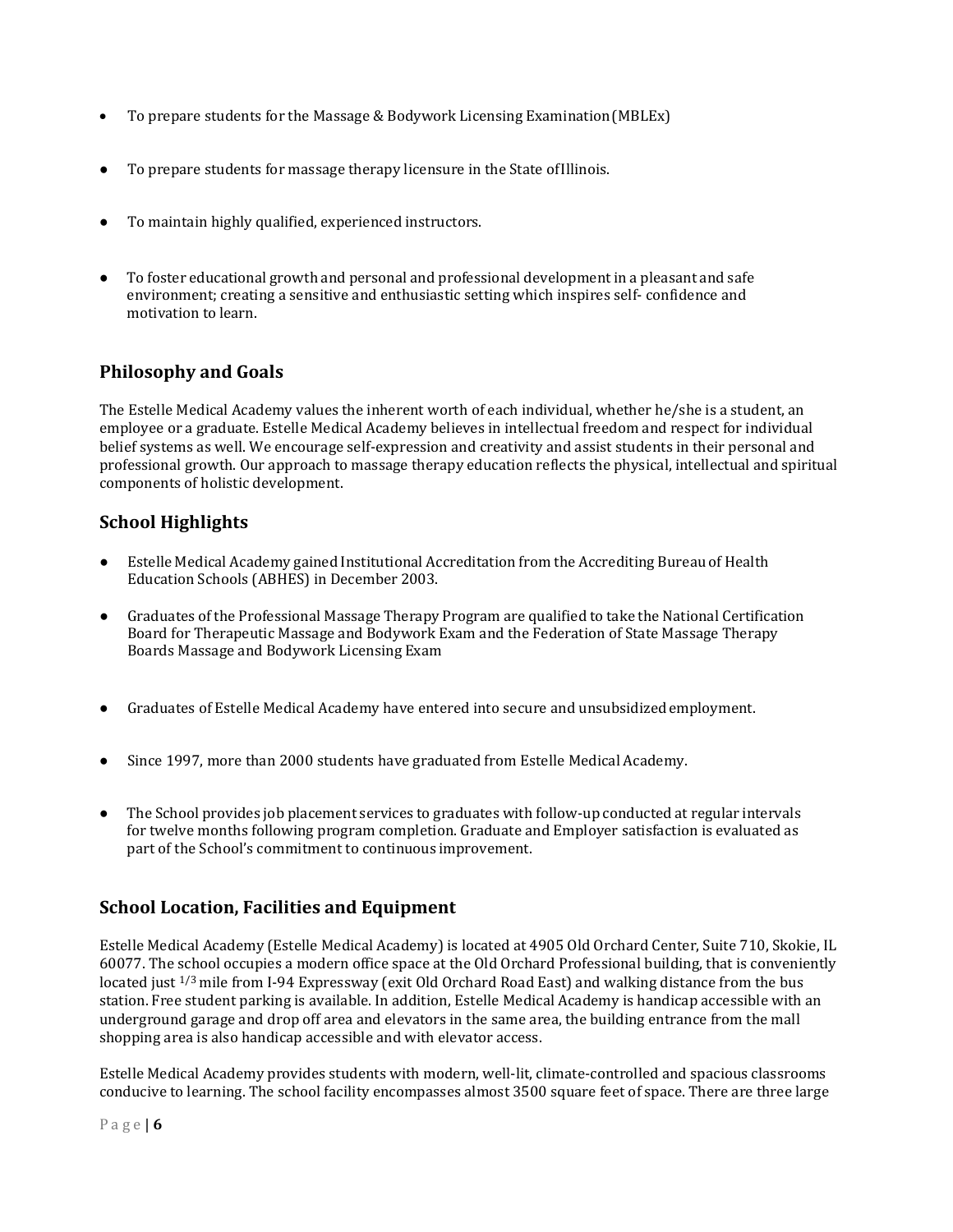classrooms to accommodate both lecture and laboratory.

The School has 26 massage tables and 8 massage chairs for use by students. To facilitate learning, the School has life-size painted skeletons and numerous smaller skeletons and charts. Two overhead projectors, two TVs and VCR/DVD players and blackboards are also appropriately situated in the classrooms. The stereo music system is installed so that music can be heard in the background as students give and receive massages.

There is a student lounge, with a refrigerator, a water cooler, a coffee maker, and a microwave.

The institution, and facilities it occupies, and the equipment it utilizes fully comply with any and all federal, state, and local ordinances and regulations, including those requirements as to fire safety, building safety, and health.

## **Office Hours**

Estelle Medical Academy's office is open from 9:30 am to 8:00 pm, Monday through Friday. Saturday and Sunday hours are from 10:00 am to 2:00 pm. The School is closed during the following holidays: New Year's Day, Memorial Day, Independence Day, Labor Day, Thanksgiving and Christmas.

### **Library**

The Estelle Medical Academy library offers students the opportunity to do research for course assignments, investigate career opportunities, and keep abreast of current issues through the use of electronic resources and professional publications such as periodicals, books and newspapers. The library contains over 150 books, and a number of videotapes and DVDs on the subjects of massage therapy, anatomy and physiology, healthcare, and fitness and wellness. There are periodicals and references, and books are available for check out on a daily basis. Computers with broadband internet connection is available to students for research purposes.

## **Faculty**

The faculty members are the keystone of Estelle Medical Academy's quality. Members of the faculty have industry or professional experience, together with appropriate academic credentials. The faculty brings a high level of professionalism to the classroom and is recognized by their academic and industry peers. Through the guidance of the faculty, theoretical, practical and creative applications are addressed in the curricula and reinforced by interaction with professionals in the industries.

Faculty members are dedicated to academic achievement, to professional education, to individual attention, and to the preparation of students for their careers in massage therapy. In essence, the faculty practices what they teach. It is through personal attention that students reach their potential, and it is the dedicated faculty who provide the individual guidance necessary to assure every student that his/her time in class is well spent.

Our instructors are licensed massage therapist or medical professionals who continually update their skills to keep in step with the changing demands of the massage and bodywork field. A full listing of our faculty may be found in the addendum to this catalog.

The massage therapy program is taught in English; hence, the program is not taught in any other language.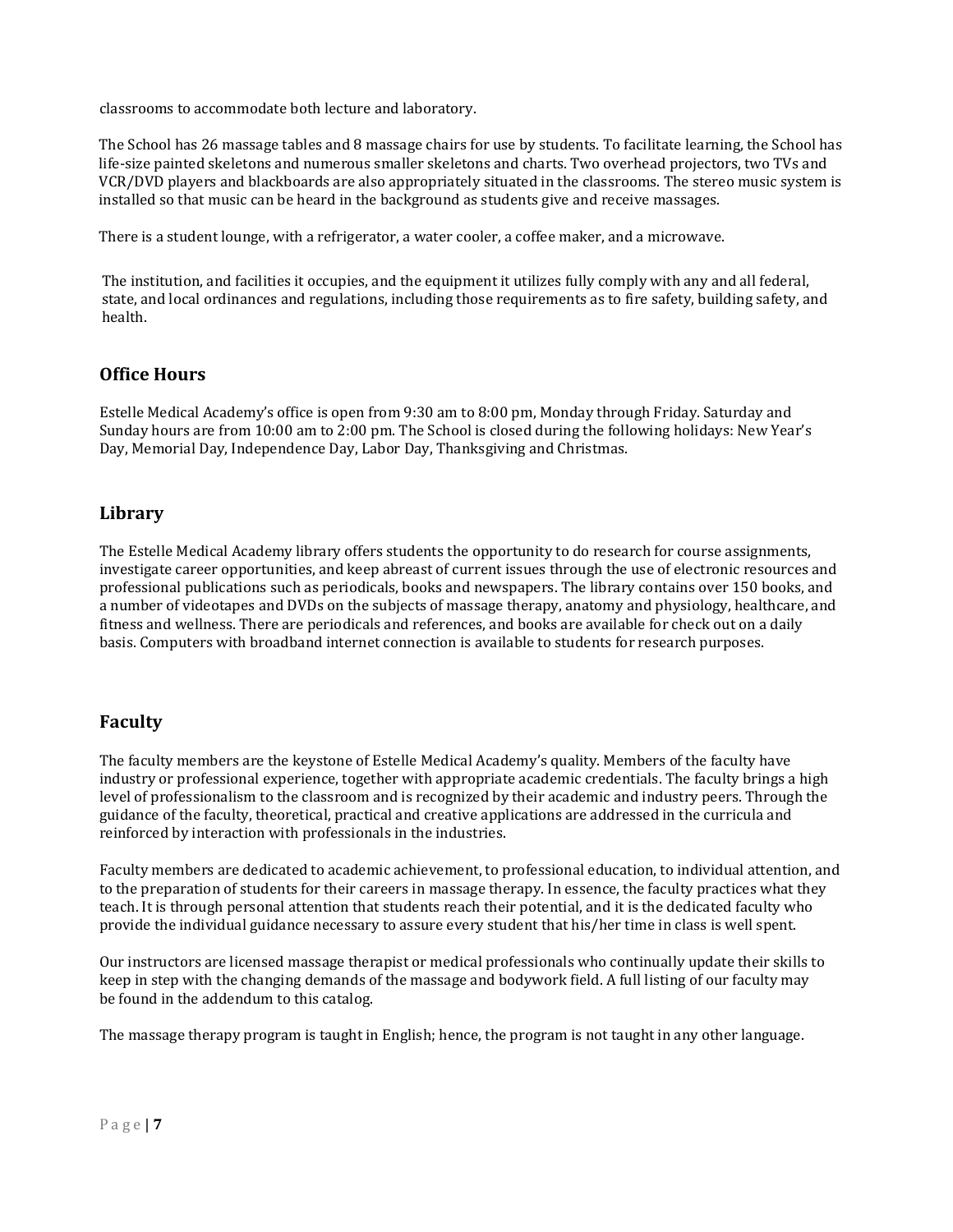## **The Entry Level Skills of a Professional Massage Therapist**

Massage Therapists may find employment at medical or chiropractic offices, day spas, athletic clubs, wellness centers, hospitals, hotels, nursing homes and cruise ships. Many massage therapists become self-employed and run their own massage practices.

As a trained massage therapist, you will join other health professionals in the movement to increase the health and well-being of those in your community. Occupational opportunities are both excellent and widespread for massage therapists, and entry-level skills will include:

- Fundamental understanding of human anatomy & physiology. Thorough understanding of the musculoskeletal system of the body.
- Basic understanding of pathologies of the human body, when and where to refer if needed, including understanding of indications and contraindications for massage therapy.
- Ability to perform the techniques of Swedish Massage and other massage modalities appropriately and effectively.
- Appropriate draping techniques,
- Understanding of client confidentiality and boundaries.
- Fundamental understanding of medical terminology.
- Basic understanding of body mechanics.
- Ability to maintain client records
- General understanding of business procedures.

## **Licensure for Massage Therapists:**

The Illinois Department of Professional Regulation began licensing Massage Therapists on January 1, 2005. Based on this legislation, Estelle Medical Academy requires that all graduates take the Massage & Bodywork Licensing Examination (MBLEx) exam. Passing the exams is required to practice in the state of Illinois and many other states. Certification requirements for taking and passing those examinations are not controlled by Estelle Medical Academy but by outside agencies and are subject to change without notice.

In accordance with 225 ILCS 57 §45, the Illinois Department of Professional Regulation may refuse to award a license to practice if the applicant is found to be:

● Convicted of a felony or a misdemeanor, or any criminal behavior directly related to the practice of massage;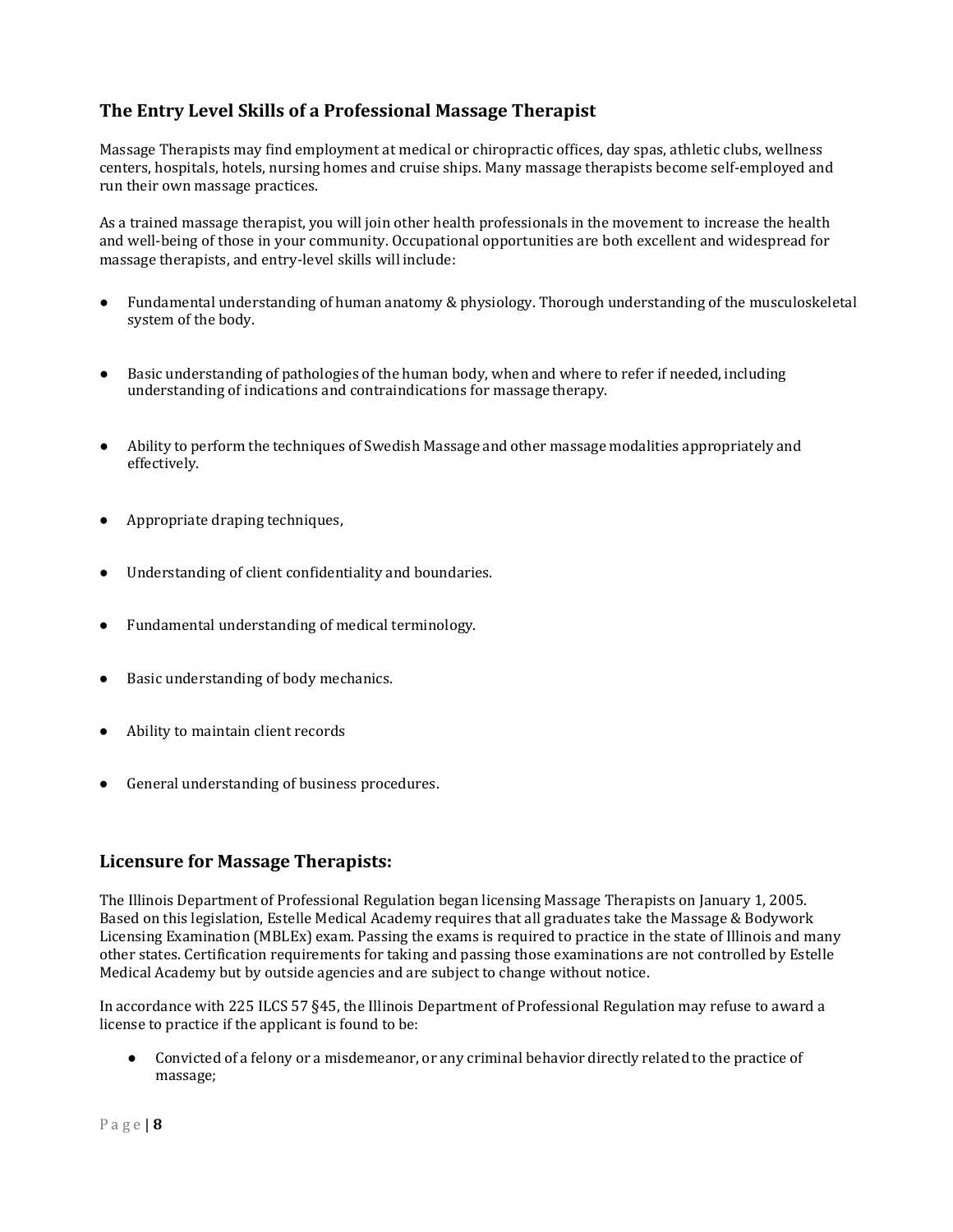- Engaging in immoral conduct, such as sexual abuse, sexual misconduct, or sexualexploitation;
- Engaging in dishonorable, unethical, or unprofessional conduct of a character likely to deceive, defraud, or harm the public;
- Having a habitual or excessive use of or addiction to alcohol, narcotics, or like substances that interferes with the performance of professional responsibilities;
- Making any misrepresentation for the purpose of obtaining a license, including a material misstatement in furnishing information to theDepartment;
- Having a physical illness, including but not limited to deterioration through the aging process or loss of motor skills, that results in the inability to practice the profession with reasonable judgment, skill, or safety; or
- Failing to file a tax return or pay the taxes or interest due, as required by the Illinois Departmentof Revenue.

Standards vary widely for massage regulation by state and municipal governments throughout the United States. Education undertaken in one state or municipality may or may not be applicable to the requirements of another.

### **Admissions Requirements**

#### *General Requirements*

- Applicants must be at least 18 years of age.
- Candidates for enrollment in Estelle Medical Academy*must be high school graduates,* and possess a high school Diploma or the recognized equivalent (i.e., a General Education Development "GED" Certificate) prior to enrollment. A Statement of High School Graduation may be accepted when an actual copy of transcript or diploma is not available and cannot be obtained due to certain circumstances.
- Candidates must satisfactorily *complete all admissions requirements*, including submitting *accurate and complete Application for Admission and other required documentation* (i.e*. proof of high school graduation, or transcript, copy of valid driver's license or other form of identification, or a copy of Social Security Card*). Such records and documentation become the property of Estelle Medical Academy*,*  and will not be returned to the applicant. Applicants who fail to provide accurate information may not be considered for admission.
- Specific requirements must be met for programs funded by the State or private industries.
- Prior to signing the application for Admission or Enrollment Agreement, each Candidate must meet with a representative of the Administration of Estelle Medical Academy, and must *tour the facility and view the textbooks before enrolling*.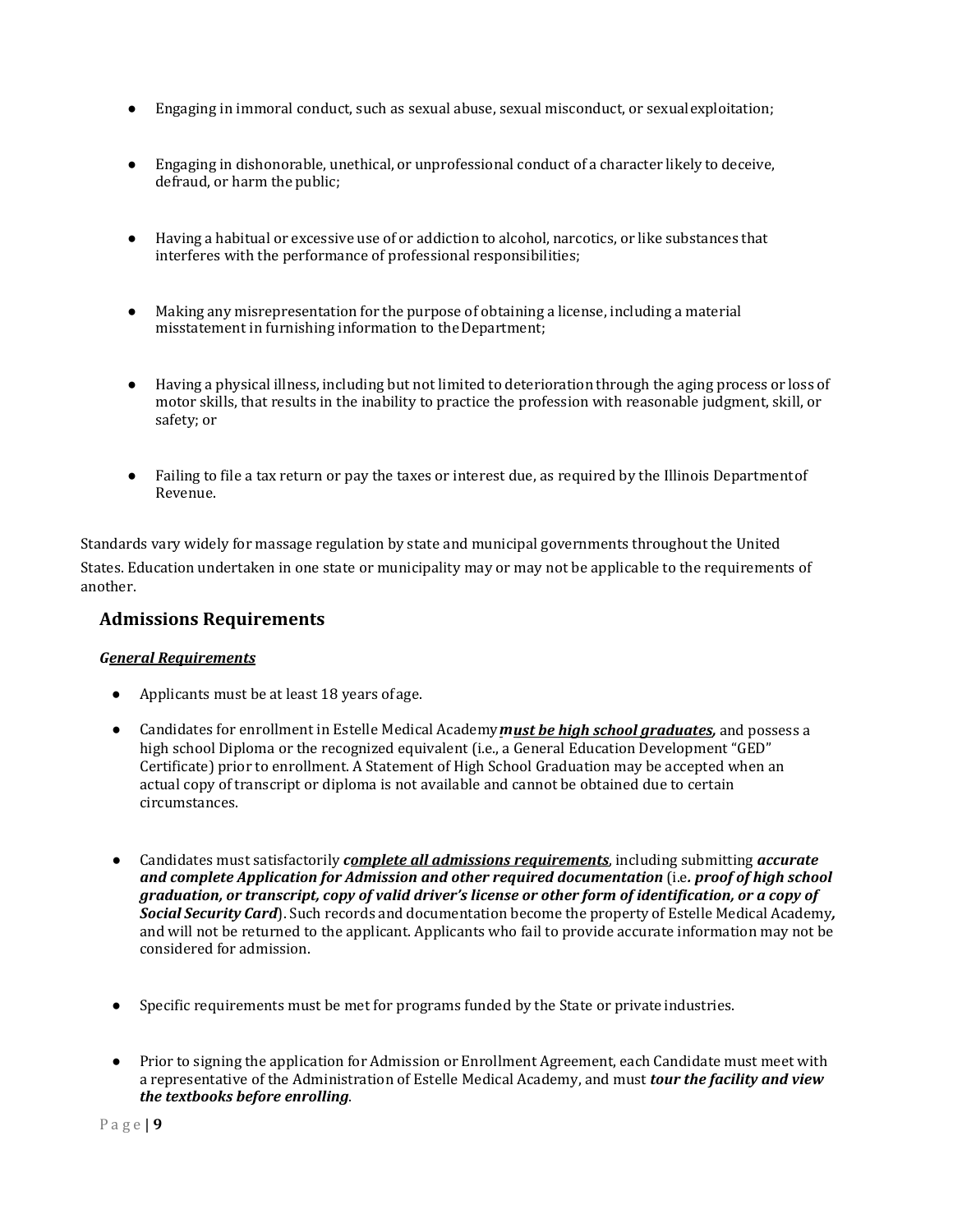- Due to the nature of the training, all applicants must be in good health, and capable of effectively meeting the physical demands of performing therapeutic massage. Upon acceptance and prior to beginningclasses, the student is required to provide a signed *Statement of General Health***.**
- All applicants must successfully pass a Pre-Entrance Oral Interview, conducted by the Administration of Estelle Medical Academy.
- Applicant must read and sign the Enrollment Agreement, which outlines the details and obligations of the student and the School, and acknowledges the applicant's understanding of the contents of the School's Catalog.
- Applicant must pay a \$100.00 Registration fee.
- A former student, who did not complete the program of study and/or has been terminated or withdrawn from the program, is required to reapply for admission. The readmission policy is included in this catalog. A readmitted student is governed by the catalog current at the time of thereadmission.
- The applicant must display a genuine desire to become part of a learning atmosphere with the ability and aptitude to succeed in the classroom.
- ●

## ● **Admission Process**

The enrollment of applicants, who have satisfied the admission requirements, will be on a first come, first served basis. Should there be more applicants than space available, the remaining applicants will be placed on a waiting list for the next class.

Interested applicants must schedule an appointment for an interview with the Administration of the School, and a tour of the facility. The applicant must pass the interview by demonstrating that he/she has the maturity and ability to successfully complete the program and become employed in an entry-level position in massage therapy. Proof of high school graduation, and other documentation, as described in the Admissions Requirements, must be provided at the time of the oral interview, or before.

Estelle Medical Academy offers admission to its programs to applicants who qualify in accordance with published admission standards. Admission is contingent upon the evaluation of proof of high school graduation, an interview with the Administration, and meeting all published admission standards.

The applicant must complete an Application for Admission, and submit it on or before the date of the scheduled interview with a representative of the School. The applicant may request an Application by contacting the School at the address listed in this Catalog.

Prior to signing the Enrollment Agreement, the applicant must read and be familiar with the contents of the School Catalog.

The following items must be submitted and satisfactorily completed prior to the start of the program: 1. Applicant must complete an *Application for Admission*.

2. Applicant must provide *evidence of high- school graduation* or a copy of *scores on General Education Development* (GED) Test that demonstrate the exam was passed.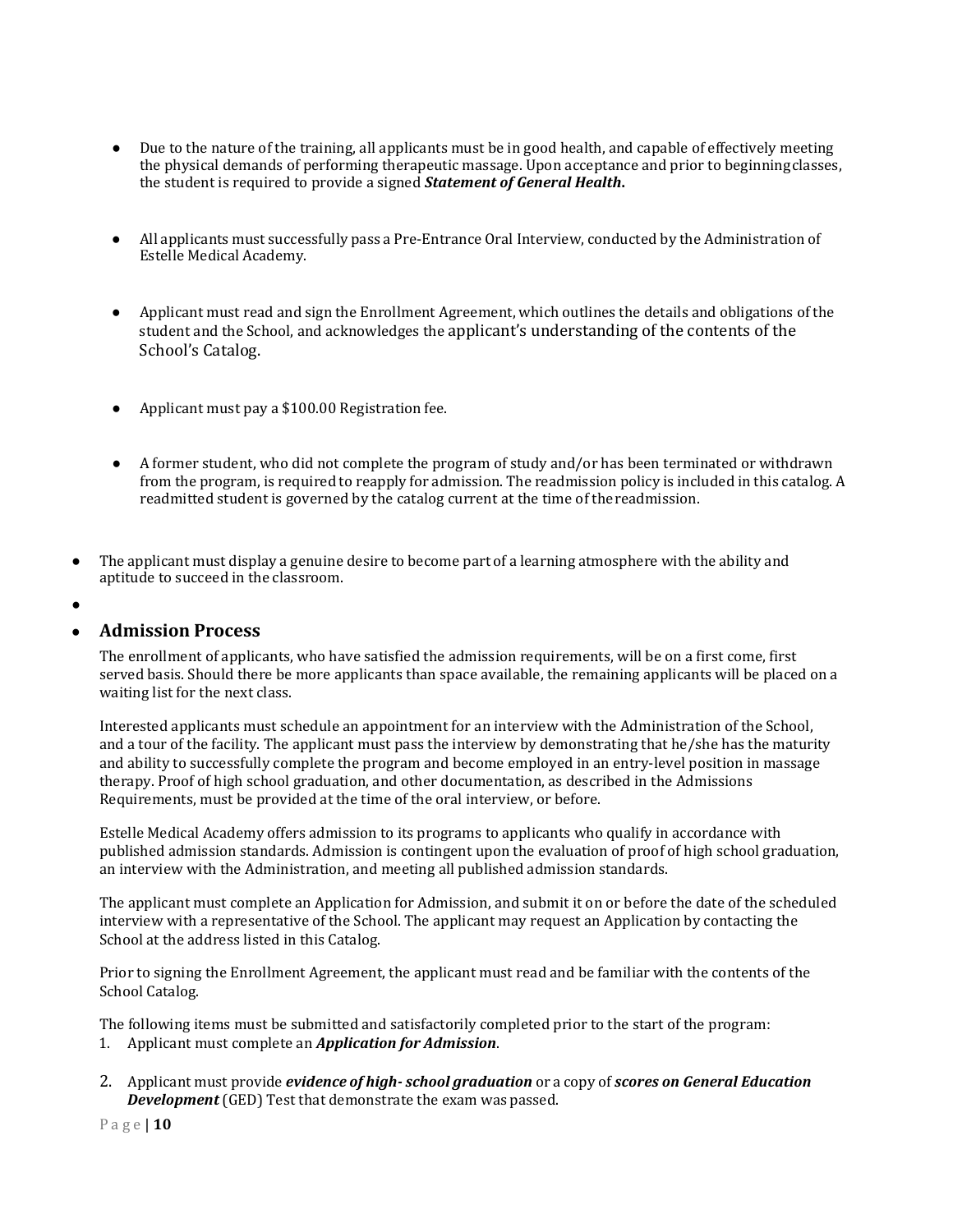- 3. Applicant must sign an *Enrollment Agreement*.
- *4.* Applicant must pay a *Registration Fee.*
- *5.* Applicant must complete and sign a *Statement of General Health.*
- 6. Applicant must complete an *Emergency Medical Care Form*.

The selection of students is based on satisfactory completion of all the admissions requirements. Students, who are accepted for enrollment, as well as those who are not accepted, will be notified prior to the start date.

## **Equal Opportunity Statement**

Estelle Medical Academy does not discriminate on any basis, including sex, age, race, national origin, creed, religion, disability or sexual orientation. Estelle Medical Academy complies with the provisions of Title 1 of the Civil Rights Acts of 1964 and 1974, the Rehabilitation Act of 1973, the American Disabilities Act and all amendments therein.

## **Transfer of Credit**

Estelle Medical Academy may accept credits from other institutions accredited by an agency recognized by the United States Department of Education (USDE) or the Council for Higher Education Accreditation (CHEA). Estelle Medical Academy will consider the transfer of credits for completed coursework from such institutions, provided such credit is substantiated by a transcript, and is submitted for evaluation at least five (5) days prior to the start of the program.

To be eligible for transfer of credit to the School, students must have successfully completed the coursework within the past five years, and have earned at least a grade of 'C' in each course being transferred. If the coursework of the completed credit is found to be obsolete, the applicant may be required to update the credit. Coursework content of the completed credit must be considered comparable to the level of the coursework of Estelle Medical Academy programs. Some coursework at Estelle Medical Academy may have requirements that cannot be satisfied by examination or transfer credit.

No more than 25 percent of coursework from another institution may be transferred into Estelle Medical Academy. The Director has the final authority in determining which coursework can be satisfied by transfer of credit.

Transfer credit will be considered for related previous education completed in:

- Accredited vocational or licensed Therapeutic Massage Schools.
- Other related courses, e.g. Medical Terminology, Anatomy and Physiology.

Applying students may be required to take a written examination and/or perform specific procedures to demonstrate the required knowledge and skill, in order to be granted transfer credit. Estelle Medical Academy may grant the student advanced standing in his/her selected program as a result of acceptance of transfer credit. If course requirements are satisfied by transfer credit from another college, tuition will be adjusted accordingly, and advanced standing will be granted to the student.

P a g e | **11** The School does not award credit for experiential learning.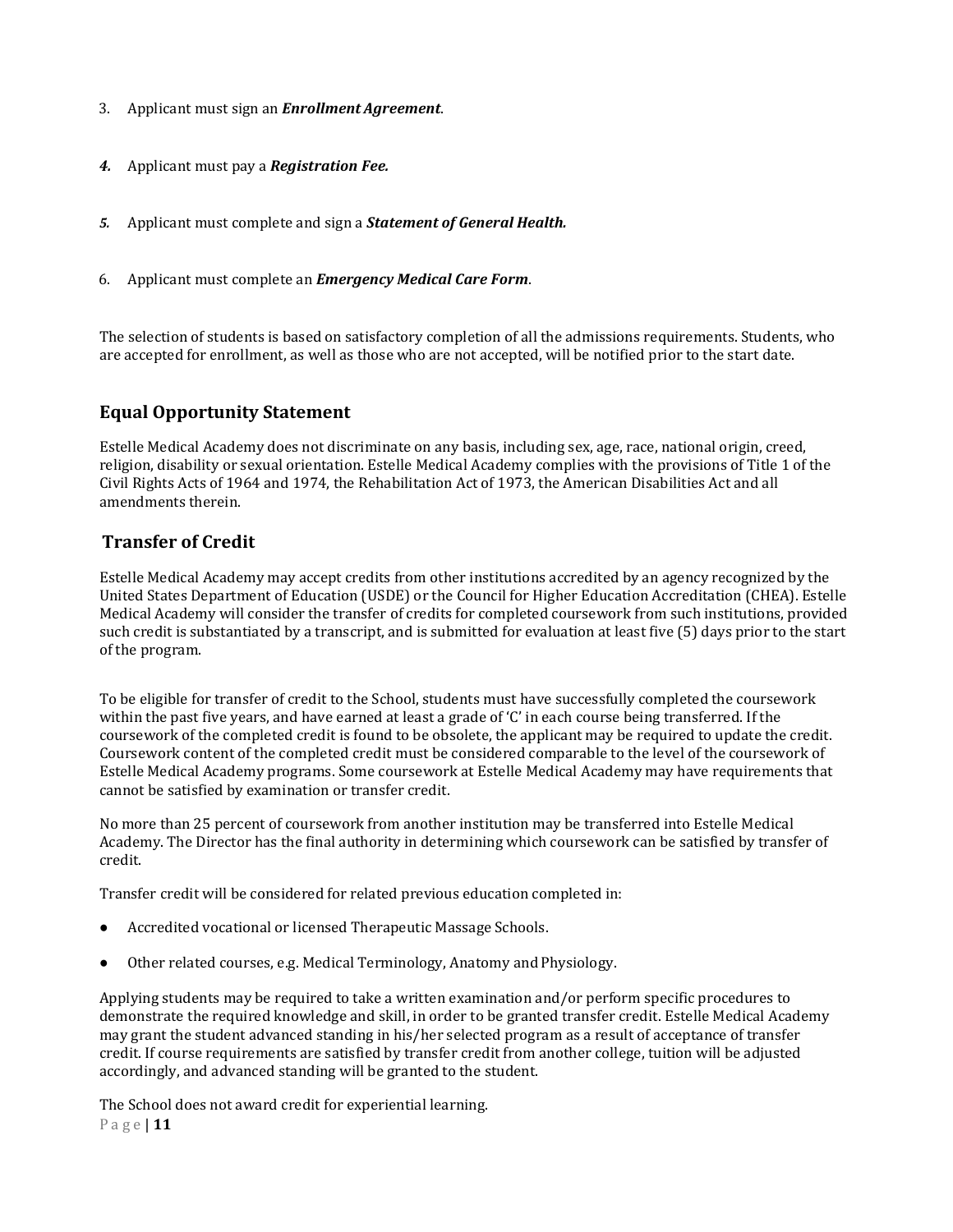## **Challenge Credit**

Prior to a student beginning a course, Estelle Medical Academy will consider giving credit by examination, for certain courses, to those applicants that have relevant knowledge and/or skills acquired through prior training and education. Students may challenge a maximum of two courses.

Credit shall be determined by successful completion of a comprehensive written and/or practical examination. Successful passing of examinations requires a grade of 'B' or better, and demonstration of the requisite practical skills.

Interested students should contact the Director for scheduling of examinations. The Director will determine applicability on an individual basis, and will evaluate prior coursework, and grades received. If course requirements are satisfied by an examination, a student will be entitled to a tuition credit.

## **Transfer of Credit from Estelle Medical Academy**

Transfer of credit from Estelle Medical Academy to another institution is entirely up to the receiving institution. Estelle Medical Academy does not guarantee that another school will accept any of its credits. Estelle Medical Academy will provide academic information, in the form of a transcript, to the receiving school at the written request of the student. Students wishing to transfer credits to another school should contact the school to determine its policy of accepting credits from the Estelle Medical Academy.

## **Requirements for Graduation**

Estelle Medical Academy's students will qualify to graduate when they meet the program requirements as listed in this catalog. Graduates will receive the appropriate Diploma if the following requirements have been met:

- 1. All required courses in the student's program have been satisfactorily completed and all program requirements have been satisfactorily fulfilled; and
- 2. A minimum grade of 70% (grade point average of 2.0) has been earned in all theory and clinical and laboratory coursework; and
- 3. All 610 clock hours of the program have been completed within the maximum time frame allowed: 150% of the normal program length, and the Standards of Satisfactory Academic

Progress, as described in the Catalog, have been met by student; and

- 4. Attendance of at least 85% of all scheduled classes has been attained for the totalprogram;
- 5. All financial obligations due the School have been satisfied and tuition is paid in full. If thestudent has not satisfied all financial obligations, student will not be eligible to receive a Certificate, transcript or school completion form; and
- 6. All meetings and requirements with the various Administrative Departments (Financial Services, Placement) have been completed satisfactorily.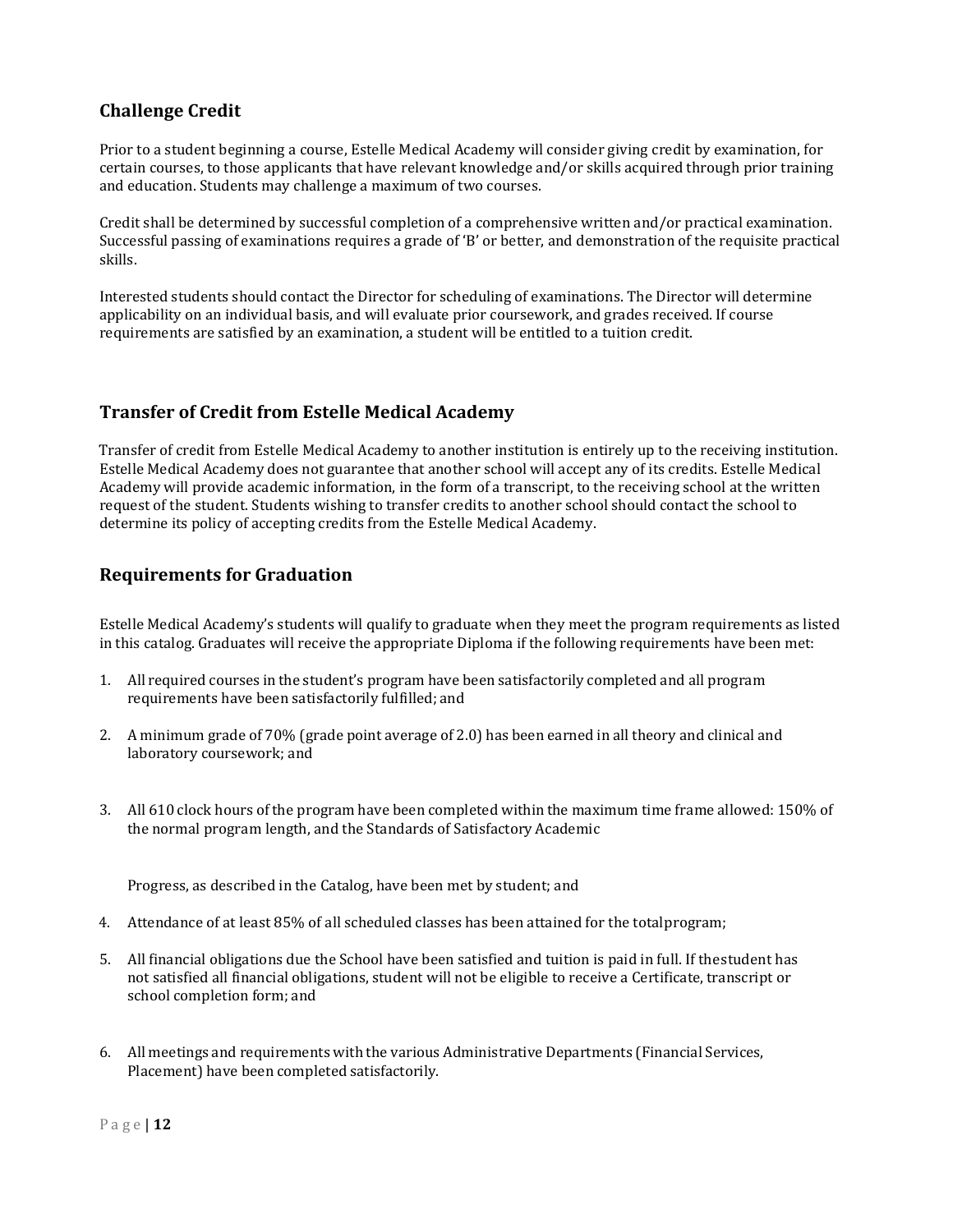## **Diploma Awarded Upon Graduation**

When all requirements for graduation are successfully completed, and all financial obligations have been met, Estelle Medical Academy's graduates will be awarded a "Diploma" in their program of study.

## **Transcripts**

Current or former students may request one free copy of their official transcript by submitting a written request to the School with the name and address where the transcript is to be mailed. A fee of \$8.00 will be charged for additional copies and must be paid in advance before the transcript request is processed. Transcripts sent directly to the student will be marked to indicate that they are unofficial copies. Official transcripts will not be released to students who have past due accounts with the School.

### **Student Responsibility**

It is the student's responsibility to read and understand the provisions of this catalog. Any questions regarding the School's policies should be addressed and satisfied prior to starting class.

## **Retention of Student Records**

It is the policy of Estelle Medical Academy to maintain all records at its primary administrative location for a minimum of five years. **Additionally, it is the policy of the School to maintain student transcripts indefinitely**. After five years, student transcripts may be retained on site or may be moved to another location, and may take a longer period to access. Notice of Student Rights under FERPA

The Family educational Rights and Privacy Act (FERPA) affords students certain rights with respect to their educational records. They are:

- 1. The right to inspect and review the student's education records within 45 days of the day the school receives the request for access. Students should submit to the Director or other appropriate official, written requests that identify the record(s) they wish to inspect. The School official will make arrangements for access and will notify the student of the time and place where the records may be inspected. If the records are not maintained by the School Official for whom the request was submitted, that official shall advise the student of the appropriate official to whom the request should be addressed.
- 2. The right to request an amendment of the student's educational records that the student believes is inaccurate or misleading. Students may ask the School to amend a record that they believe is inaccurate or misleading. In such cases, the student should write the School Official responsible for the record, clearly identify the part of the record they are requesting be changed, and specify why it is inaccurate or misleading. If the School decides not to amend the record as requested by the student, the School will notify the student of the decision and will advise the student of his or her right to a hearing regarding the request for an amendment. Additional information regarding the hearing procedures will be provided to the student when notified of the right to a hearing.
- 3. The right to consent to disclosures of personally identifiable information contained in the student's educational records, except to the extent that FERPA authorizes disclosure without consent. One exception, which permits disclosure without consent, is disclosure to School officials with legitimate educational interests. A School official is a person employed by the School as an administrative, supervisory, academic or research, or support staff person (including law enforcement unit, personnel and health staff); a personor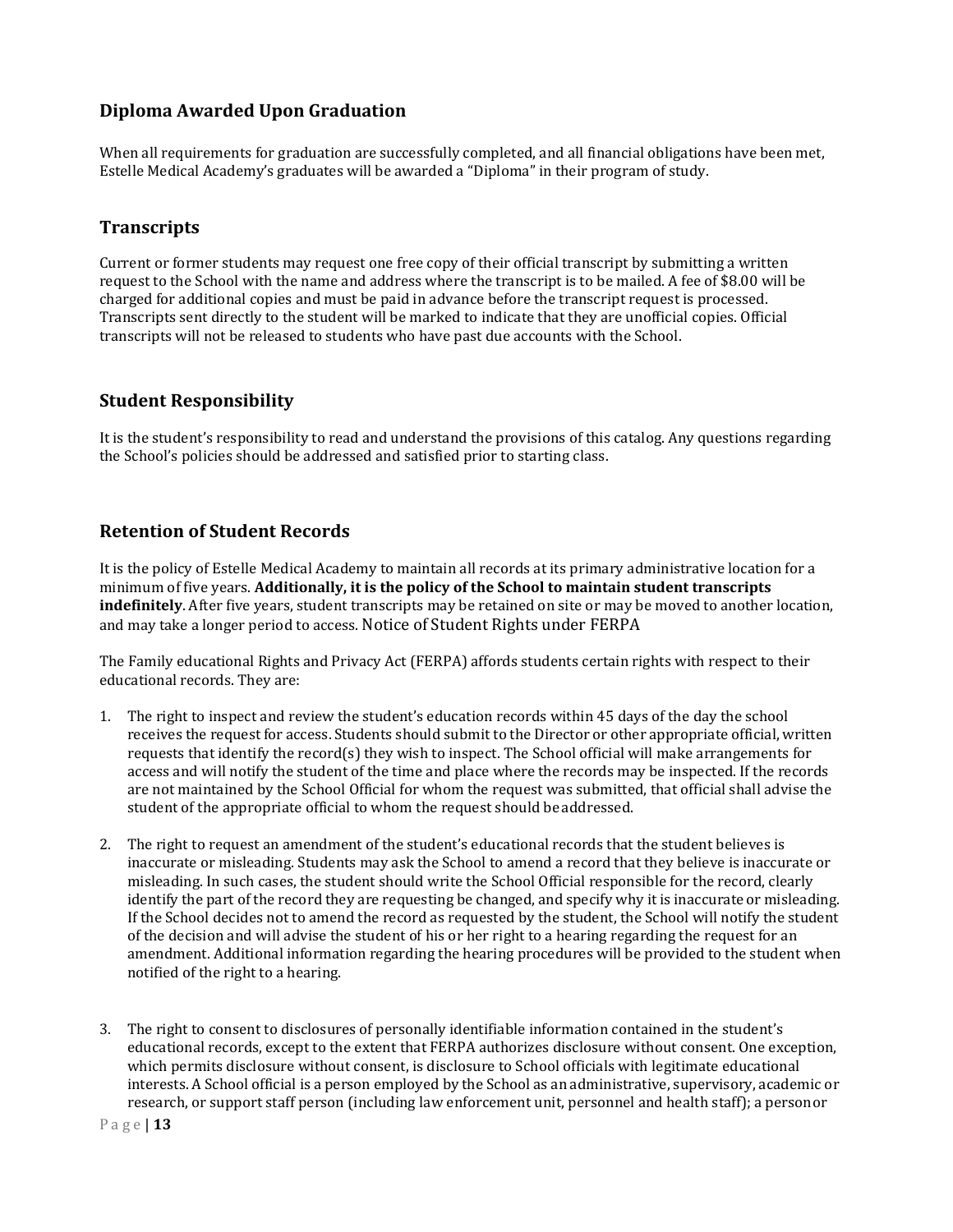company contracted (such as an attorney, auditor, funding agency, or collection agent); a person serving on the Board of Trustees; or a student serving on an official committee, such as a disciplinary or grievance committee, or assisting another School official in performing his or her tasks.

- 4. School official has legitimate educational interest if the official needs to review an education record in order to fulfill his or her professional responsibility.
- 5. Parental access to a student's records will be allowed without prior consent if the student is a dependent as defined in Section 252 of the Internal Revenue Code.
- 6. The right to file a complaint with the U.S. Department of Education concerning alleged failures byEstelle Medical Academy to comply with the requirements of FERPA. The name and address of the Office that administers FERPA is:

Family Policy Compliance Office U.S. Department of Education 400 Maryland Avenue, SW Washington, DC 20202-4605

### **Dress Code and Personal Hygiene Policy**

In order to prepare for a career in Massage Therapy, students are expected to maintain high standards of personal hygiene and cleanliness, both in the classroom and when working with clients. Students should utilize good judgment in determining their dress and appearance. Neatness and cleanliness are absolutely necessary at all times. Clothing must be clean and in good repair. The students nails must be clean and trimmed short (no nail polish), and all hair that is shoulder length or longer must be pulled back off the shoulders. No perfume or

cologne is permitted while at school.

The instructor will advise the student of inappropriate dress or appearance. When there is a difference of opinion related to appropriateness of dress, the final decision is the responsibility of the Director.

Failure to comply with the dress code will lead to progressive disciplinary action.

#### **Housing**

Estelle Medical Academy does not have on-campus housing nor does it assist students in finding housing. Students needing housing information should contact the Director.

## **Financial Aid**

#### **Financial Assistance**

P a g e | **14** Estelle Medical Academy participates in a variety of financial aid programs for the benefit of students who qualify. Students must meet the eligibility requirements of these programs in order to participate. Estelle Medical Academy administers its financial aid programs in accordance with prevailing federal and state laws and its own institutional policies. Students are responsible for providing all requested documentation in a timely manner.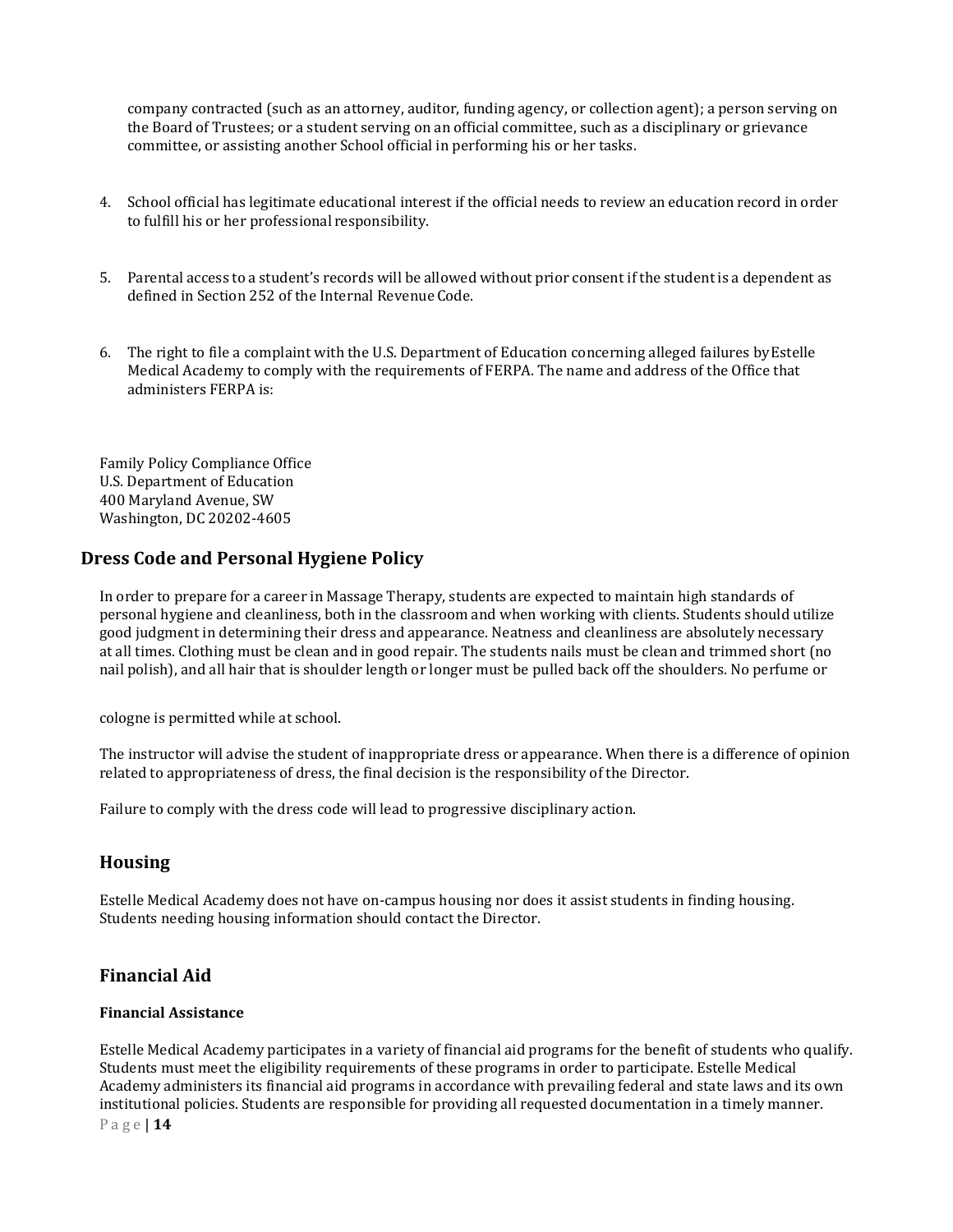Failure to do so could jeopardize the student's financial aid eligibility. In order to remain eligible for financial aid, a student must maintain satisfactory academic progress as defined in this catalog.

It is recommended that students apply for financial aid as early as possible in order to allow sufficient time for application processing.

Financial aid must be approved, and all necessary documentation completed, before the aid can be applied toward tuition and fees. Financial aid is awarded on an academic year basis; therefore, it is necessary to re-apply for aid for each academic year. Students may have to apply for financial aid more than once during the calendar year, depending on their date of enrollment. Students who need additional information and guidance should contact the Financial Aid Office.

#### **Federal Financial Aid General Eligibility**

Qualified students are able to receive loans and/or grants through federal student aid programs. To be eligible for any federal financial aid you must:

- Have a high school diploma or the equivalent
- Be a U.S. citizen or be a permanent resident alien (have a "green card")
- Not be in default or owe a refund on any federal loan orgrant
- Have no disqualifying drug related convictions
- Be registered with Selective Service ("the draft") if required
- Be enrolled in an eligible program on at least a half-time basis (all Estelle Medical Academy programs meet this requirement) parent's financial information on your aid application. For purposes of qualifying for federal aid, you are a Dependent Student if all of the following apply toyou:
- Your birth year is between 1989 and 1995 (inclusive)
- You are unmarried
- You are not a veteran of the U.S. Armed Forces
- You are not an orphan
- You have no children (or other dependents) who receive more than half of their supportfromyou

#### **If any of the above does not apply to you, you are considered an** *Independent Student.*

#### **How to Apply**

Students who want to apply for federal aid must complete a Free Application for Federal Student Aid (FAFSA) each year. This application is available online or at the Estelle Medical Academy Financial Aid Office. FAFSA applications are processed through the Department of Education and all information is confidential. Students must be accepted at Estelle Medical Academy before financial aid applications can be processed. A student can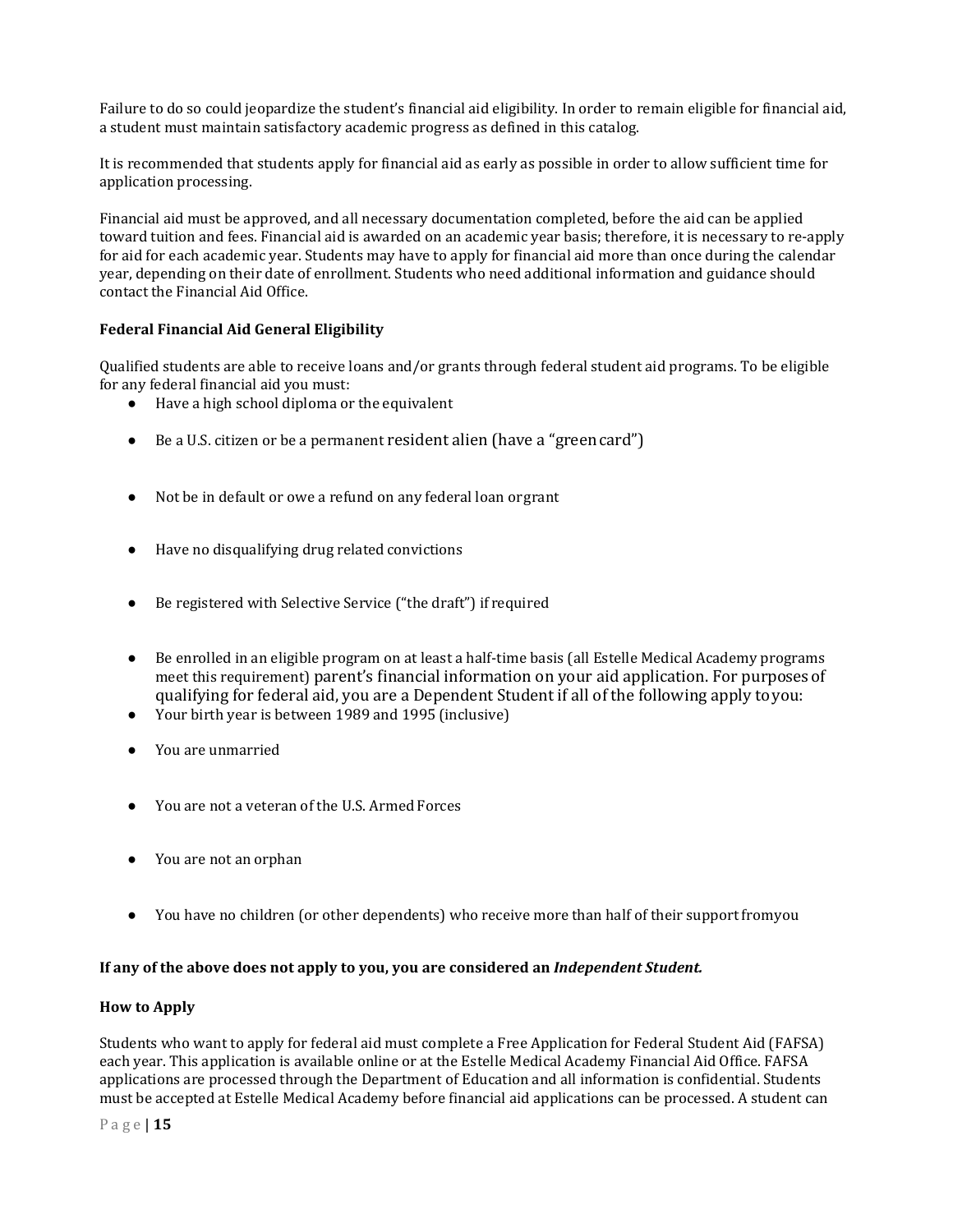choose to fill out a FAFSA application on-line. To complete the forms, you will need your 2016 federal income tax return (and your parents' 2016 tax forms if you are a Dependent Student.):

- Log on to www.FAFSA.ed.gov. It will take you to FAFSA-on-the-web
- Follow the on-screen instructions to complete yourFAFSA-on-the-web
- Enter the appropriate Estelle Medical Academy school code:038814

IMPORTANT: print your Confirmation Page and bring it with you to your personal interview.

## **Financial Aid Programs**

#### **Federal Pell Grant**

This grant program is designed to assist needy undergraduate students who desire to continue their education beyond high school. Every student is entitled to apply for a Federal Pell Grant.

Eligibility is determined by a standard U.S. Department of Education formula, which uses family size, income and resources to determine need. The actual amount of the award is based upon the cost of attendance, enrollment status, and the amount of money appropriated by Congress to fund the program. The Federal Pell Grant makes it possible to provide a foundation of financial aid to help defray the cost of a postsecondary education. Unlike loans, the Federal Pell Grant does not usually have to be paid back.

#### **Federal Direct Stafford**

Federal Stafford loans are low interest loans that are made to the student. The loan must be used to pay for direct (tuition and fees, books and supplies) and indirect (room, board, transportation and personal expenses) educational expenses. Subsidized loans are based on need while unsubsidized loans are not.

Repayment begins six months after the student graduates, withdraws from school, or falls below half-time enrollment status.

#### **Federal Direct Parent-PLUS**

The William D. Ford Federal Direct Parent-PLUS loan is available to parents of dependent undergraduate students. These loans are not based on need but when combined with other resources, cannot exceed the student's cost of education. A credit check on the parent borrower is required and either or both parents may borrow through this program. Repayment begins within 60 days of final disbursement of the loan within a loan period. However, parents may request deferment of payments while the student is attending at least half time.

#### **Veteran's Educational Benefits**

''GI Bill® is a registered trademark of the U.S. Department of Veterans Affairs (VA). More information about education benefits offered by VA is available at the official U.S. government Web site at https:/[/www.benefits.va.gov/gibill."](http://www.benefits.va.gov/gibill)

Estelle Medical Academy is approved to participates in many Veterans' Educational Benefit programs. Students interested in Veterans' Educational Benefits should contact the Financial Aid Office. Veterans who are unsure of their benefit eligibility or have additional eligibility questions should contact the Veterans Administrationat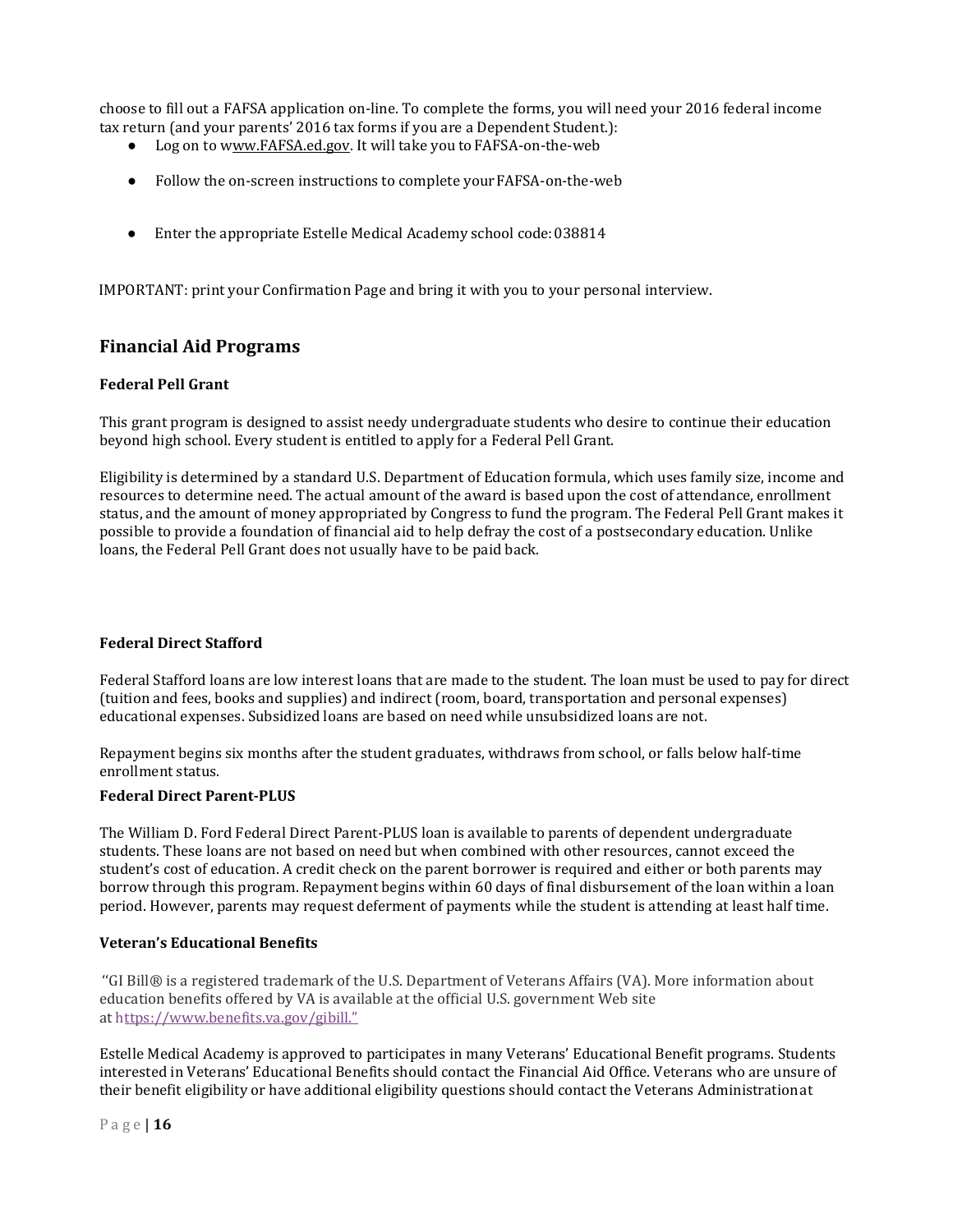(800) 827-1000, or (888) GI Bill-1 [(888) 442-4551), or visit the VA website included here.

Eligible students must maintain satisfactory academic progress and all applicable eligibility requirements to continue receiving Veterans' Educational Benefits.

## **Return of Title IV Funds**

This policy applies to students who complete 60% or less of the payment period (see *Payment Period* definition) for which they received Federal Title IV aid. The term "Title IV aid" refers to the following Federal financial aid programs available to qualified Estelle Medical Academy students: Unsubsidized Federal Stafford loans, Subsidized Federal Stafford loans, Federal PLUS (Parent) loans, and Federal Pell Grants.

To perform the calculation, the Estelle Medical Academy determines the student's withdrawal date (see *Withdrawal Date* policy).

The calculation required determines a student's earned and unearned Title IV aid based on the percentage of the payment period completed by the student. The percentage of the period that the student remained enrolled is derived by dividing the number of days the student was scheduled to attend by the number of days in the period.

Calendar days (including weekends) are used, but breaks of at least 5 days are excluded from both the numerator and denominator.

Until a student has passed the 60% point of an enrollment period, only a portion of the student's aid has been earned. A student who remains enrolled beyond the 60% point is considered to have earned 100% of the Title IV financial aid disbursed for the payment period.

Once the amount of Title IV financial aid that was not earned has been calculated, federal regulations require that the school return Title IV funds disbursed for the payment period and used for institutional costs in the following order:

- 1. Unsubsidized Direct Stafford Loans (other than PLUS loans)
- 2. Subsidized Direct Stafford Loans
- 3. Direct PLUS Loans
- 4. Federal Pell Grants

If the amount of unearned Title IV financial aid disbursed exceeds the amount that is returned by the school, then the student (or parent, if a Federal PLUS Loan) must return or repay, as appropriate, the remaining grant and loan funds. The student (or parent, if a Federal PLUS Loan) will be notified of the amount that must be returned or repaid, as appropriate.

#### **Payment Period**

Estelle Medical Academy processes financial aid using the Borrower- Based, Non-term method. The academic year is divided into payment periods. The first payment period consists of half of the hours and instructional weeks as defined in the program.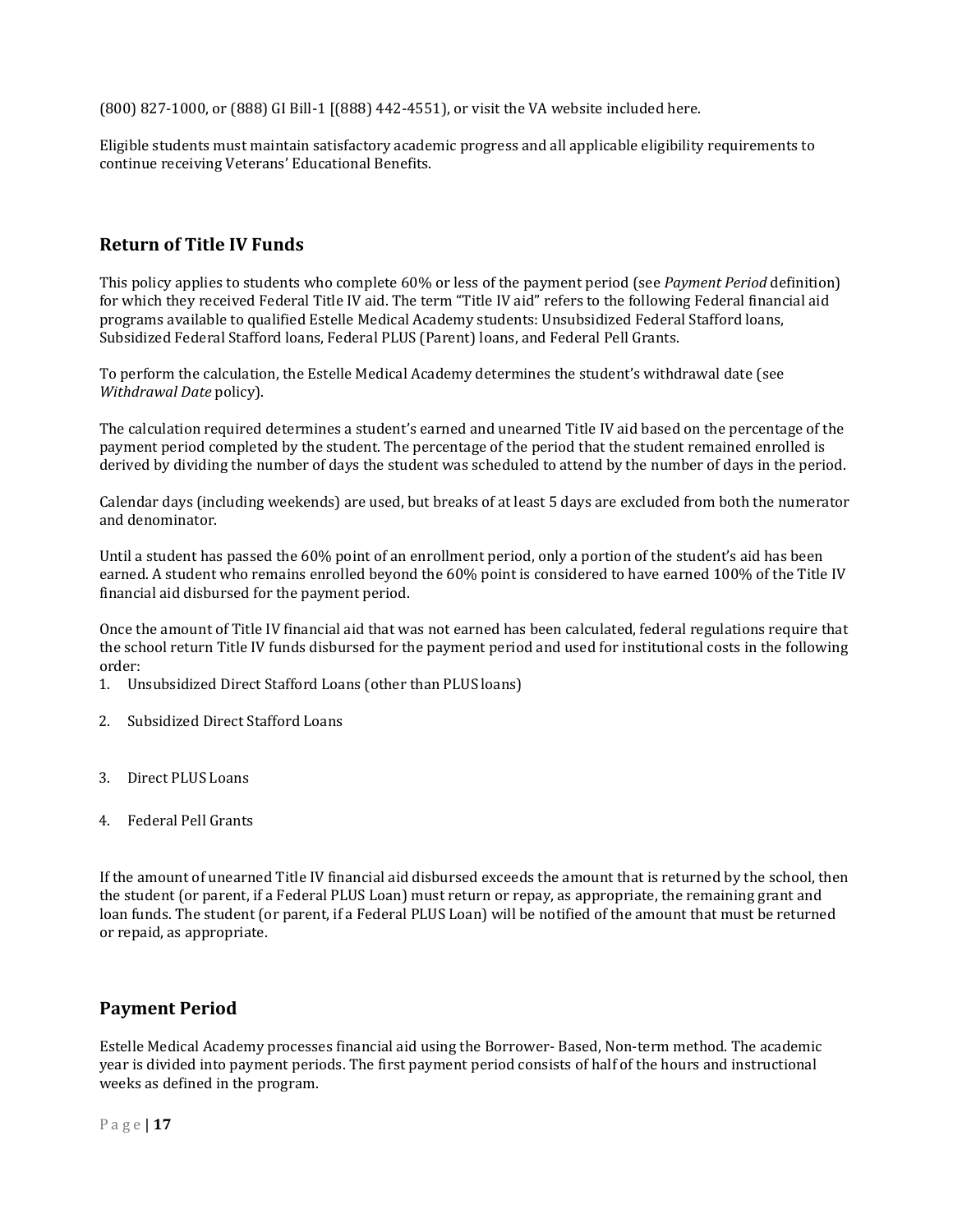The second payment period begins when a student has successfully completed the first payment period requirements and has continued on into the next scheduled course. Aid for students is packaged and disbursed using these definitions. Payment of financial aid awards are made in two equal disbursements. The first disbursement is made upon the start of the first payment period; the second disbursement will be made after start of the second payment period as defined above.

## **Withdrawal Date**

The withdrawal date used to determine when the student is no longer enrolled at Estelle Medical Academy is the date indicated in written or telephone communication by the student to the Director's office. If a student does not submit written notification, the school will determine the student's withdrawal date based upon federal regulations and institutional records.

Please note that the above policy may result in a reduction in school charges that is less than the amount of Title IV financial aid that must be returned. Therefore, the student may have an outstanding balance due the school that is greater than that which was owed prior to withdrawal.

## **Last Day of Attendance**

The last day of attendance for refund computation purposes is the last date of actual physical attendance by a student in classes. ACADEMICS

Estelle Medical Academy has adopted the following academic standards for The Professional Massage Therapy, and these standards are applied to all full-time and part-time students enrolled in an educational program.

## **Academic Standards**

Academic standards have been established which are to be met by the student for satisfactory progress throughout the educational program.

Refer to the Satisfactory Academic Progress Evaluation Points in this catalog. Students are allowed up to 150% of the normal program length in which to satisfactorily meet the requirements; this is the *maximum program*  length in which students are allowed to complete the program.

As an Official check point, students are evaluated at the 50% program period (the maximum program length will not exceed 150% length of the program period). For courses graded on the basis of Pass or Fail, the minimum standard is "Pass" at each evaluation point. In addition, a minimum grade of "C" is required to successfully pass each course.

Students must repeat courses in which a grade of "D", "F", "I" or "W" are earned.

Attendance is vital to academic progress. Students are expected to attend all classes and clinical learning experiences. The student must adhere to the Attendance Policy, specifically as it relates to "Make-Up" of theory and/clinical coursework. In order to earn a satisfactory grade in a course, the student must complete 85% of the hours of instruction offered in all theory, laboratory and clinical coursework. Refer to the Attendance Policy for additional information.

Refer to the **Satisfactory Academic Progress Evaluation Points Paragraph**, contained in this catalog, for additional information.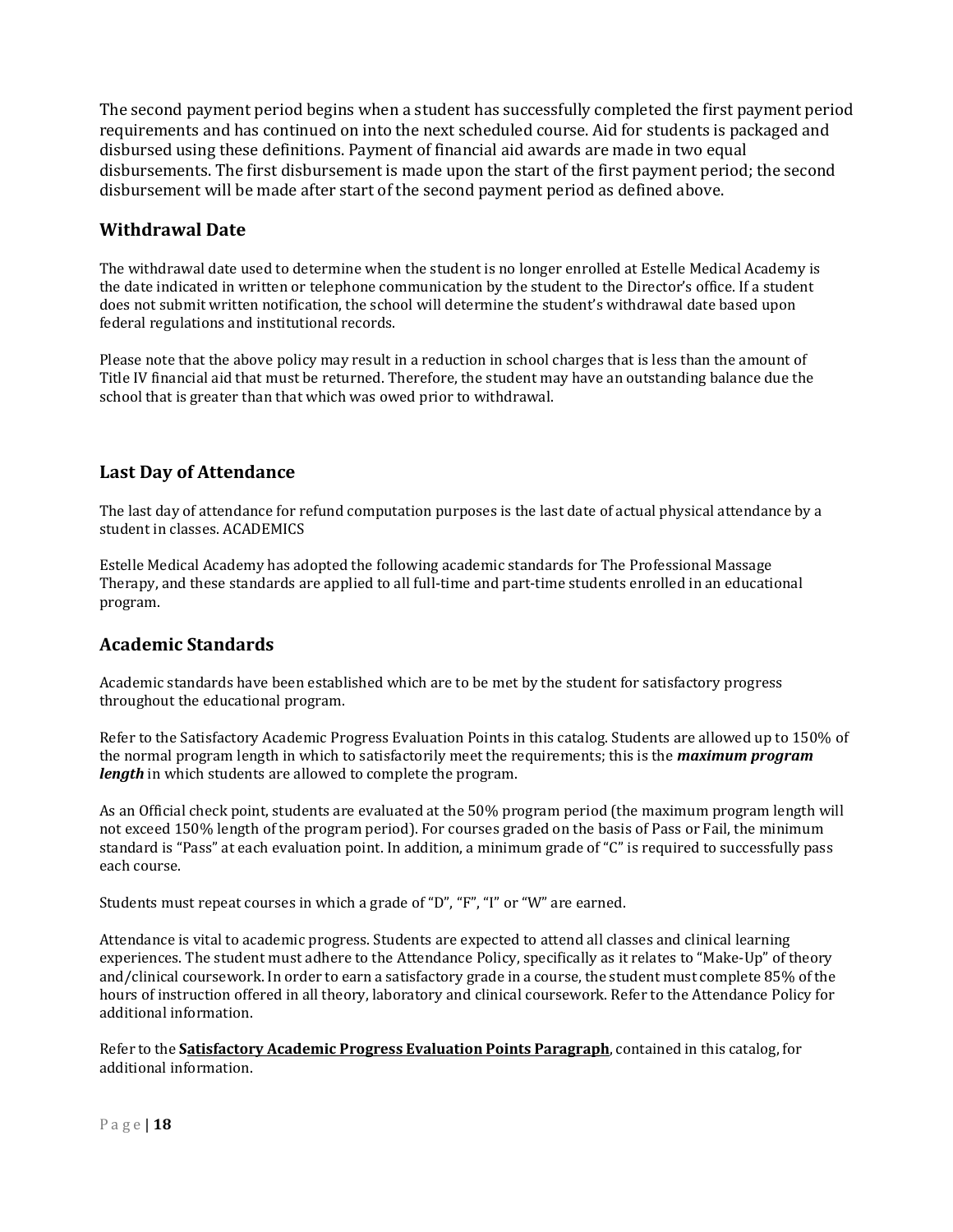## **Academic Advising**

The Director is available to provide academic advising as requested or needed to assist students in meeting satisfactory academic progress standards, and successfully completing graduation requirements. Contact the School Director for academic advising services. Instructors also advise students by delivering their insights in the classroom about the massage and spa industry. Instructors voluntarily tutor students throughout their time in the program; consequently, consideration is given to student effort, student responsibility, and student attendance.

#### **Definition of a Clock Hour**

A "clock hour" is defined as 50 minutes of class, lecture, or clinical session, with a ten-minute break between sessions.

## **Grading System and Grading Scale**

The school's grading scale is as follows:

| <b>Percentages</b>                     | Letter Grade G.P.A. |      | <b>Description</b>     |
|----------------------------------------|---------------------|------|------------------------|
| $90\% - 100\%$                         | A                   | 4.00 | Excellent              |
| 80% - 89%                              | B                   | 3.00 | Good                   |
| 70% - 79%                              | C                   | 2.00 | Average                |
| $*65% - 69%$                           | D                   | 1.00 | Unsatisfactory         |
| * 64% - Below                          | F                   | 0.00 | Failure                |
|                                        | P                   |      | Pass                   |
|                                        |                     |      | Incomplete             |
|                                        | W                   |      | Withdrawal             |
|                                        | TC                  |      | <b>Transfer Credit</b> |
| <b>Failed courses must be repeated</b> |                     |      |                        |

For certain Clinical/Technique Performance Evaluations The following grading system is used: **Pass or Fail.**

A student who fails to achieve a passing grade in the clinical or laboratory course, cannot progress to the next course level of clinical or laboratory.

- *Satisfactory (Pass) –* The student has met the clinical objectives based on course requirements.
- Unsatisfactory (Fail) The Student has not met clinical objectives based on course requirements. Students must demonstrate overall satisfactory performance during the clinical assignments for each content area. *Students who receive a marginal ratingduring the course may be placed on probation during the clinical course.* Failure to improve performance too Satisfactory will result in an **Unsatisfactory** rating. A student who fails a clinical course is subject to dismissal from the program.

The Instructor has the final authority for determining the student's grade for a course. Grades may not be changed by anyone other than the instructor. A student may appeal a final grade to his/her instructor. The scholastic progress of the student is reported at the end of each course and grades are recorded on the student's permanent record (transcript).

Performance evaluations in Clinical and Laboratory courses are based on evidence of student achievement in meeting the competencies of the course. Clinical objectives will be measured, in part,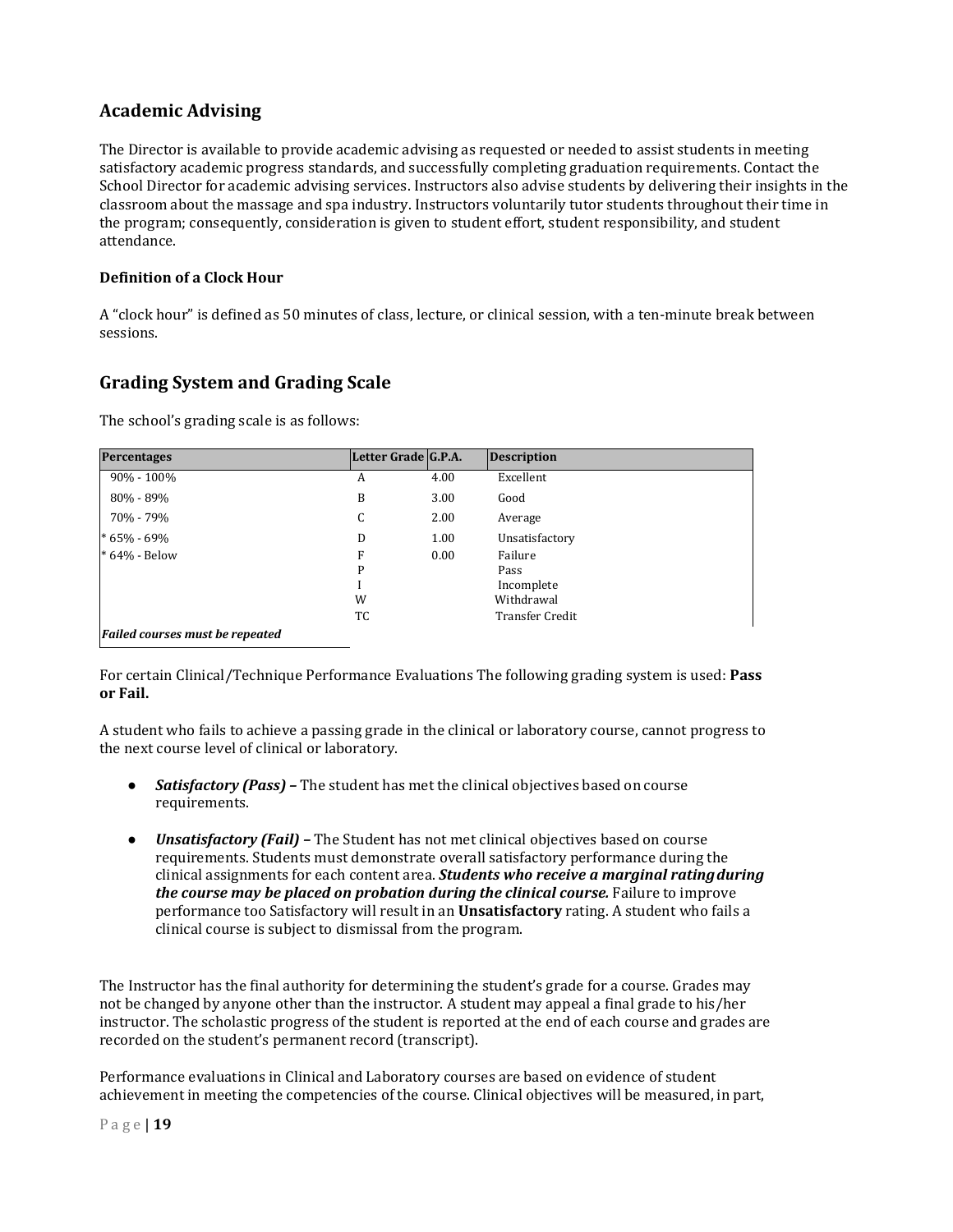through direct observation of actual performance. Students have the opportunity to practice clinical skills and behaviors prior to being evaluated.

The *Competency Checklist,* used in assessment of student achievement of the course's clinical objectives, evaluates a composite of skills, which must be satisfactorily demonstrated in order for the student to receive credit. Regular evaluations are conducted, and deficiencies will be reviewed with the student.

## **Satisfactory Academic Progress**

Estelle Medical Academy has specific standards which students are expected to achieve in order to maintain

Satisfactory Progress in their program of study. These standards are based on grades and the completion of program requirements within a maximum time frame. In addition, the student's progress will be reviewed at the end of each course.

At Estelle Medical Academy, satisfactory progress for ALL students is defined by the following criteria:

- *1.* Students are allowed up to 150% of the normal program length in which to satisfactorily meet the requirements. This is considered the *Maximum Program Length.*
- *2.* Students must successfully complete 66.7% of hours attempted at each evaluation period. This is considered the **minimum completion requirement.**
- *3.* Students must successfully meet or exceed the minimum Cumulative Grade Point Average (CGPA) ofcourse completion standards set forth below. The evaluation points are based on the percentage clock hours attempted.

All students must meet the following minimum standards of academic achievement and successful course completion while enrolled at Estelle Medical Academy. The student's progress will be reviewed at the end of each period. Students must meet or exceed the minimum CGPA and course completion standards set forth below.

#### **Evaluation Periods**

Students' compliance with the Satisfactory Academic Progress is divided into evaluation periods and is assessed at each of the following times:

● Atthe end of the first payment period (the point at which 50% of the program coursework is scheduled to be completed)

#### Maximum Program Length

Federal regulations require that students complete their program within a maximum time frame of 150% of the published time length of the program, to finish the required 610 hours of the program. Students may not exceed a maximum time frame measured by the schedule to complete the hours. Once a student has reached his/her total maximum hours, they are no longer eligible to receive federal financial assistance. All transfer hours are included in the total amount attempted. Hours appear as follows: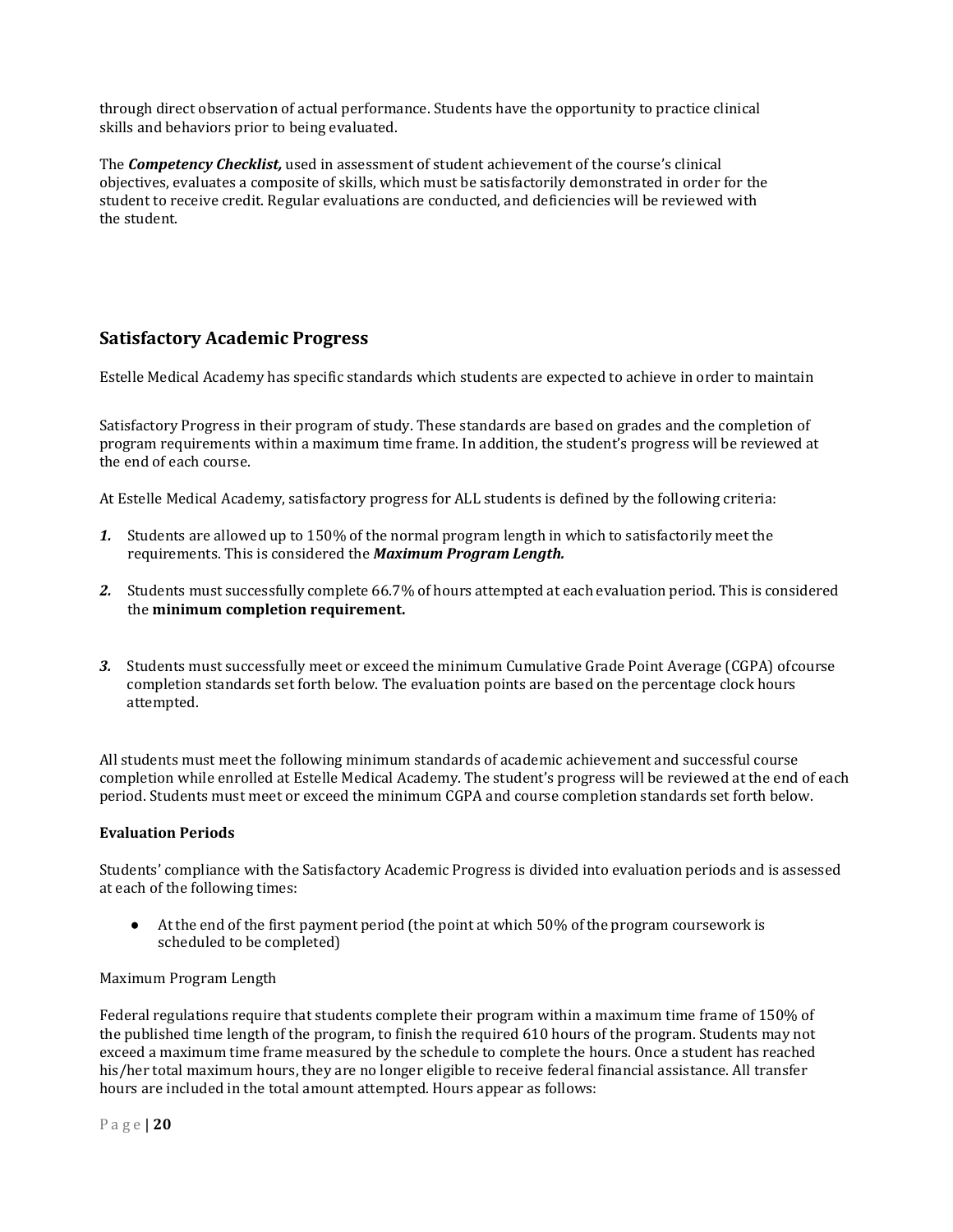Length of program is 610 hours in length, students are required to complete this requirement within 150% of the program timeframe for completion.

#### **CGPA Requirements**

Students must meet minimum CGPA requirements at specific points during their enrollment in order to be considered making satisfactory academic progress. These will be reviewed at the end of each evaluation period after grades have been posted to determine if the student's CGPA is in compliance. Estelle Medical Academy students must achieve a Cumulative Grade Point Average (CGPA) of at least

2.0 at each evaluation point.

#### **Academic Probation**

Students who do not maintain satisfactory progress for any evaluation period, will be placed on probation for the next evaluation period. If the student fails a course while on probation, the student may be withdrawn at the Director's discretion, even though the next evaluation point may not have been reached. The student's

progress will be evaluated at the end of the probationary period, and if the student's CGPA meets or exceeds a 2.0, the student will be allowed to continue, and the probationary status will be removed. Students who are on academic probation are not permitted to take a leave of absence. Students will be allowed only one period of academic probation.

If at any point it can be determined that it is mathematically impossible for the student to meet the minimum requirements, the student will be dismissed from the School.

Notification of academic dismissal will be in writing. The **Student Conduct** section of this catalog describes other circumstances that could lead to student dismissal for non-academic reasons.

As a dismissed student, a tuition refund may be due in accordance with the institution's stated refund policy.

During the Probation period students are considered to be making satisfactory academic progress and remain eligible for financial aid.

#### **Appeal**

A student who has been academically dismissed may appeal the determination if special or mitigating circumstances exist. Any appeal must be in writing and must be submitted to the Director within 10 calendar days of receiving notification of his/her dismissal.

The student should explain what type of circumstances contributed to the academic problem and what plans the student has to eliminate those potential problems in the future. The decision of the Director is final and may not be further appealed. Students may appeal academic dismissals no more than two (2) times.

#### **Reinstatement**

A student who has been academically dismissed may appeal for reinstatement after one term has passed following withdrawal. Students who are allowed to reinstate will be placed on academic probation for at least one evaluation period. All grades previously earned will remain on the transcript, and the maximum time for program completion will apply based on the original start date of the first enrollment.

#### **Incomplete grades**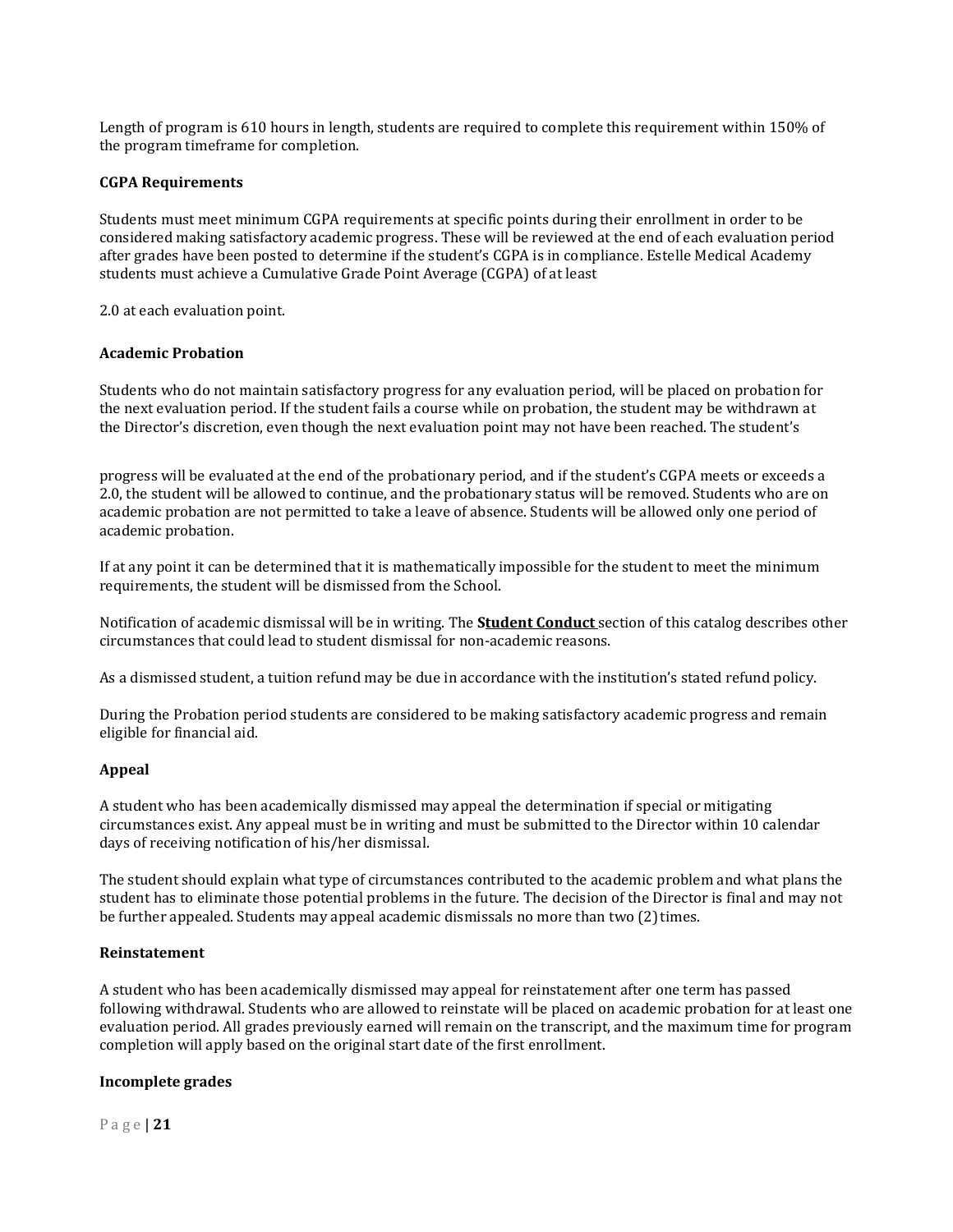An "I" Incomplete grade is awarded if the student has failed to complete the required course work. Students receiving a grade of Incomplete ("I") will be allowed two weeks in which to complete the required work and submit it to the instructor of the course in which the grade was earned. The student will be allowed to continue attending while completing the required coursework of an Incomplete grade. If an Evaluation Point occurs during the time a grade of "I" is issued, the student's progress will be evaluated at the required evaluation point and again at the end of the two-week period in which the student was allowed to complete the coursework. If, at the end of the two-week period allowed to complete the coursework, the student has not completed the required work, a final grade of "F" will be recorded and posted to the transcript and will affect the student's CGPA. Estelle Medical Academy reserves the right to extend the time needed to fulfill the Incomplete. If the coursework is completed, a final grade will be computed and posted to the transcript. The total course hours scheduled will be used in academic progress determination.

#### **Course Repeats (Failing Grades)**

Students must repeat any course in which a grade of 'D' or 'F' is earned. Failed courses may cause delays in training and may result in withdrawal from the program. If the failed course is a prerequisite, the student's training may be interrupted until the course is offered again. If the student's training is interrupted, the student will be required to withdraw until the course is offered again. At a minimum, the student will not graduate as originally scheduled. The failing grade will be posted to the transcript, and all scheduled course hours will be used in the student's academic progress determination.

#### **Course Withdrawals**

A student may voluntarily withdraw from a course if he/she has not yet exceeded the attendance policy contained in this catalog. If a student voluntarily withdraws, according to the attendance policy, a grade of 'W' is posted to the transcript. If a student has been absent for more than 15% of the hours in the course, the student has exceeded the attendance policy and will be withdrawn from the course and the final grade will be 'F'. The total hours in the course are used in the student's academic progress determination for 'W' and 'F' grades. However, a grade of 'W' is not used in the determination of the Cumulative Grade Point Average.

#### **Pass/Fail Courses**

Courses graded with Pass/Fail are not used in the determination of the Cumulative Grade Point Average; however, if the student receives a failing grade (Fail), the course must be repeated. The total course hours will be used in the student's academic progress determination.

#### **Remedial Courses**

There are no remedial or developmental courses offered at Estelle Medical Academy. Students needing developmental education are referred to other educational facilities.

#### **Non-Punitive Grades**

Grades of Pass, Fail, and Withdrawal are not used in the calculation of the grade point average. However, all hours attended are used in the student's academic progress determination.

#### **Make-up Policy**

Any class work, assignments or exams missed as a result of any excused or unexcused absence must be made up. The following policies apply: *Written Tests*

- 1. A student who misses a regularly scheduled test may make arrangements for a make-up test. Pop quizzes may not be made up. The grading policy on make-up tests is as follows:
	- A. If the student receives a grade on a make-up, which is higher than the class mean (average), the student shall receive a make-up grade no higher than the class mean (average). If it is lower,the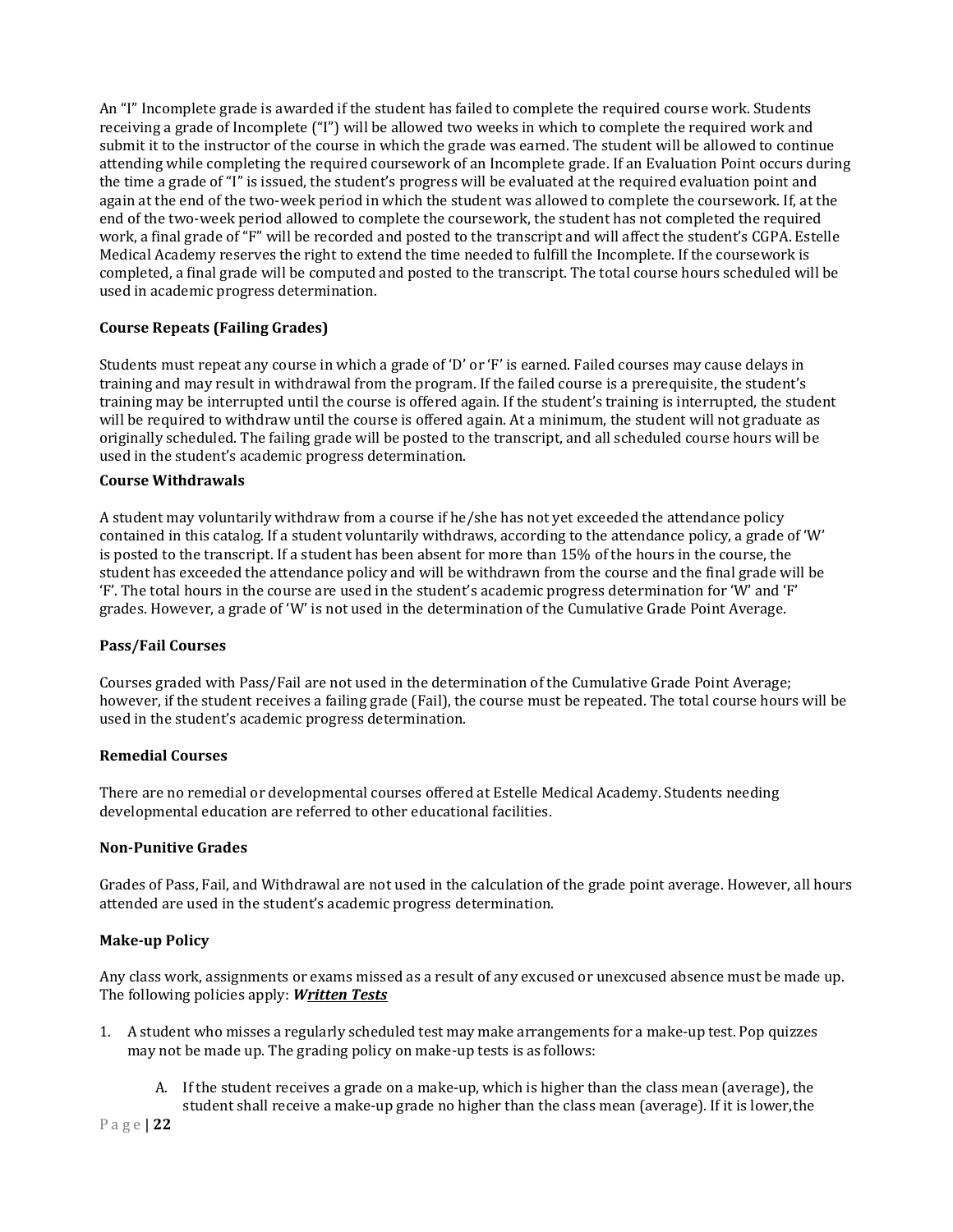#### student will receive the grade earned

- 2. The student must contact the instructor on the student's first day returning to school to request a make-up test. The instructor will schedule the time for the test to be made up. If the student does not keep the makeup appointment as scheduled, the student will receive a zero score and failing grade for thetest.
- 3. A student who is aware, in advance, that an absence will occur on a scheduled test day, must notify the instructor and take the exam on the date assigned. In some cases, the date assigned may be prior to the scheduled test day.
- 4. Any student who does not take a test in accordance with the terms of this policy shall receive a score of zero (failing grade) on the test.

#### **Clinical/Technique Objectives**

- 1. Achievement of clinical or technique objectives may be demonstrated by successfully performing, under supervision, those objectives missed in the clinical training, and must be documented by the instructor.
- 2. Students must make up missed clinical objectives in the clinical and/or skills lab as outlined by the instructor.
- 3. Students will not be given credit for hours of make-up time and/orwork

## **Add/Drop Policy**

Students may drop from or be added to the program without academic penalty within the first two weeks following the beginning date of the module if the student has not attended the course. All schedule changes must be processed by the Student Affairs Coordinator.

#### **Attendance Policy**

#### **Purpose**

- 1. To establish acceptable standards of attendance and punctuality for all students attendingEstelle Medical Academy.
- 2. To encourage students to pre-schedule absences in order to maintain adequate operations and minimize disruptions within the classroom.
- 3. To enable the student to meet required programobjectives.

#### **Policy**

- 1. All students are expected to adhere to the standards for attendance andtardiness.
- 2. Students are expected to attend theory, clinical and laboratory classes as scheduled.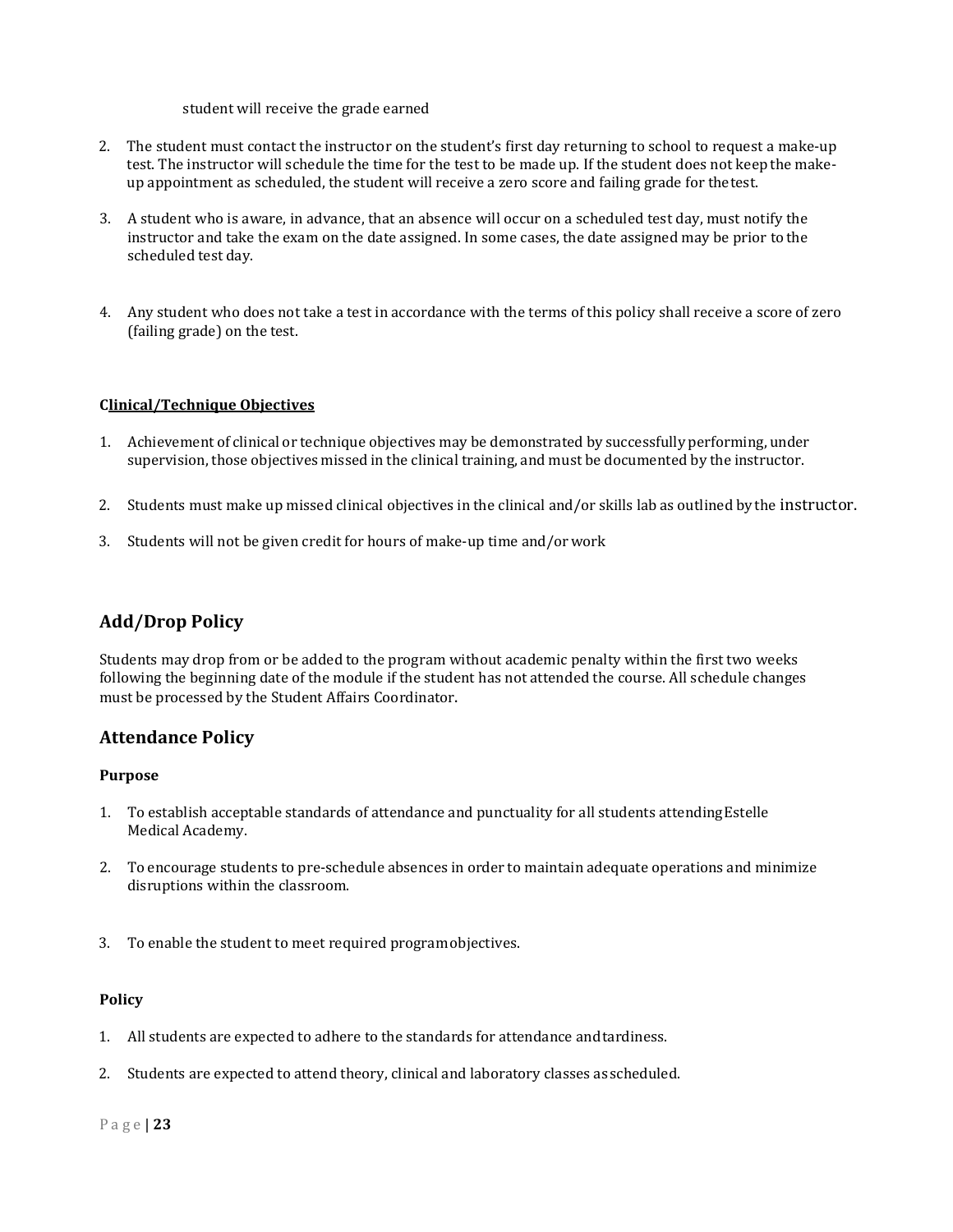- 3. Students should call the School at least 30 minutes before class to report anabsence.
- 4. Tardiness is defined as any time a student is not at his/her seat and ready to study as scheduled. Students are expected to be ready to commence and end school on schedule. Accordingly, arriving late or leaving early in connection with starting, ending, meal and break times is tardiness. Incidentsof tardiness, which exceed the School's standards, will result in disciplinaryaction

#### **Tardiness Policy**

- 1. Students arriving late for a class or leaving early are considered tardy. Tardiness disrupts the learning environment and is discouraged. Continued excessive tardiness or absences in anyclass could lead to disciplinary action up to and including expulsion
- 2. Students may not enter or exit class except during break without express permission fromthe instructor.
- 3. Students who arrive late for an exam may be admitted at the instructor's discretion, butthe grade earned on the exam may be marked down up to 10%.
- 4. Students who arrive more than 15 minutes late to a scheduled clinical or laboratory assignment will not be admitted, and will be marked absent.

#### **Attendance Standard**

**Each student is expected to maintain a level of attendance, which is at or above 85% of all scheduled hours.**

- 1. When a student is at 10% absence (unscheduled time off), a written warning will be issued. Continued absence above the 15 % level will result in progressive disciplinary action up to and including termination.
- 2. Students absent from theory or clinical classes are responsible for obtaining missed materials and information, and for meeting the course objectives.
- 3. Student may schedule an appointment with an instructor to get missed lecture materials or handouts and receive a remediation plan.
- 4. Homework must be completed and turned in on the first day the student returns to school. Credit may be given at the instructor's discretion with the approval from the Director.
- 5. Excessive absences can result in the student being unable to satisfactorily demonstrate required achievement of the course objectives; if such a result occurs, the student will not be allowed to advance to a higher level in the program. The student may petition to retake the course according to policy, and on a space available basis.
- 6. The school may require medical clearance for any communicable disease, health condition and pregnancy.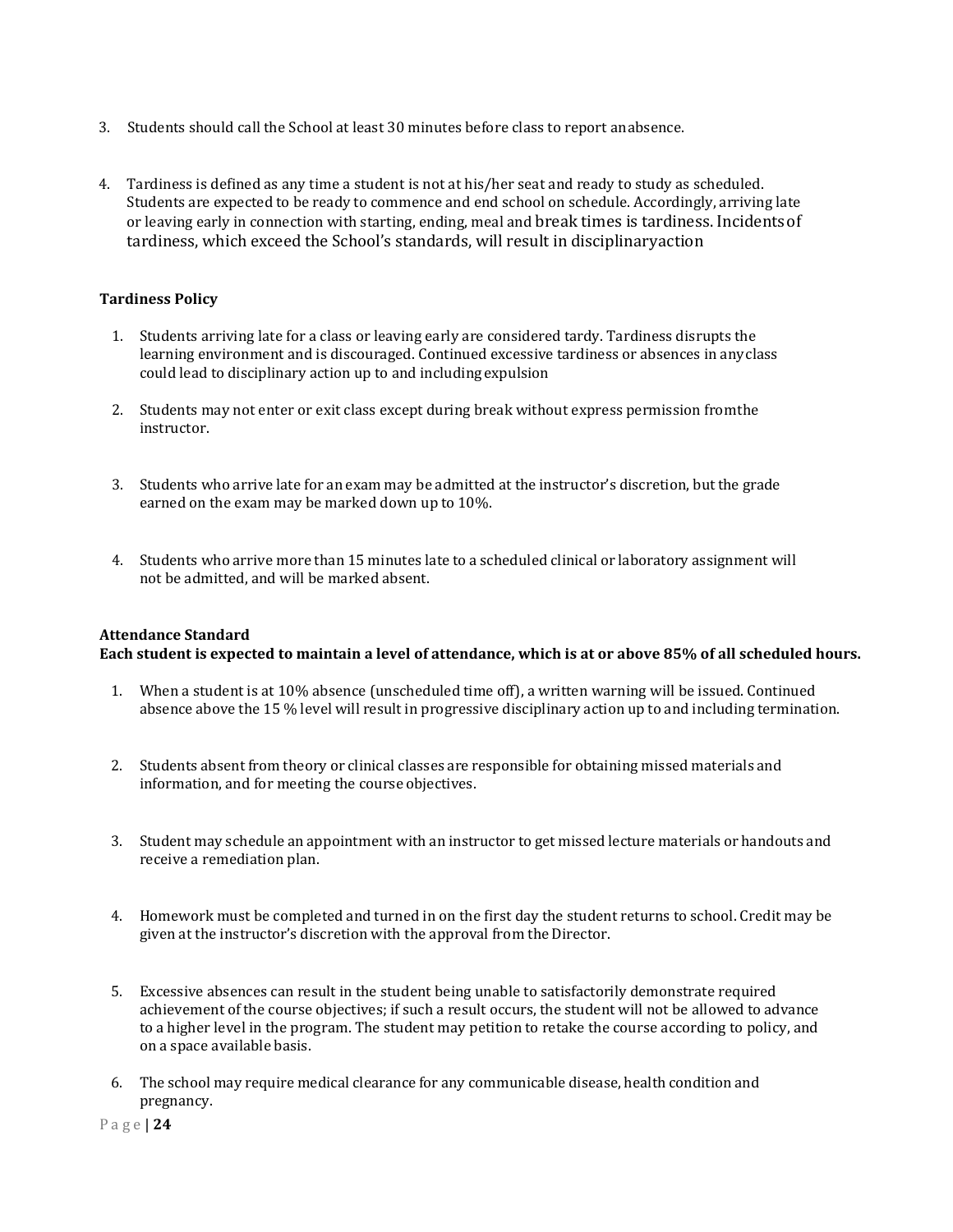- 7. Students who are absent for seven (7) consecutive days may be dropped from the program, atthe Director's discretion.
- 8. **Clinical Internships: Students are required to complete 100% of their clinical hours**. If students miss any clinical time, arrangements for make-up time must be made with the clinical site supervisor. Students will not be considered to have completed their clinical internships until the site supervisor has certified all required attendance hours and documentation has been received.
- 9. Termination from the program will occur for any student with absences in excess of 20% in eachcourse the student is currently enrolled.
- 10. For students who are receiving Veterans benefits, the Department of Veterans Affairs will be notified whenever students are placed on attendance probation or are terminated for failure to meet attendance requirements. The Department of Veterans Affairs will also be notified if a student re-enters following such termination.
- 11. If a student does not return from Leave of Absence the student may beterminated.

## **Additional Attendance Requirements for Veteran Students**

The Veterans Administration (VA) requires that students receiving funds based on their enrollment in school complete their course of studies in the standard length of the program. In order to meet this requirement, students must attend class on a regular basis. To receive full-time VA benefits, a student must attend 18 hours a week. The VA requires that it be notified when a veteran student falls below his/her approved attendance requirement or receives any type of probation or warning related to failure to attend classes. Such notification may result in the termination of veteran benefits. The certifying official for the school will report all attendance warnings or dismissals of students funded through the VA programs to the Veterans Administration.

Leave of Absence (LOA)

An approved Leave of Absence (LOA) is a temporary interruption in an active student's program of study. LOA refers to the limited time period during a program when a student is not in attendance. The following conditions may be considered:

- Medical (including pregnancy)
- Family Care (childcare issues, loss offamily
- Member or unexpected medical care offamily)
- **Military Duty**
- Jury Duty
- Financial Hardship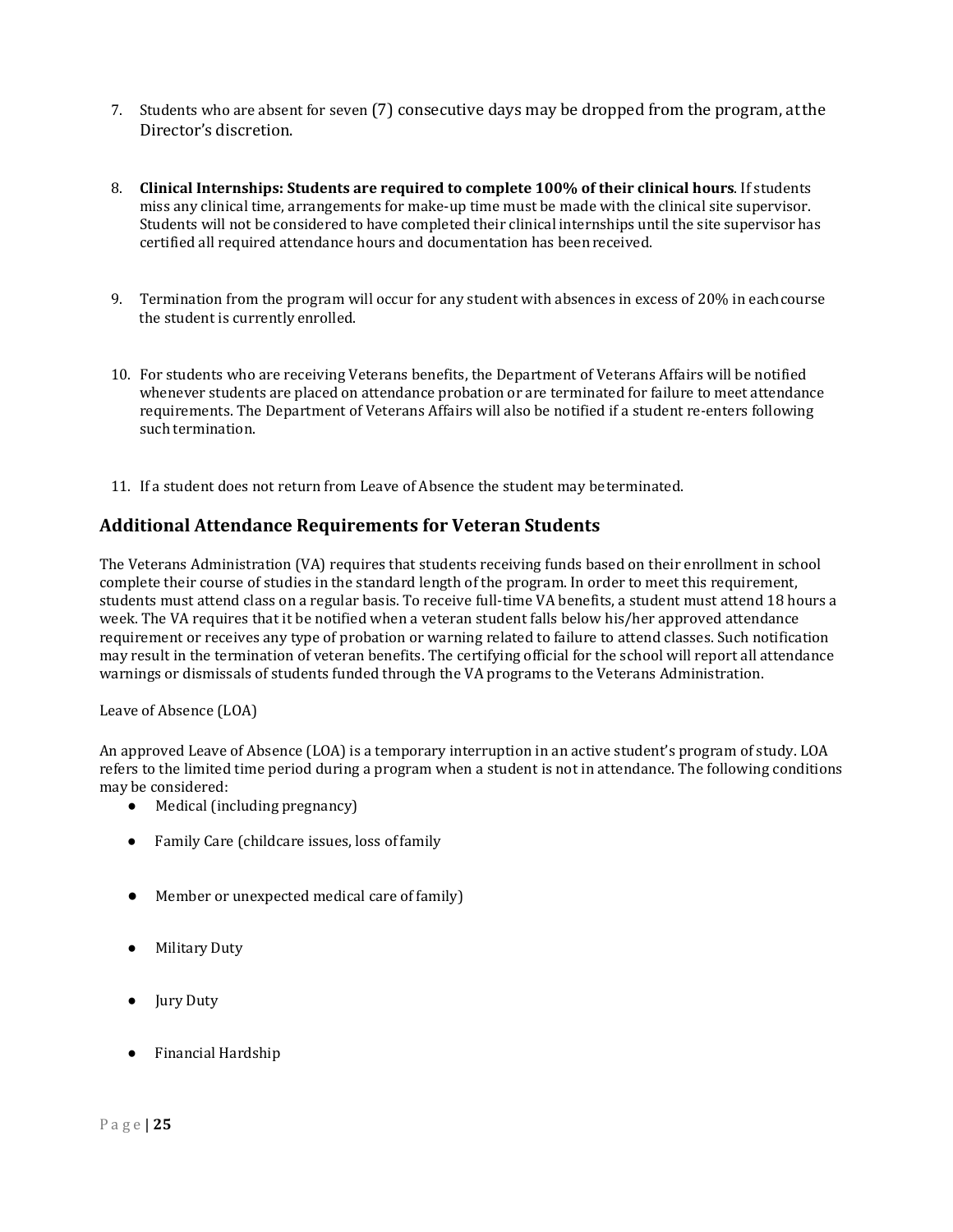A student may be granted a Leave of Absence (LOA) if LOA request is submitted in writing, which includes the reason for the request, prior to the leave of absence. If unforeseen circumstances prevent the student from providing a prior written request, the institution may grant the student's request if the institution documents its decision and collects the written request within 35 days of the student's last date of attendance.

The total time requested off must not exceed 180 days (cumulative) in a consecutive 12-month period.

Failure to return from an approved leave of absence will result in termination and may have an impact on loan repayment, including exhaustion of some or all of the grace period. The Financial Aid Office will provide an explanation of the possible impact on loan repayment if an approval for an LOA is issued.

Students receiving a n LOA may not receive further financial aid disbursements until returning to active status.

### **Withdrawal and Readmission**

#### **Withdrawal**

A student has the right to withdraw from a course at any time. When a student withdraws from any program, the student must give written notification of withdrawal. The student is required to clear all obligations in order to receive a withdrawal in good standing.

Failure to comply with this policy means that Estelle Medical Academy may not honor any request for transcripts, letters of recommendation, request for information, and/or readmission. Upon a student's withdrawal from the program, the School will perform appropriate refund calculations. However, if a student owes any tuition to the school, it is due immediately.

#### **Readmission**

A student who has withdrawn from a program, and is interested in returning, may apply for readmission. Readmission is dependent upon fulfillment of all conditions set forth at time of withdrawal. Applications are reviewed, and the student is informed in writing of readmission eligibility. Readmission will be on a space available basis.

A student who has been terminated from a program for unsatisfactory academic progress and/or violation of the attendance or conduct policy may apply for re-admittance. A fee of

\$100.00 will be charged for readmission. If readmitted, the student's satisfactory progress status will be the same as it was upon leaving the School. Therefore, if a student was on probation, he/she would continue on probation when readmitted.

### **Student Services**

#### **Student Guidance**

Estelle Medical Academy's staff and faculty members strive to maintain close communication with our students. As deemed appropriate, a staff or faculty member may refer the student to the Director.

Student Guidance is considered one of the School's most important and valuable services. Vocational and personal guidance begins at the time a prospective student indicates an interest in attending Estelle Medical Academy; hence, guidance continues throughout and beyond the completion of the program. The goal of the School is to support and guide students and assist them in reducing or eliminating barriers that may interfere with their studies and ultimately their success.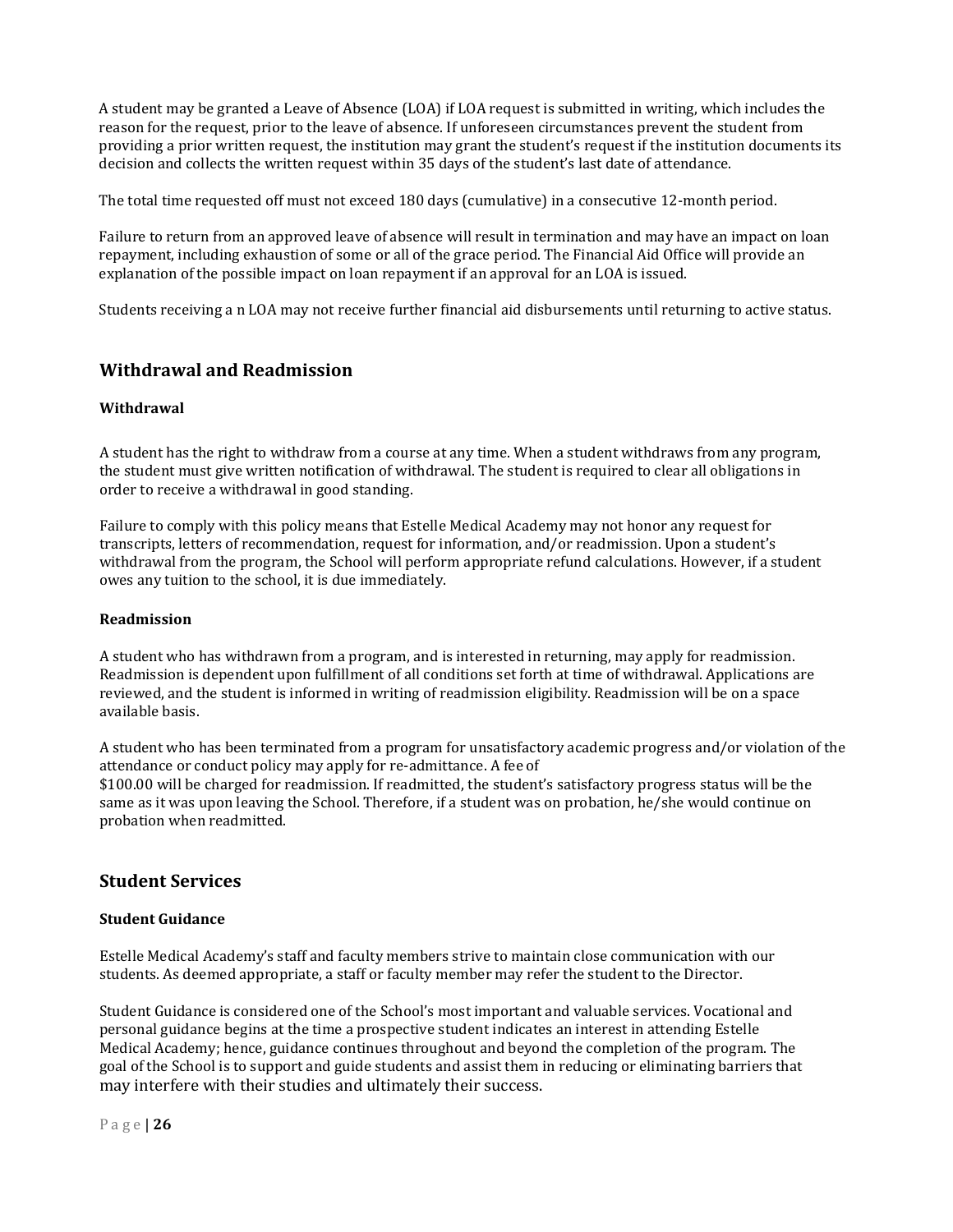Should the student become aware of a drug or alcohol problem, or experience emotional or personal challenges affecting performance, the school will attempt to provide referrals to appropriate community services.

#### **Orientation**

Prior to beginning classes at the Estelle Medical Academy, all new students attend an orientation program.

Orientation facilitates a successful transition into Estelle Medical Academy. New students are required to attend regardless of their prior school experience. At orientation, students are acquainted with the campus, the administrative staff, the faculty and their peers. The director and the administrators explain the ways in which they assist students and clarify students' rights and responsibilities.

Student Handbooks are distributed and explained at this session. Students are introduced to the educational system, services, policies and procedures.

#### **Student Activities**

Estelle Medical Academy plans for and encourages student participation in a variety of activities including the following:

- Community Health Fairs
- Social & Cultural Events
- Job Fairs
- Activities relating to graduation

#### **Job Placement and Career Services**

Estelle Medical Academy offers lifetime placement services to all eligible graduates. An eligible graduate is any student who has successfully completed all graduation requirements as stated in the "Graduation Requirements" section of this catalog. Many students desire self-employment and establish an independent practice.

The School's Placement Services Department will assist students in their job search. Placement services include assistance with resume writing, interviewing techniques, identifying job openings, and other job search activities. In addition, students are provided guidance in completing licensure applications.

It should be understood that placement services offered by the School do not represent a guarantee of employment. Graduates requesting placement services will be required to attend scheduled interviews, participate in workshops, develop a professional resume, and comply with the placement policies in order to receive services.

The School cannot guarantee a job upon completion of the program. The School does not make any claims of salaries available in this field. Each student acknowledges that Estelle Medical Academy, its agents and/or employees, make no representations or warranties that successfully completing our classes or programs will make the student eligible for employment or any municipal, county, state or other government license which may be required for employment.

Each student acknowledges that he or she is aware that some municipalities, counties or states require that their own testing procedures and other requirements be completed to their satisfaction as a prerequisite to obtaining a license to be employed in massage and related fields in their jurisdiction. Please note that massage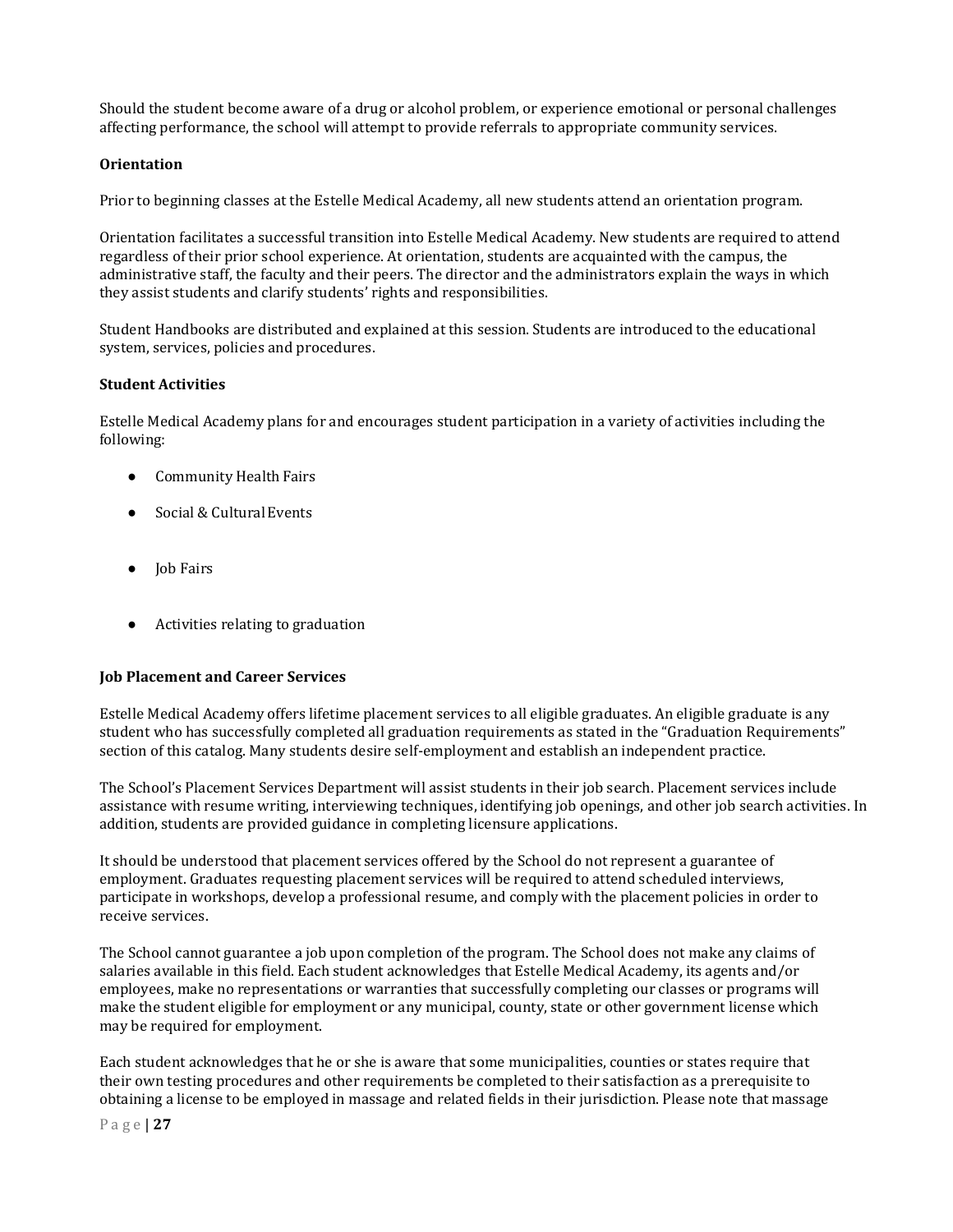therapy is a licensed profession in the State of Illinois and it requires additional examinations and/or certification for employment.

## **Student Conduct**

The Conduct Guidelines are designed to protect the interests of Estelle Medical Academy its students, on-site clinics, clients, faculty and staff. All students at Estelle Medical Academy are expected to conduct themselves in a professional manner suitable to the employment fields they intend to enter. Students must act in a manner that is non-disruptive and is conducive to their learning and the learning of others.

Estelle Medical Academy reserves the right to suspend or dismiss any student whose conduct, in the opinion of the Administration, is disruptive or in any way interferes with the learning process of other students. The School further reserves the right to terminate the enrollment of any student not abiding by the policies and regulations in this Catalog or as set forth in writing by the School.

Since there are a wide variety of unpredictable and individual situations, the following is a list of examples of unacceptable conduct. This list is not meant to be all-inclusive:

- Insubordination.
- Willful abuse of the clinical site's building, equipment or other property.
- Smoking in unauthorized areas.
- Excessive absenteeism or tardiness.
- Absence without proper notification or adequate explanation.
- Leaving assigned work without permission.
- Violation of the clinical site's safety rules.
- Engaging in horseplay.
- Failure to report an accident involving a client, visitor, student orself.
- Theft, regardless of value.
- Dishonesty in dealing with Estelle Medical Academy or clinical site.
- Reporting to the School under the influence of alcohol.
- Possessing or using alcohol while at the School or clinical site.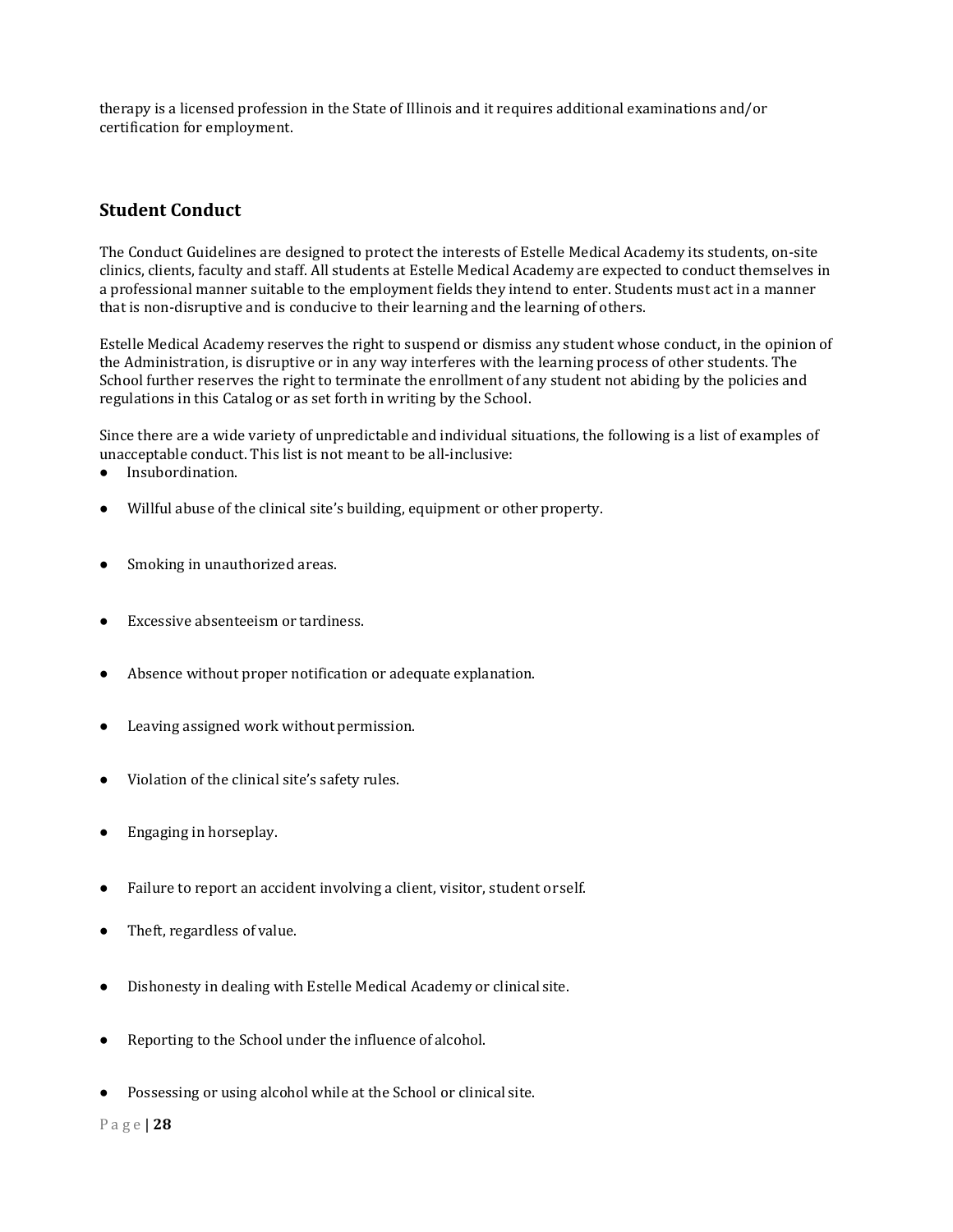- Use, sale, solicitation, unauthorized possession of, or being under the influence of illegal drugs, including narcotics and/or controlled substances, on Estelle Medical Academy's*,* clinical site property, or anywhere on the School campus.
- Falsification of information on the Application for Admission or otherrecords.
- Discourteous treatment or abusiveness toward fellow students, associates, clients, staff, visitors or guests of clinical site.
- Physical violence or threats toward any students, client, visitor or guest of the clinical site.
- Unauthorized possession of firearms, explosives, knives or other lethal weapons on Estelle Medical Academy's or clinical site property.
- Indecent conduct on School or clinical site's premises.
- Conviction of any crime which renders a student unsuitable for employment.
- Gambling on School, clinical site property.
- Violation of the no-solicitation rule.
- Failure to conform to dress and appearance standards.
- Failure to notify the School when absent from either clinical or theory.
- Removal of School, clinical site's equipment for personal use without approval.
- Violation of the Estelle Medical Academy's sexual harassment policy. Sexual advances, repeated innuendoes, or sexual activity on school premises or any massage therapy setting regardless of location. Refusal to cooperate in an investigation of suspected wrongdoing when cooperation is requested, and the request is a reasonable one.
- Misusing the availability of, or the access to, confidential information.
- Cheating on any given examination.
- Disruptive, boisterous, vulgar or obscene behavior, or any behavior inconsistent with the Code of Ethics set forth by the AMTA, NCBTMB, or professional conduct standards of Illinois State Law.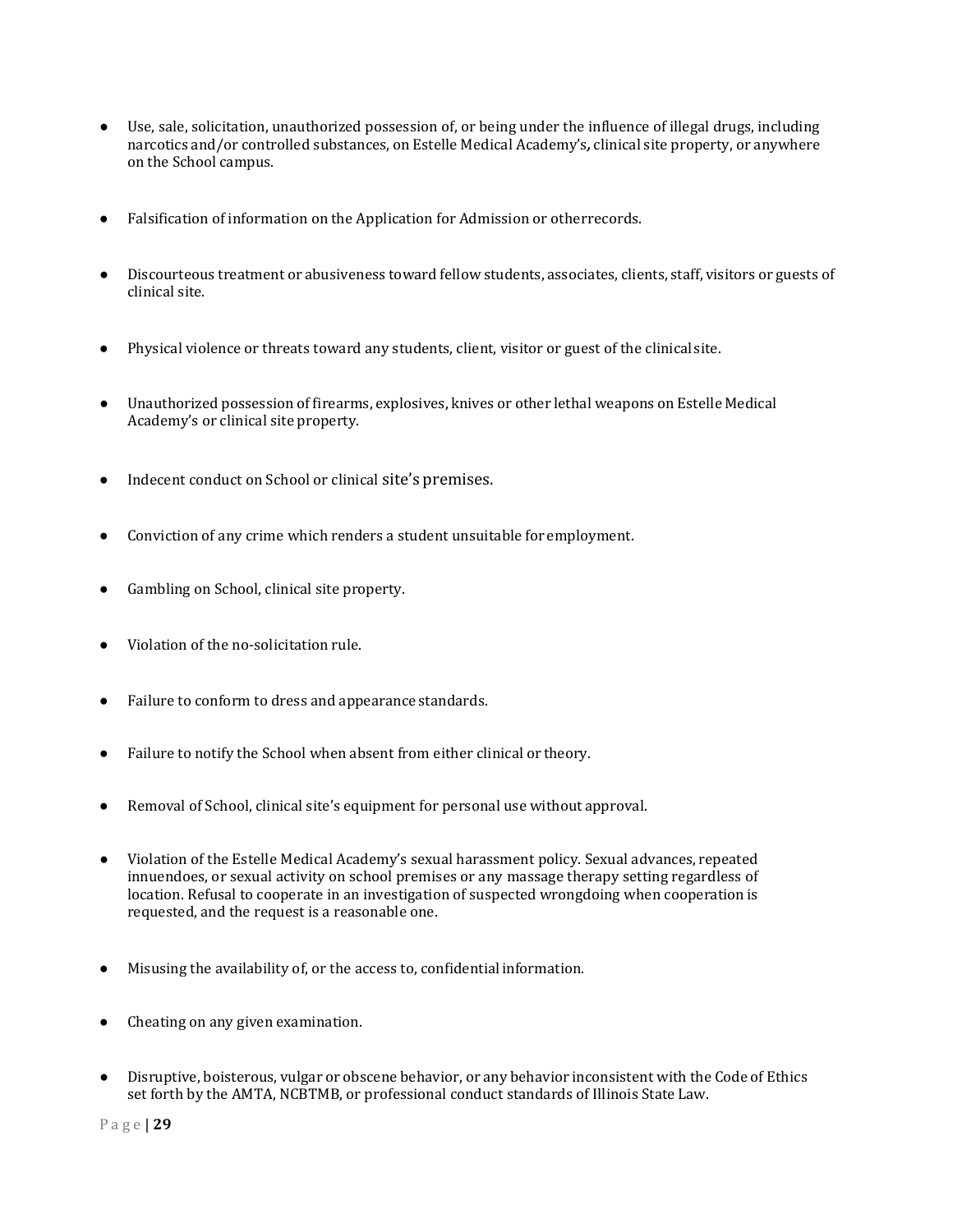- Violation of Estelle Medical Academy's safety regulations.
- Violation of draping standards or violation of appropriate touch as taught inclass.

The following are some examples of actions which constitute cause for immediate termination:<br>• Endangering life, safety or health of others.

- Endangering life, safety or health of others.
- Deliberate damage to client, other students, associate, school or clinical site's materials and/or property.
- Conduct unbecoming a student of the clinical site, i.e., discourteous treatment of a client or fellow student, sexual harassment.
- Falsifying, altering, removing, destroying or the unauthorized disclosure of confidential records or information pertaining to a client or clinical site.
- Falsifying personal or clinical site records, including School application and physical or examination questionnaire.
- Unauthorized possession of Estelle Medical Academy's property.
- Failure to maintain satisfactory academic progress as outlined in the Standards of Satisfactory Academic Progress.
- Unauthorized possession, use, or being under the influence of liquor, narcotics, hypnotics, hallucinogens or other chemical agents while on the premises of Estelle Medical Academy or clinical site.
- Unauthorized possession of any firearms or weapons (pistol, revolver, rifle, shotgun, ammunition, explosives, incendiary devices, knife, etc.) on School or clinical site, including the parking areas.
- Conviction of a criminal offense committed on School property.
- Willful or repeated violation of School or clinical site's policies andprocedures.
- Willful disregard of the School's or clinical site's welfare; interference with operations or relationships with patients or associates.
- Unauthorized disposition of School or clinical site's assets or equipment.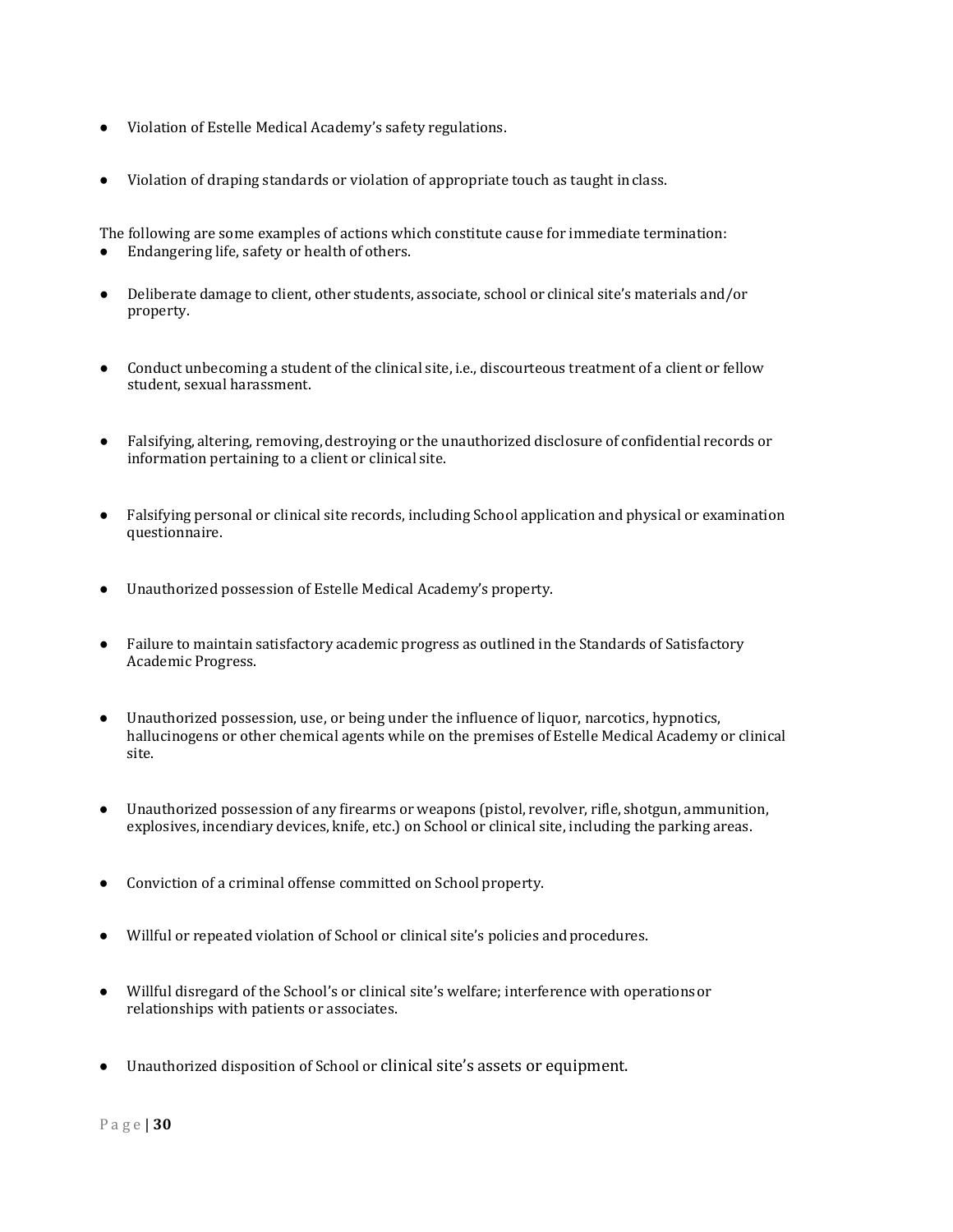- Failure to comply with the Attendance Policy.
- Sexual Harassment.
- Fighting or use of foul language.
- Violation of any conditions as set forth in the Enrollment Agreement.
- Failure to meet all financial obligations.

#### **Disciplinary Action and Termination**

It is the policy of Estelle Medical Academy to engage all its representatives in the process of monitoring student conduct. This combined effort is designed to provide continuous, consistent and supportive services that are intended to inform and guide the student in all aspects of their educational experience.

Through well-established professional standards of conduct for its representatives, Estelle Medical Academy holds equally high expectations of its students.

Procedures regarding Disciplinary Action and Termination are uniformly administered based on the degree of seriousness and nature of the misconduct.

In all cases, the Director will participate in the review and decision-making process of all incidents of unacceptable conduct and will take the appropriate action.

Students who engage in misconduct are subject to a verbal warning with a memo placed in their academic file. The student may be placed on disciplinary probation for the second offense which will require the student to be monitored for the remainder of his/her academic career at the school. The Director reserves the right to terminate the student immediately if the offense is severe. Based on the severity of the misconduct, the student may not receive a written warning. If, after receiving a third written warning, student's behavior is not corrected (misconduct is repeated), the student will be terminated.

*Important: Multiple infractions (misconduct) of differing School or Clinical site policies may also constitute grounds for termination. In such instances, the student may be terminated immediately or will be advised of his/her immediate suspension pending investigation.*

#### **Grievance Procedures**

It is the policy of Estelle Medical Academy to have a procedure and operational plan for handling student complaints, including decisions regarding suspension and termination.

A Student Complaint Procedure is available to any student who has not had a complaint resolved.

The purpose of this procedure is to provide a prompt and equitable process of resolving student complaints.

#### **Informal Complaint Process**

**1.** Students with grievances should first meet with the Instructor. If the complaint is not related to the educational program, the Instructor will advise the student to contact the appropriate School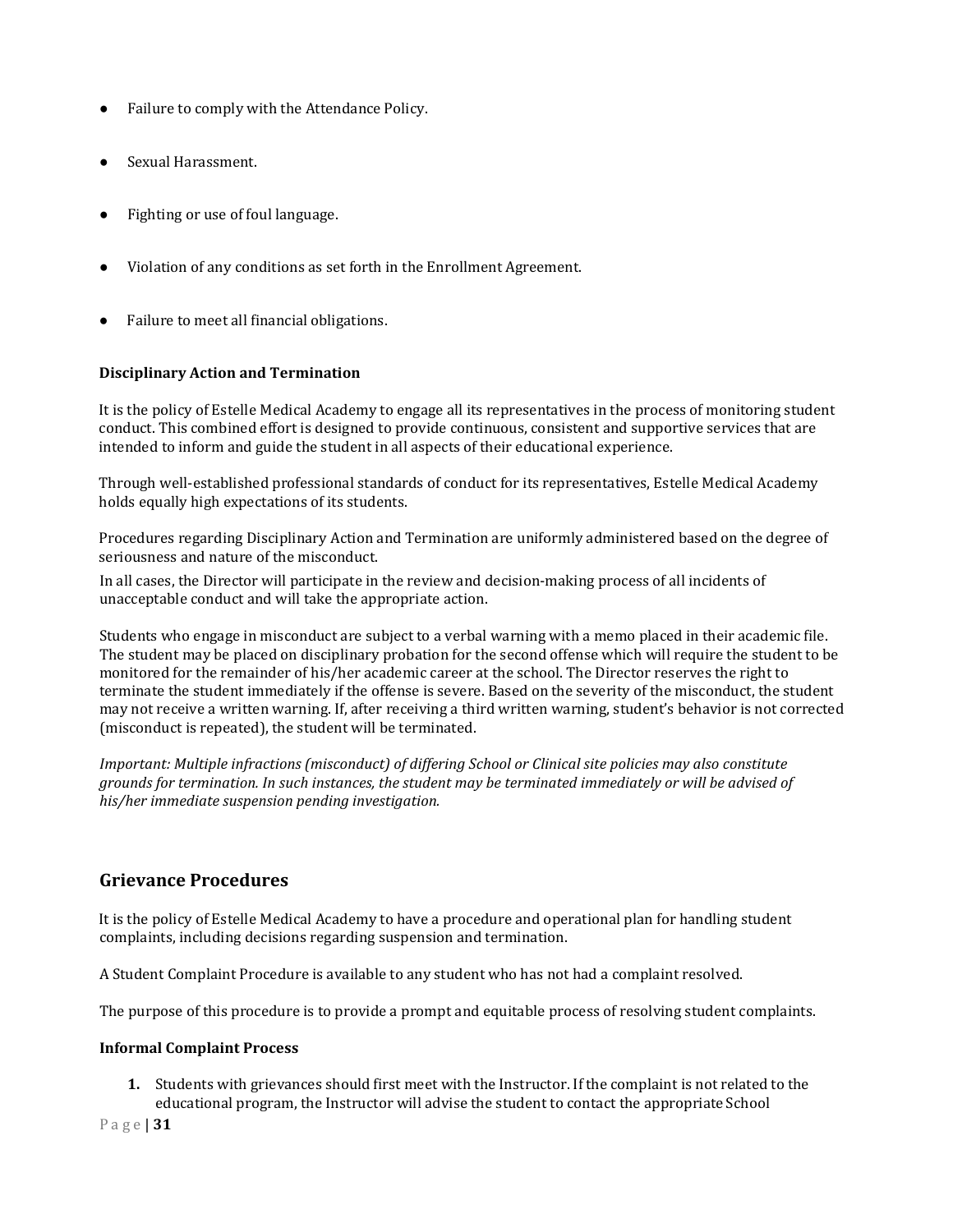representative.

**2.** After meeting with the Instructor, if the student believes that the concern has not been appropriately resolved, the student should then contact the School Director. If the School Director is the Instructor for the course, the student can contact the SchoolOwner.

#### **Formal Complaint Process**

If, after following the above policy, the student still has concerns, he/she is directed to continue the Grievance Procedure:

- **1.** Prepare a written statement of complaint, that is signed, dated, and includes a clear andconcise statement of the facts including pertinent dates.
- **2.** Submit the written statement of complaint to the Director within 10 working days of the incident.
- **3.** The student may be required to meet with School representatives to discuss thegrievance.

The student may appeal a grievance decision, made by the School if he/she believes it is unsatisfactory.

- **1.** The student must request an appeal in writing and submit it to the Director.
- **2.** The Director may consult with the School Representatives and the student, and a decision will be made within 30 days.
- **3.** The Director will inform the student of the appeal decision within 30 days of receipt of appeal. Notice will be in writing.

If the dispute is not solved by the Director, the student has the right to file a complaint with the Illinois Board of Higher Education.

**Illinois Board of Higher Education** 431 East Adams, 2nd Floor Springfield, Illinois 62701-1404 (217) 782-2551

Students may also contact:

#### **Accrediting Bureau of Health Education Schools**

7777 Leesburg Pike, Suite 314 N. Falls Church, Virginia 22043 (701) 917-9503

#### **United States Department of Education**

400 Maryland Avenue, SW, Washington, D.C. 20202 (1-800-872-5327)

## **Student's Right to Cancel**

The student has the right to cancel the initial enrollment agreement until midnight of the fifth business day after the student has been accepted into the program (i.e., the date the school has co- signed the enrollment agreement). The "Buyer's Right to Cancel" information is stated in the enrollment agreement.

To cancel the contract (Enrollment Agreement) with Estelle Medical Academy, mail or deliver a signed and dated written notice, to Estelle Medical Academy, 4905 Old Orchard Center, Suite 710, Skokie, IL 60077, or call the Director at (847) 673-7595.

If *Buyer's Right to Cancel* is not given to the applicant at the time the enrollment agreement is signed, then the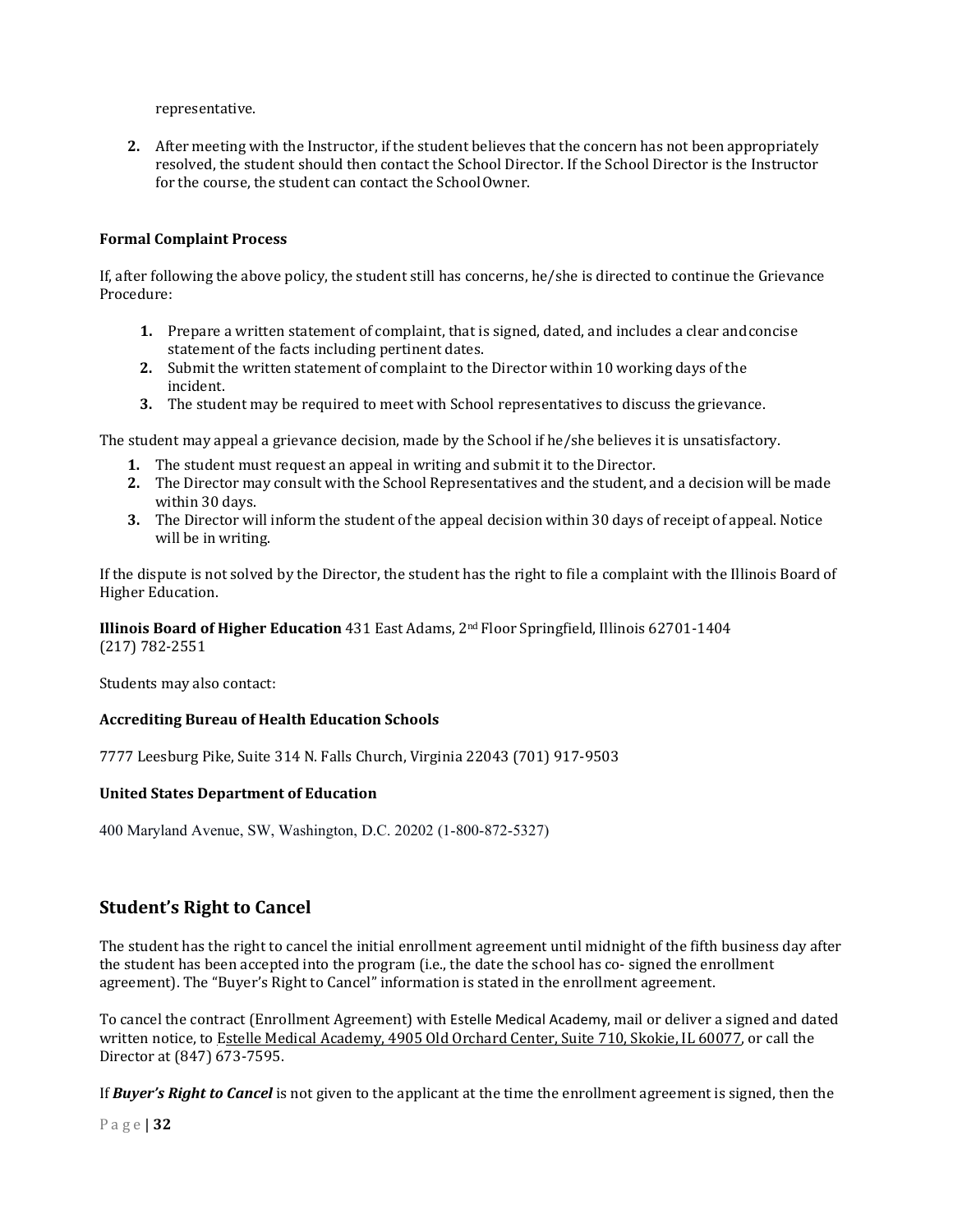student has the right to cancel the agreement at any time and receive a refund of all monies paid to date within ten days of cancellation.

A Cancellation will become effective on the date the **written notice** is postmarked, or, if hand delivered, on the date of receipt by the School. A student has an option of notifying the School by telephone of his/her intention to withdraw from the school. A refund of all tuition, fees, and costs will be made if:

- 1. Student is not accepted by the School;
- 2. Student is enrolled in a course which is cancelled or discontinued;
- 3. Student does not receive a copy of the enrollment agreement;
- 4. Student cancels within five calendar days after acceptance of the Enrollment Agreement prior to the first day of class.

## **Cancellation Policy**

Any applicant who is not accepted by the School shall be entitled to a refund of the entire \$ 100.00 Registration Fee.

Upon registering at the Estelle Medical Academy, the student and the School enter a contractual arrangement, which is known as the *Enrollment Agreement.*

The Enrollment Agreement incorporates the assurances and conditions listed throughout this catalog, as well as the following **REFUND POLICY:**

- 1. A student may cancel the Enrollment Agreement before instruction has begun by notifying the school via written notice within five calendar days after the signing of the Agreement. By doing so, all tuition fees paid will be refunded.
- 2. If a student cancels the Enrollment Agreement after five calendar days of signing the Enrollment Agreement but prior to entering into instruction, the School will retaina

\$100.00 administrative fee or 10% of the contract price, whichever is less.

All refunded monies will be returned within 30 days following Estelle Medical Academy**'**s receipt of the student's cancellation notice. But, if Estelle Medical Academy gave the student any equipment, the student must return the equipment within 30 days following Estelle Medical Academy**'**s receipt of the student's cancellation notice. But, if Estelle Medical Academy gave the student any equipment, the student must return the equipment within 30 days of the date the School received the student's written notice of cancellation. If the student does not return the equipment within this 30-day period, Estelle Medical Academy may keep an amount of what was paid that equals the cost of the equipment. The total amount charged for each item of equipment shall not exceed the equipment's fair market value. The School shall have the burden of proof to establish the equipment's fair market value.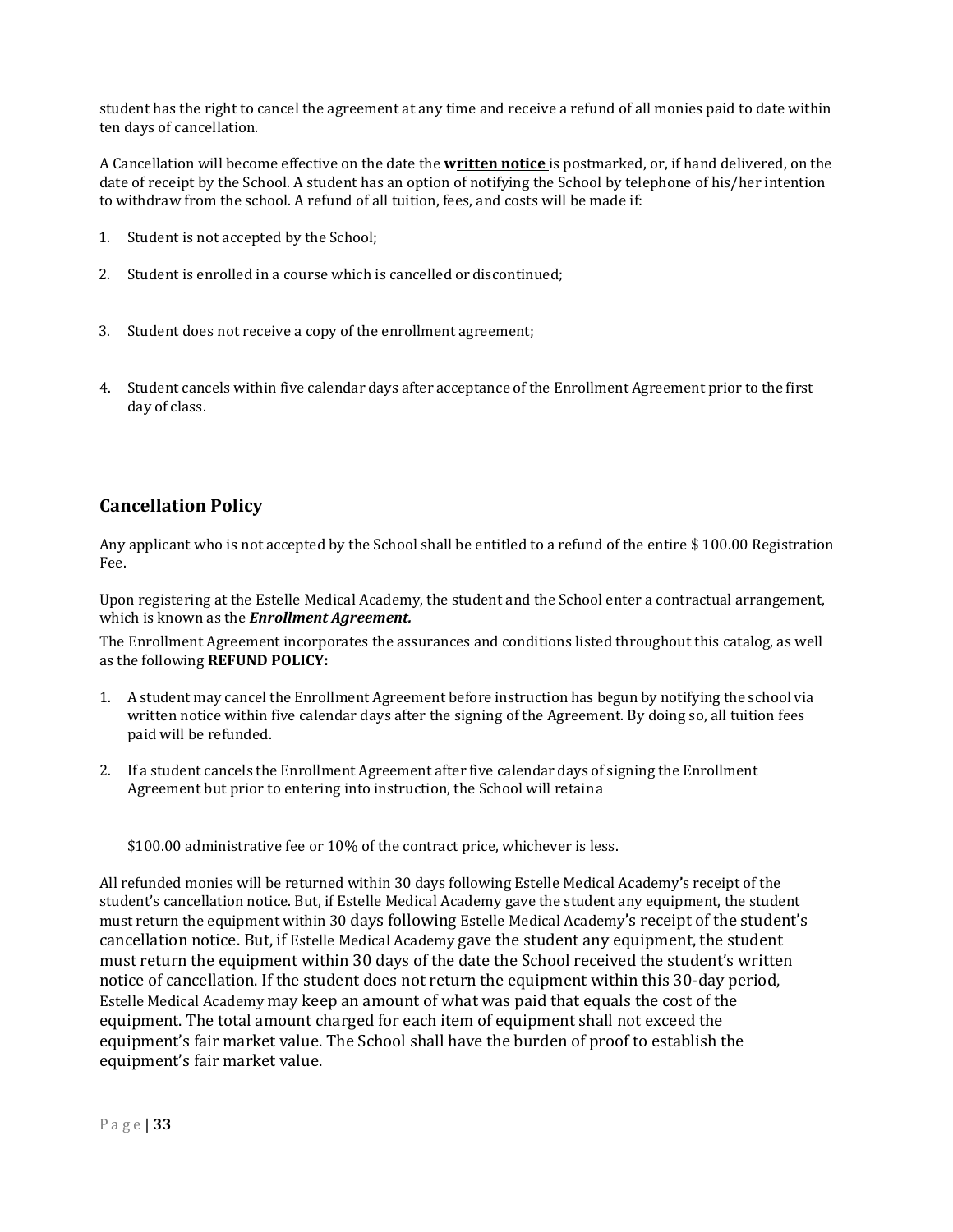## **School's Right to Cancel**

The School has the right to cancel/terminate the Enrollment Agreement upon grounds of misrepresentation, prior convictions, failure to perform according to the School's Satisfactory Academic Policies and Standards, and/or violations of student policies as specifically detailed in this Catalog. The cancellation procedures initiated by the student for refunds are also applicable to the refund procedures initiated by the cancellation/termination by the School.

#### **Hypothetical Example**

A student has attended 100 hours (33%) of the Payment Period (305 hours).

- 1. The total tuition and fees paid for the 610-hour program is \$8450.00
- 2. The tuition for the payment period (305 hours) is \$4225.00
- 3. The percentage of unearned tuition is 67% (100% 33%).
- 4. Multiply the percentage of the Refund amount by the amount of tuition to determine the amount to be refunded (67% x \$4225.00 = \$2830.00)

*Note: Fees for books and supplies, which were received by the student, and liability insurance will be charged as incurred and will not be refunded.*

#### Health, Safety & Controlled Substance Policies

The Estelle Medical Academy makes every effort to provide a secure and safe learning environment.

Classrooms, labs and clinical sites comply with all requirements of federal, state and local safety codes, and Fire Marshall and OSHA regulations. A Safety Program is in effect at Estelle Medical Academy. Please seek the assistance from a faculty member or the Administration if you wish to report a hazard or accident. All students and others are directed to immediately notify a school employee of any crimes that are witnessed, or that the student has been made aware of. Statistics regarding crimes on campus may be obtained through the Director.

Students must take responsibility for their own security and safety. Consideration of the security and safety of others is also expected. The School is not responsible for personal belongings, which are lost, stolen or damaged on campus or during an off-campus activity.

Students must notify a School employee of an injury or illness either experienced or witnessed. In addition, students are to advise a faculty member or other School employee, if they have seen or are aware of any comprises in security matters.

In case of an emergency, students are directed to immediately notify a School employee. Employees have been instructed in how to obtain the services of the appropriate professional help in the most expedient manner.

#### **Controlled Substance Abuse and Awareness Policy**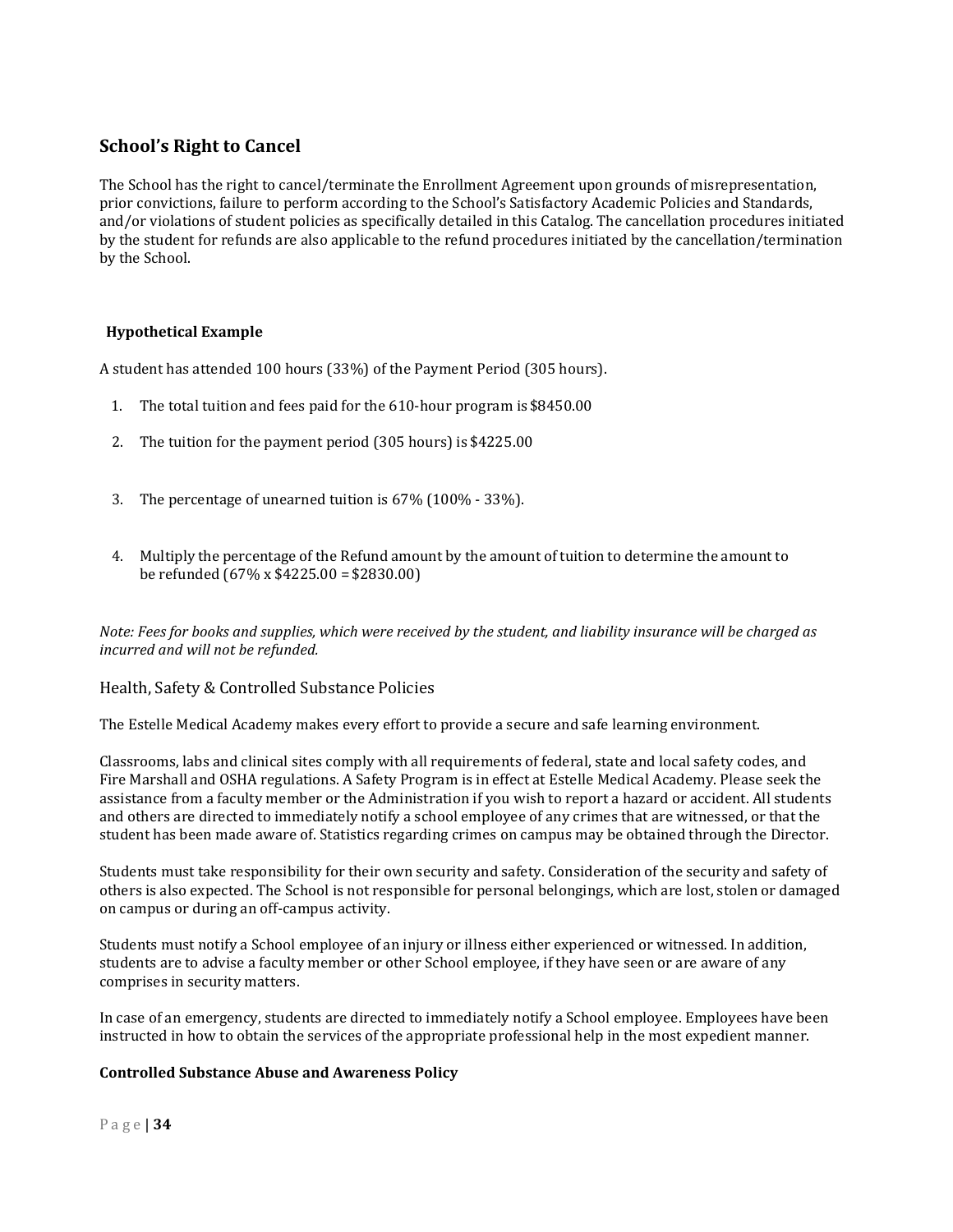As a matter of policy, Estelle Medical Academy prohibits the unlawful manufacture, possession, use, sale, dispensation, or distribution of controlled substances and the possession or use of alcohol by students and employees on its property and at any school activity. Any violation of these policies will result in appropriate disciplinary action up to and including expulsion in the case of students and termination in the case of employees, even for a first offense. Violations of the law will also be referred to the appropriate law enforcement authorities. Students or employees may also be referred to abuse help centers. If such a referral is made, continued enrollment or employment will be subject to successful completion of any prescribed counseling or treatment program.

Estelle Medical Academy supports the "Drug-Free Schools and Communities Act" of the U.S. Congress. On request, the School will provide students with information on the facts of substance abuse. Information may include facts about drug awareness programs, penalties for violations, and references to local resources. Information on the School's drug-free awareness program and drug and alcohol abuse prevention program is available through the admissions office during regular business hours.

#### **Sexual Harassment Policy**

It is intent of Estelle Medical Academy to provide an environment that is free from sexual harassment and from the fear that it may occur. Sexual harassment in this organization will not be allowed and is against state and federal law. Sexual harassment refers to, among other things, sexual conduct that is unwelcome, offensive, or undesirable to the recipient, including unwanted sexual advances.

Should a student feel that he/she has been sexually harassed; the student should immediately inform the Director or Students Affairs Coordinator. Any complaint of sexual harassment will be taken seriously, promptly and fairly investigated, and appropriate action taken if warranted. Corrective action may involve probation and/or termination, depending upon the seriousness of the offense.

#### **Crime Awareness and Campus Security**

The School distributes to all current and prospective students and employees, upon request, the School policies and procedures for maintaining campus security. This information provides the student with details of

measures for preventing crime, instructions for reporting crimes or suspected crimes, and a record of crimes that have occurred on campus.

Prior to enrolling, prospective students may contact the School's admissions office to request a copy of the Campus Safety Plan, which includes crime statistics.

#### **Infectious Conditions Policy**

The School strongly advises anyone with an infectious condition to consult with the School Director and/or with a physician for the purpose of clarifying the personal risk(s) and special precautions to assess the risk to the school community.

#### **Other Information**

#### **Class Size**

The size of classes at Estelle Medical Academy will be a maximum of 20 students per clinical/technique class, and 30 for a theory/lecture class. Generally, one instructor will be assigned to each class.

#### **School Closure Statement**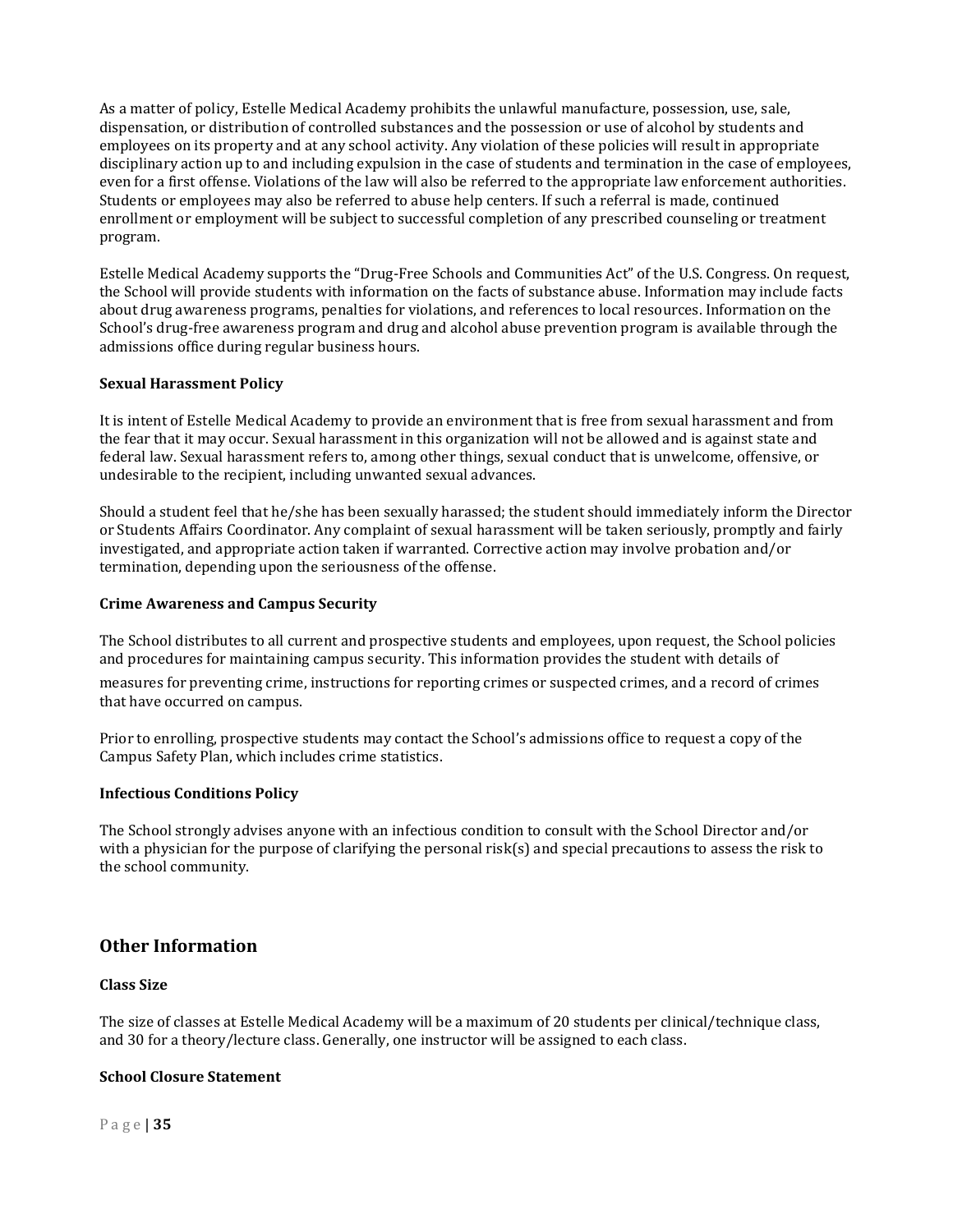In the case of inclement weather, Estelle Medical Academy may close if government offices or city colleges are closed. This information is broadcast on major radio stations such as AM 720 and 780 or can be found a[t](http://www.emergencyclosings.com/) [www.emergencyclosings.com. T](http://www.emergencyclosings.com/)he school personnel may also choose to open late or close the school early in this situation. If there is any doubt, students may call the school. Please note that cancellation of day classes does not automatically extend to the evening program.

#### **Federation of State Massage Therapy Boards Massage and Bodywork Examination (MBLEx)**

Students may choose to take the MBLex examination that is also recognized by the State of Illinois. In order to take the MBLEx exam, you must:

- 1. Graduate from a 500 hour (or more) school/program
- 2. Complete the MBLEx Application Form.
- 3. Pay the required fee.
- 4. Set the test date. Sit for the exam. Pass the exam.

#### **Special Requirements**

Please be aware that criminal records may affect the eligibility for application to Federation of State Massage Therapy Boards Massage and Bodywork Examination (MBLEx) testing, and Illinois Department of Financial and Professional Regulation licensing for Massage Therapy. It is the applicant's responsibility to verify their eligibility with the respective agencies. Estelle Medical Academy is not responsible for determining eligibility or for the student's inability to obtain Licensure.

Physical limitations may affect the ability to perform Massage Therapy, which requires stretching, standing for long periods of time and maintaining proper posture positioning.

#### **Catalog Statement**

This catalog is not a contract. The contractual agreement made at Estelle Medical Academy with students is in the form of an Enrollment Contract. This catalog is published once a year, with frequently updated supplements.

## **Academic Program: Professional Massage Therapy Training Program**

#### **Program Description:**

The Professional Massage Therapy Training Program is 610-clock-hour program designed to give the students the essential skills required to become successful and competent massage therapists. The Program takes approximately 34 weeks (Evening or Morning Schedule) or 44 weeks (Weekend Schedule) to complete, and includes lectures, demonstrations and practical lessons, as well as, internship. Upon successful completion of the program, graduates of the Professional Massage Therapy Training Program will receive a diploma. All of the courses in the program are delivered residentially at the Estelle Medical Academy facility.

#### **Program Objectives:**

- Prepare students for entry-level positions in the field of massage therapy.
- Lecture and techniques are integrated to increase or maximize learning.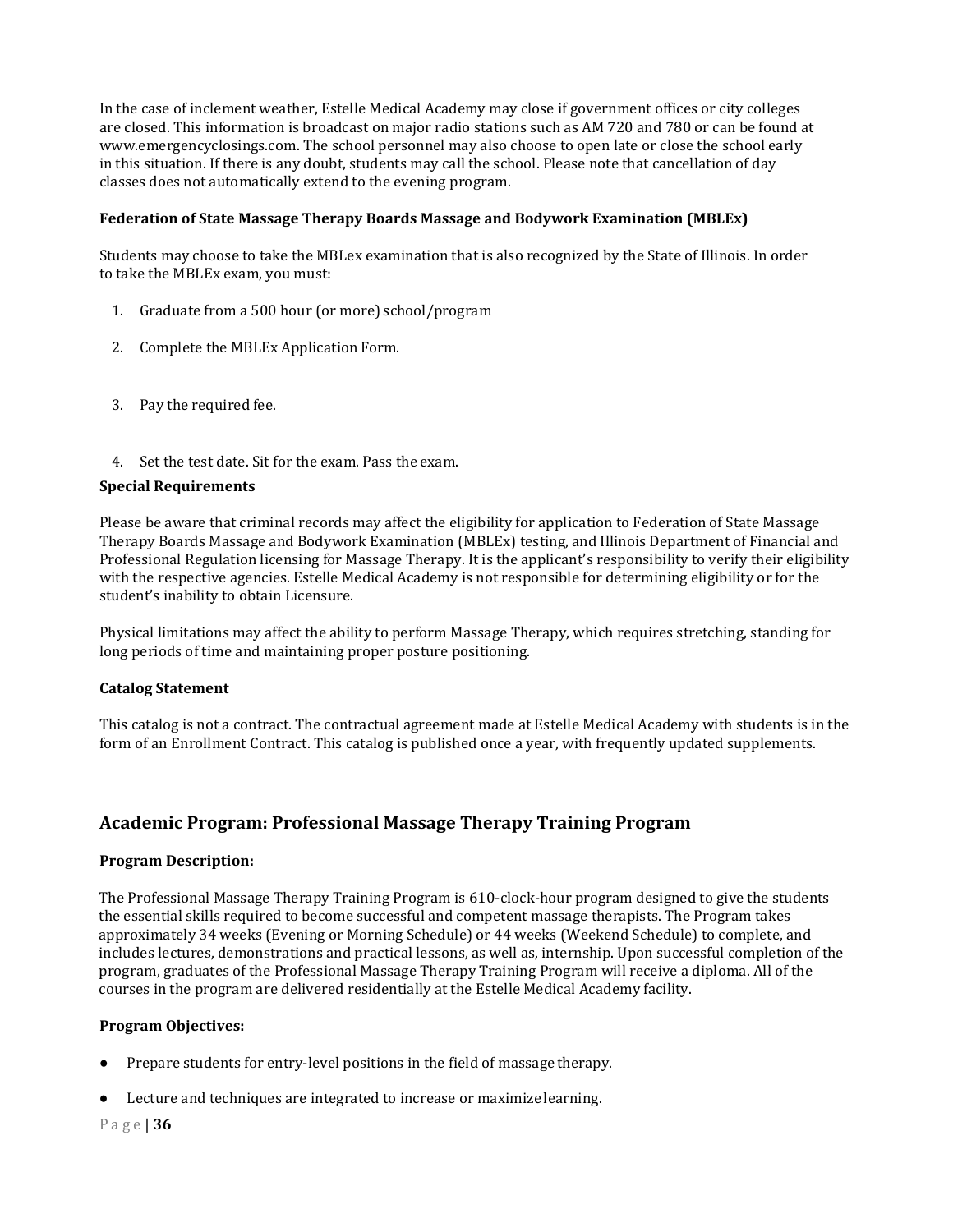- Students practice their newly learned skills during internship, where professionalism and ethicsare reinforced.
- Graduates will understand the scope of practice, based on the trainingreceived.
- The training is designed for the mature, adult student, and graduates have the entry-level skills needed for employment in a variety of settings such as spas, rehabilitation centers, resorts, and privatepractice.
- The training requires that students gain the necessary theoretical knowledge in anatomy and physiology, pathology and kinesiology, and develop the skills needed to successfully perform Swedish Massage, Sports Massage, Deep Tissue Massage, Chair Massage, Trigger Point Therapy, basic Reflexology and Shiatsu, and PNF stretching.
- Graduates qualify to take the Federation of State Massage Therapy Boards Massage andBodywork Exam (MBLEx).
- Students develop the values, skills and attitudes needed for successful completion of the program and entry into the field of massage therapy.

| <b>Course No.</b> | <b>Course Title</b>                  | <b>Hours</b> |
|-------------------|--------------------------------------|--------------|
| <b>BUS 111</b>    | <b>Ethics and Business Practices</b> | 16           |
| <b>SCI 101</b>    | Anatomy and Physiology I             | 40           |
| <b>SCI 102</b>    | Anatomy and Physiology II            | 72           |
| <b>SCI 103</b>    | Anatomy and Physiology III           | 32           |
| <b>MAS 101</b>    | Swedish Massage I                    | 68           |
| MAS 102           | Swedish Massage II                   | 52           |
| <b>MAS 121</b>    | Chair Massage                        | 20           |
| MAS 106           | Clinical Practice I                  | 28           |
| <b>SCI 104</b>    | Kinesiology                          | 28           |
| SCI 105           | Pathology                            | 40           |
| MAS 107           | Clinical Practices II                | 66           |
| <b>MAS 122</b>    | <b>PNF Stretching</b>                | 24           |
| <b>MAS 125</b>    | Introduction to Affiliated Therapies | 84           |
| <b>MAS 130</b>    | Reflexogy                            | 16           |
| <b>NEC 101</b>    | National Exam Preparation            | 24           |
|                   | Program Total:                       | 610          |

#### Professional Massage Therapy Training Program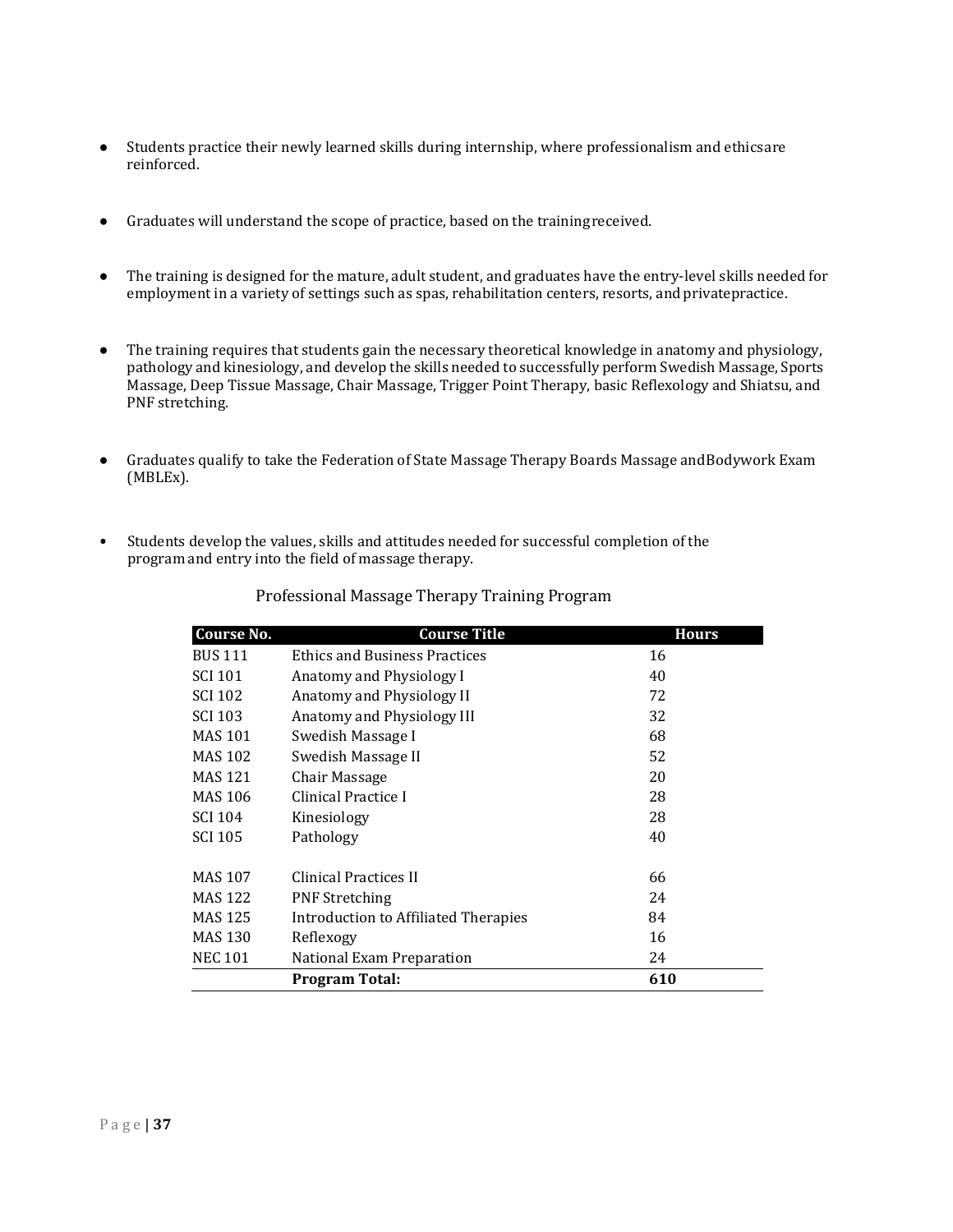## **Course Descriptions**

### **BUSINESS COURSES**

BUS 111

#### *Ethics and Business Practices*

*16 Lecture Hours*

In this course students learn of the ethical issues associated with massage therapy, such as client confidentiality, appropriate behavior,and ethical business practices. Topics such as business planning, protection, and operation are discussed as well. At the end of the course, students will achieve a better understanding of ethical issues and business practices.

*Prerequisites:None*

*Adjunct Instructor: Rod Canales BA, MS, MS, ABD*

## SCIENCE COURSES

The Science courses taught at Estelle Medical Academy provide the intellectual knowledge required with an emphasis on how science relates to the theory and practice of massage therapy.

#### SCI 101

#### *Anatomy & Physiology I*

#### *40 Lecture Hours*

This course introduces the skeletal system and joints to the beginning student. Names, locations and movements of all the bones and major articulations of the body are taught from a practical, hands-on perspective**.**

*Prerequisites: None*

*Adjunct Instructor*: *Rozalia Vologin M.Ed. / Adjunct Instructor*: *Eric Begley LMT*

SCI 102

#### *Anatomy & Physiology II*

#### *72 Lecture Hours*

This course will introduce students to the Muscular system. Students will learn the structure and functions of all major muscle groups, such as back, trunk, upper and lower extremities. A lot of attention will be dedicated to palpation.

*Prerequisites: None Adjunct Instructor*: *Rozalia Vologin M.Ed. / Adjunct Instructor*: *Jarred Newman L*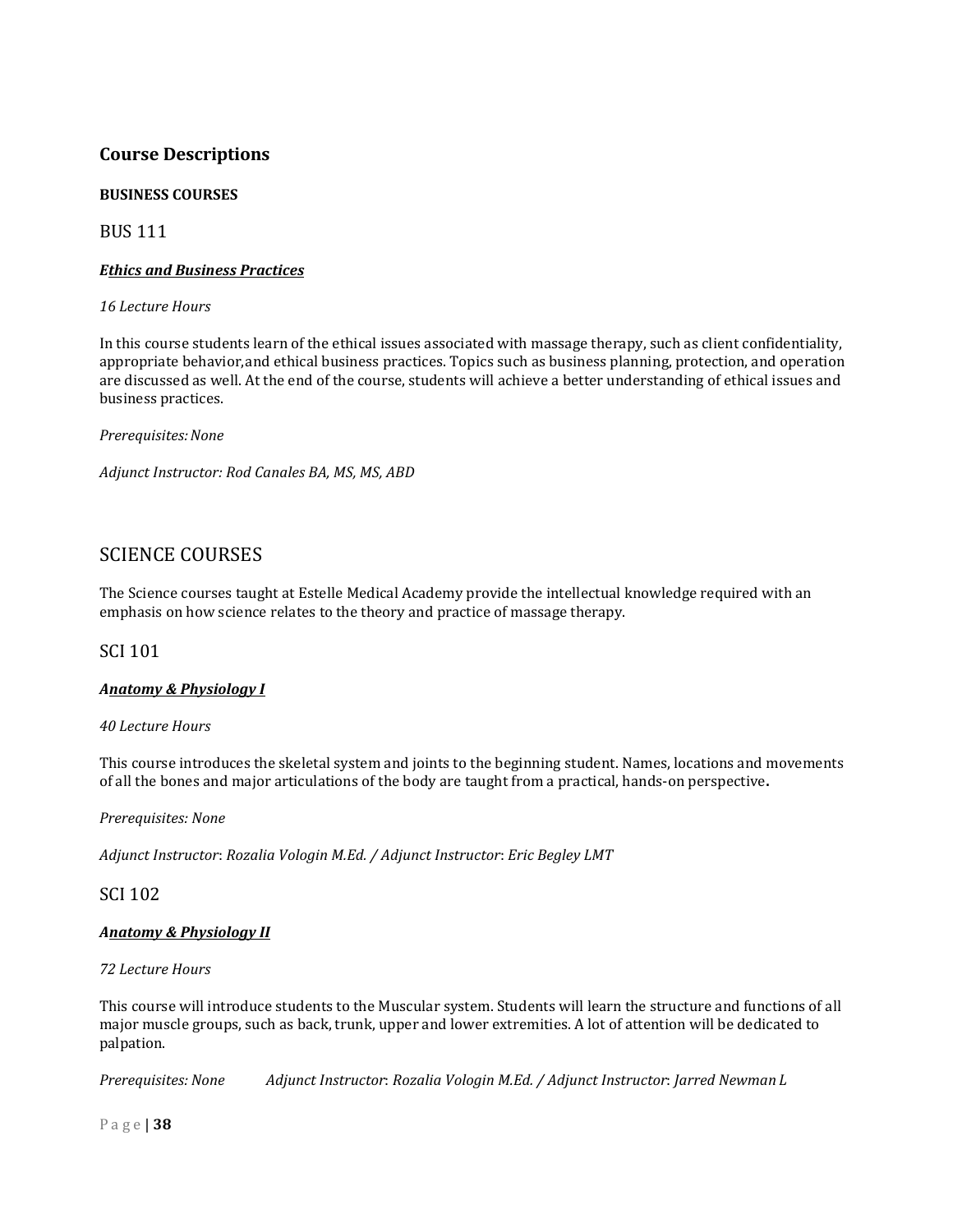### SCI 103

#### *Anatomy & Physiology III*

#### *32 Lecture Hours*

In this course students will be introduced to all major systems of the human body: nervous, sensory, respiratory, digestive, reproductive, endocrine, cardiovascular, and lymphatic. Some advanced topics will be included, such as microbiology and genetics.

#### *Prerequisites: None*

*Adjunct Instructor*: *Rozalia Vologin M.Ed. / Adjunct Instructor*: *Jarred Newman LMT*

#### SCI 104

#### *Kinesiology*

#### *28 Lecture Hours*

The discipline of Kinesiology involves the study of human movement from many theoretical and applied perspectives, including structural, functional, mechanical, historical, psychological and sociological. A basic understanding of these different perspectives is necessary to appreciate the complexity of the various interactions within the human body**.**

*Prerequisites: None*

*Adjunct Instructor*: *Jarred Newman LMT / Eric Begley LMT*

SCI 105

#### *Pathology*

#### *40 Lecture Hours*

This course provides instruction in a variety of pathologies and their relation to massage therapy. General pathology provides students with a basic understanding of diseases and disorders, while applied pathology teaches students to recognize indications and contraindications for massage, and develop effective treatment plans when massage is indicated

*Prerequisites: None*

*Adjunct Instructor*: *Jarred Newman LMT / Eric Begley LMT*

## MASSAGE COURSES – PRINCIPLES OF THERAPEUTIC MASSAGE

Massage courses that are taught at Estelle Medical Academy prepare students to become successful massage therapists. Massage techniques are introduced gradually, with consideration of emotional issues that may be associated with touch. Students develop their sensitivity, acquire the necessary hands-on technical skilland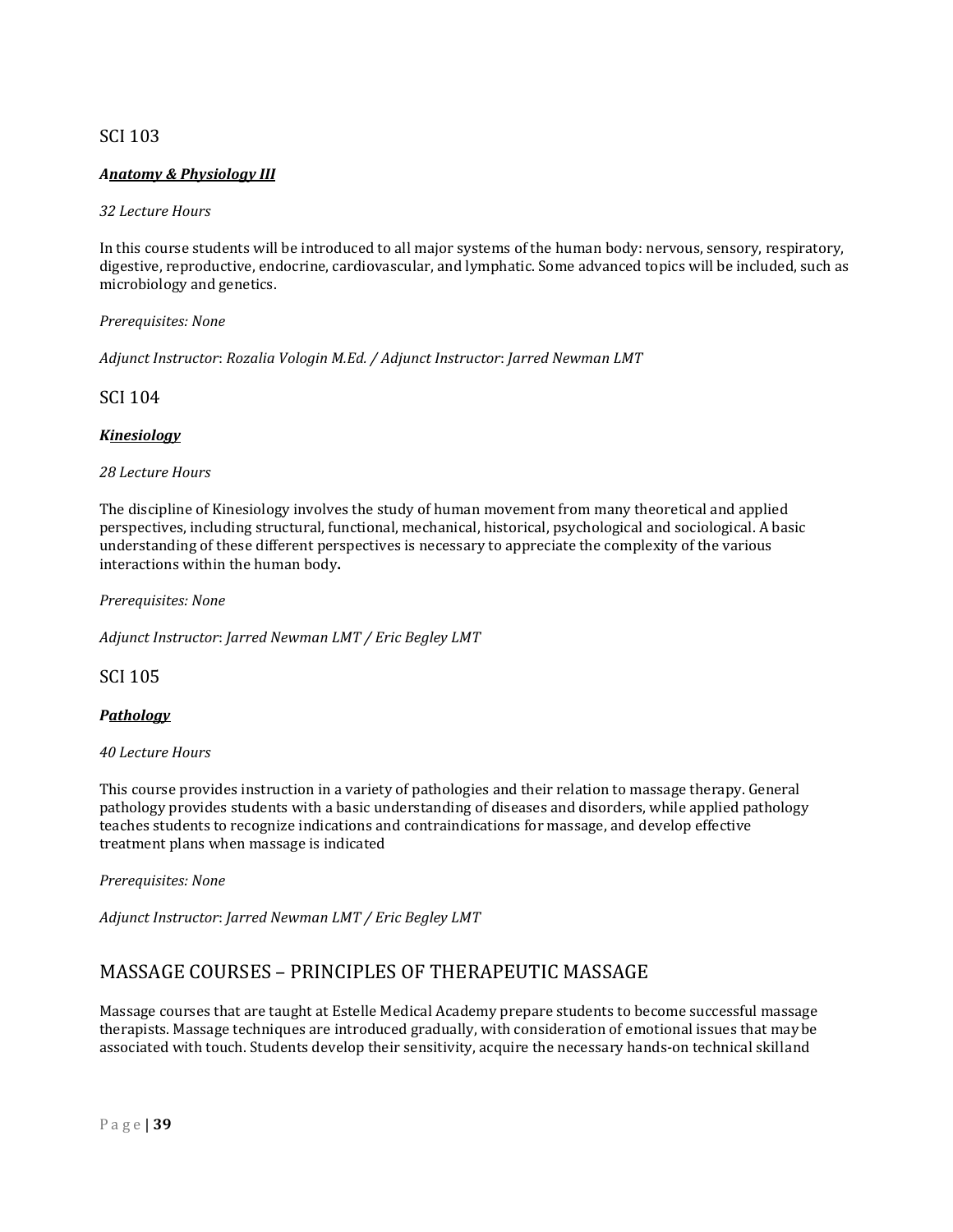gain a clear understanding of the concepts of massage theory and practice.

### MAS 101

#### *Swedish Massage I*

#### *52 Lecture Hours / 16 Lab Hours*

In this beginning massage class students learn basic Swedish massage strokes, with emphasis on body mechanics and self-care. Focus is on the seven basic Swedish massage strokes and the purposes. Effects, cautions and variations associated with these massage techniques. Also taught are concepts of draping, client confidentiality, sexual issues, modesty and vulnerability. There is an overview of the many options of massage modalities and techniques. *Prerequisites: None*

*Adjunct Instructor*: *Eric Begley LMT / Adjunct Instructor*: *Hristo Tsekov LMT*

#### MAS 102

#### *Swedish Massage II*

#### *36 Lecture Hours/ 16 Lab Hours*

This course builds upon techniques learned in Massage I and applies them to the muscles learned in Anatomy. Topics included in this course are: body parts routines: back, shoulders, neck, arm, leg, chest and abdominal area, foot and head. Also discussed are contraindications for massage and sequence of massage strokes. Massage for special populations including pre-natal, children and geriatrics is discussed as well.

*Prerequisites: MAS101 Swedish Massage I*

*Adjunct Instructor*: *Eric Begley LMT / Adjunct Instructor*: *Hristo Tsekov LMT*

#### MAS 106

#### *Clinical Practices I*

#### *28 Clinical Hours*

This course provides the student with practical experience in a supervised, professional clinical setting. Students develop expertise in massage protocols, interview and observations, and the application of the massage techniques they have been learning. Students will be able to experience hands-on practices at the Estelle Medical Academy student clinic under supervision of licensed clinical supervisors. *Prerequisites: MAS101/102 Swedish Massage I and II, SCI 101/102 Anatomy & Physiology I and II, Adjunct Instructor*: *Oleg Vologin, LMT*

#### MAS 107

#### *Clinical Practices II*

#### *66 Clinical Hours*

Second Part of the Clinical Practices course. Students continue to develop expertise in massage protocols, interview and observations, and the application of the massage techniques they have been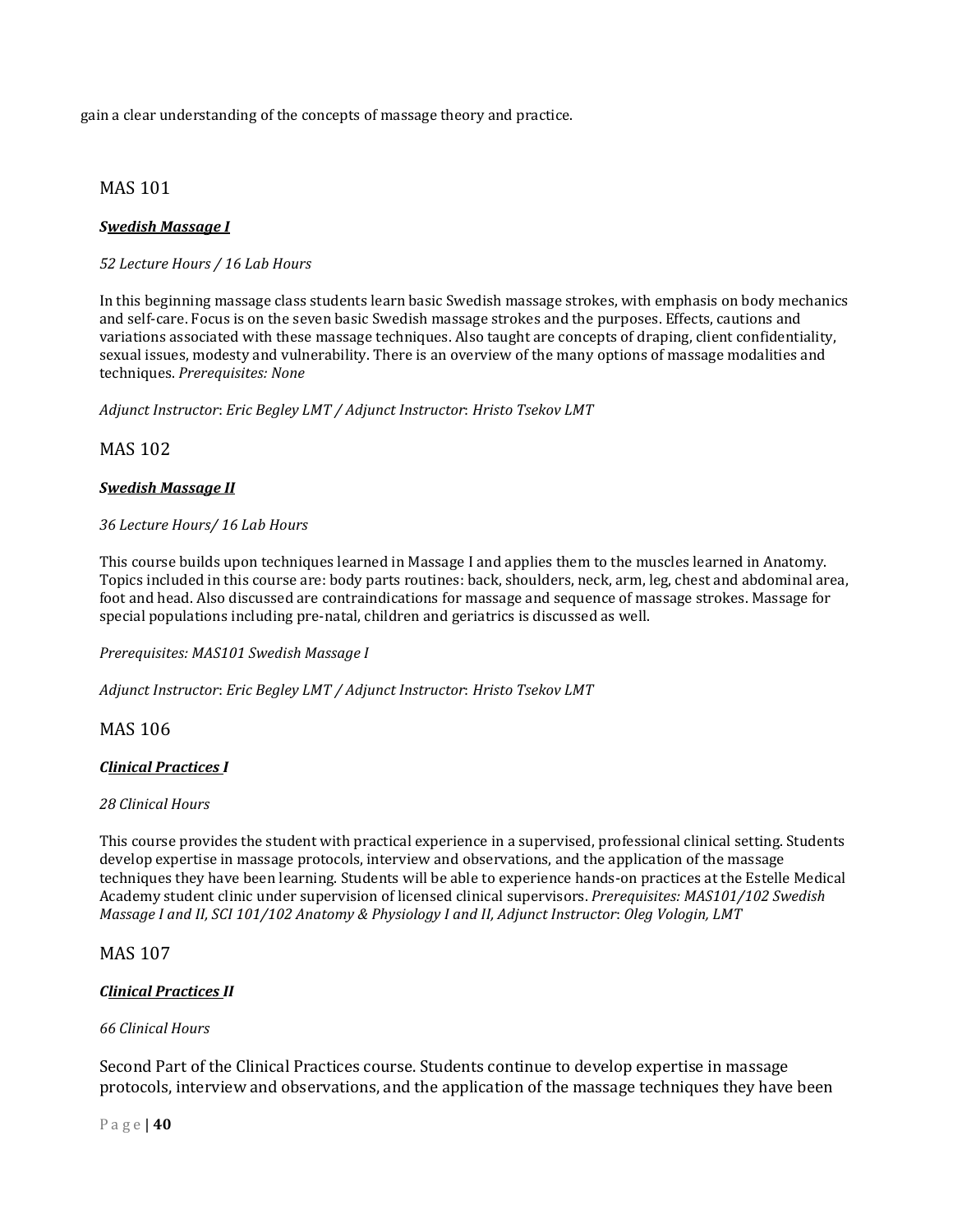learning. Students will be able to experience hands-on practices at the Estelle Medical Academy student clinic under supervision of licensed clinical supervisors. *Prerequisites: MAS101/102 Swedish Massage I and II*

*Full-Time Instructor: Oleg Vologin, LMT*

## AFFILIATED THERAPIES

MAS 121

#### *Chair Massage*

*10 Lecture Hours / 10 Lab Hours*

Chair massage is a growing branch of professional massage. This course offers training in regular and therapeutic chair massage. Training will concentrate on upper body, arms and legs.

Treatment of Carpal Tunnel Syndrome will be included as well as stretching techniques for upper extremities.

#### *Prerequisites: None*

*Full-Time Instructor*: *Oleg Vologin, LMT / Adjunct Instructor*: *Hristo Tsekov LMT*

#### MAS 122

#### *PNF Stretching*

#### *12 Lecture Hours / 12 Lab Hours*

This course will give students the ability to stretch all major muscle groups of the human body to gain and maintain flexibility. Students will learn body positions and stretching techniques using PNF stretching in Sport Massage.

*Prerequisites: NoneAdjunct Instructor*: *Oleg Vologin, LMT / Adjunct Instructor*: *Hristo Tsekov LMT*

#### MAS 125

#### *Introduction to Affiliated Therapies*

#### *54 Lecture Hours/30 Lab Hours*

This course will provide students with the basic knowledge of affiliated therapies and includes topics such as:

- Trigger Points Technique: Students will be introduced to trigger point science, its symptoms, and causes. The progression of the course will train students to locate the points throughout the body andtreatthem.
- Lymphatic Massage: In this course, students will learn how to apply a system of massage that helps move waste matter through the body through the lymphatic system, thus speeding up the natural detoxification process of the system.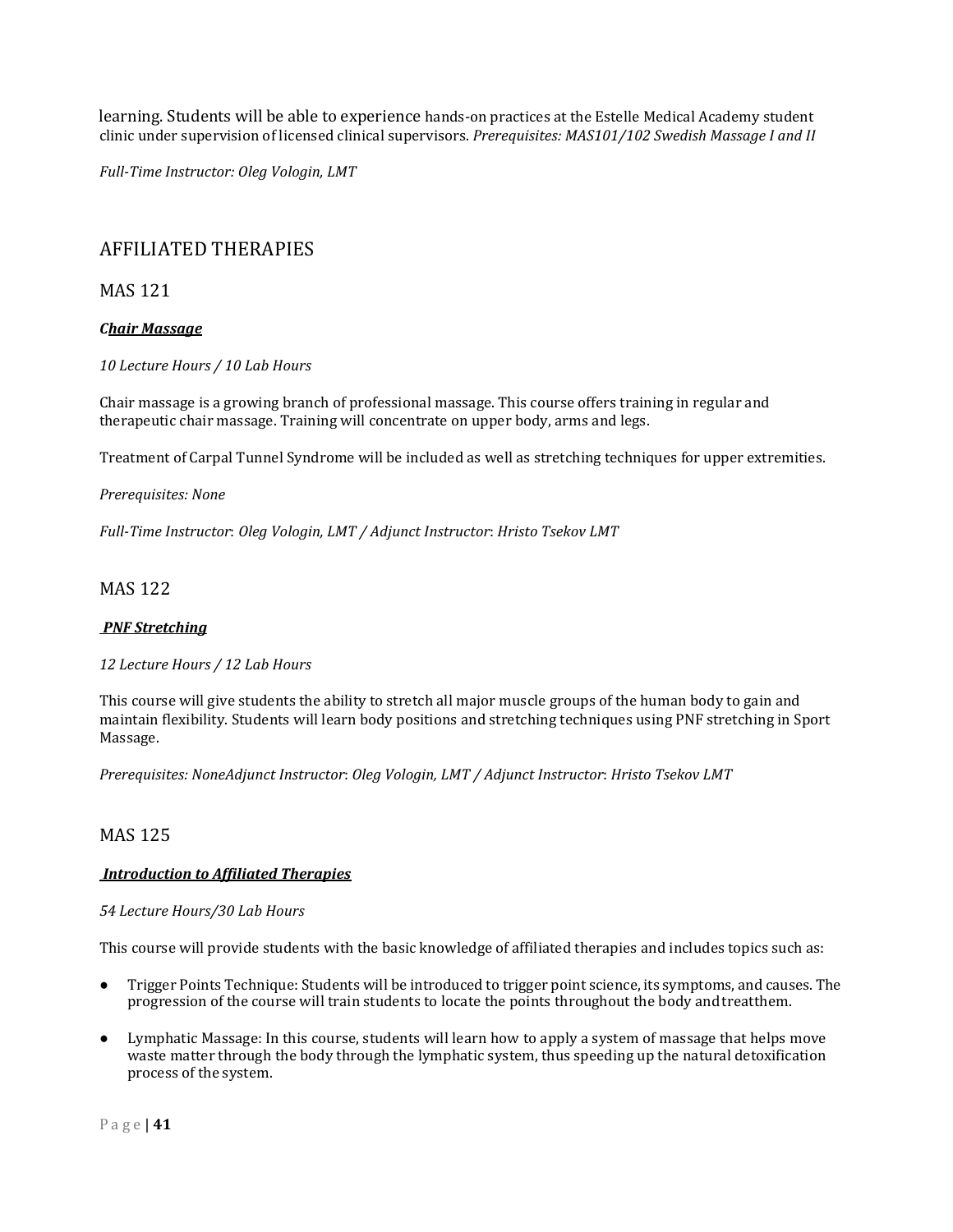- Deep Tissue Massage: This course centers on identifying and releasing structural tension, Deep postural muscles and fascial structures are accessed through slow, penetrating contact of the hands and forearms. Body mechanics, breath, and movement self-care are highlighted to support efficient and effective techniques. Emotional and energetic aspects of deep tissue work will also be addressed.
- Sport Massage: This course is an introduction to the world of sport massage. Students will learn pre-event and post-event athletic massage. This type of massage combines anatomical and physiological knowledge plus specific massage skills to enhance athletic performance including stretches for lower extremities and body.
- Myofascial Release: Students will be introduced to myofascial release, a form of connective tissue massage. The focus for this type of massage is normalization and redirection of the deeper fascial components of muscles and fascial sheaths.
- Spa and Hydrotherapy Techniques: In this course, students will learn how to apply various spa treatments. Students will learn how to use algae treatments to effectively cleanse and revitalize the skin, use various types of body wraps to help improve circulation and elimination, to detoxify, or to temporarily recontour the body. Students will also be introduced to aromatherapy oils and their applications. Additionally, students will learn elements of Hydrotherapy where they will learn about the characteristics and usage of water treatments. Other topics that will be included in this section are: hot stone massage, application of hot and ice packs, understanding of contraindications, and contrast treatment. Reflexology: Reflexology: Reflexology is the art of stimulating the body's own healing forces by stimulating certain points on the body that affects organs or distant parts of the body. Students will learn how to correctly apply pressure to correct blockages and to rebalance the energy system.
- Introduction to Craniosacral Therapy, Introduction to cupping and cellulitetreatment

*Prerequisites: None Full-Time Instructor*: *Oleg Vologin LMT / Adjunct Instructor*: *Hristo Tsekov LMT*

## MAS 130

#### *Reflexology*

*8 Lecture / 8 Lab*

*Hour* This course gives students the basic understanding of traditional reflexology techniques.

*Prerequisites: None Adjunct Instructor*: *Jarred Newman LMT*

 $\mathbf{I}$ 

 $\mathbf{I}$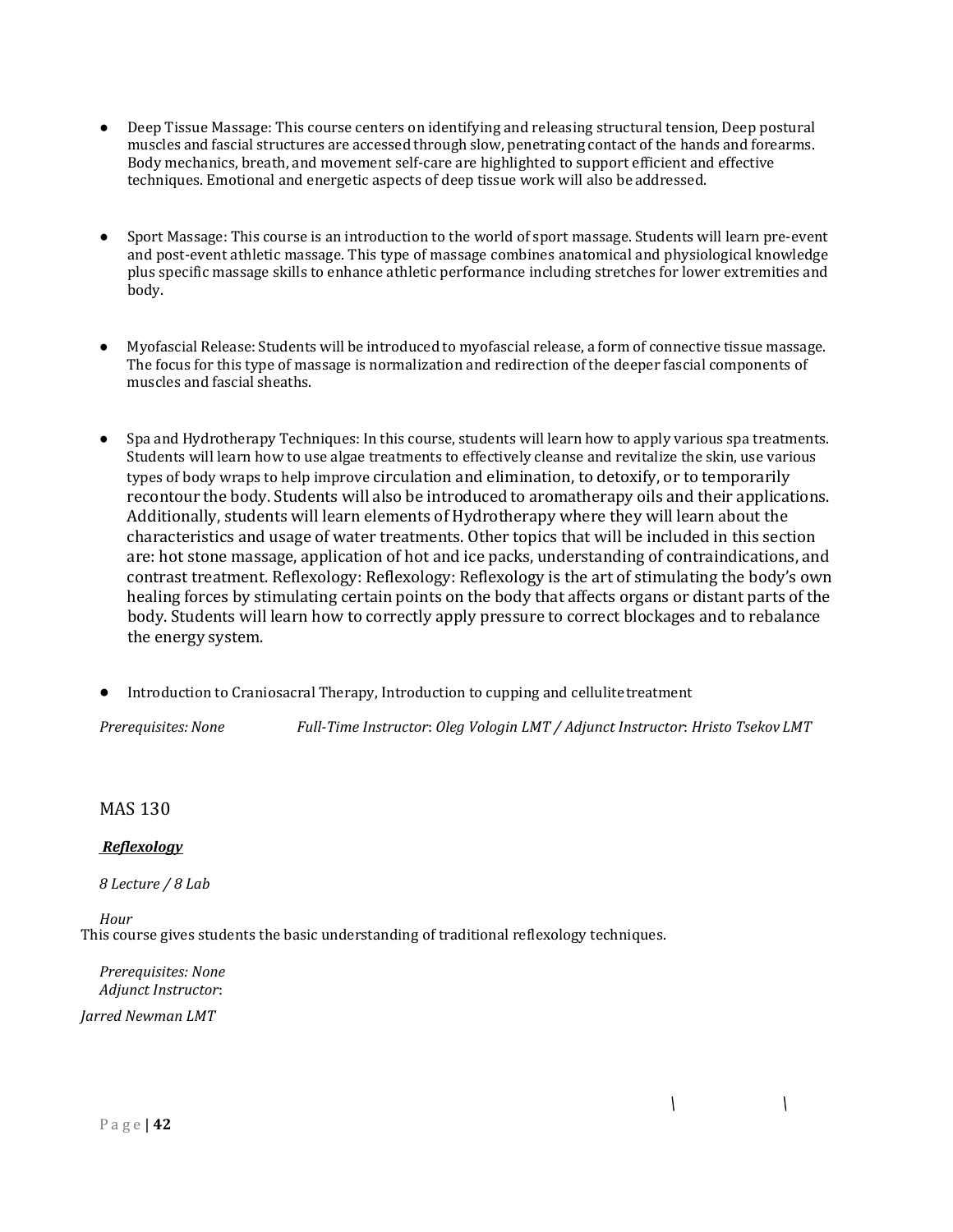## NEC 101

#### *National Exam Review Class*

#### *24 Lecture Hours*

In this course the students review the information required to take and pass the National Certification Exam for Therapeutic Massage (NCETM) or Massage and Bodywork Licensing Exam (MBLEx). Students review all the academic coursework given in the program and are be required to take and pass practice exams.

*Prerequisites: Completion of Estelle Medical Academy program Adjunct Instructor*: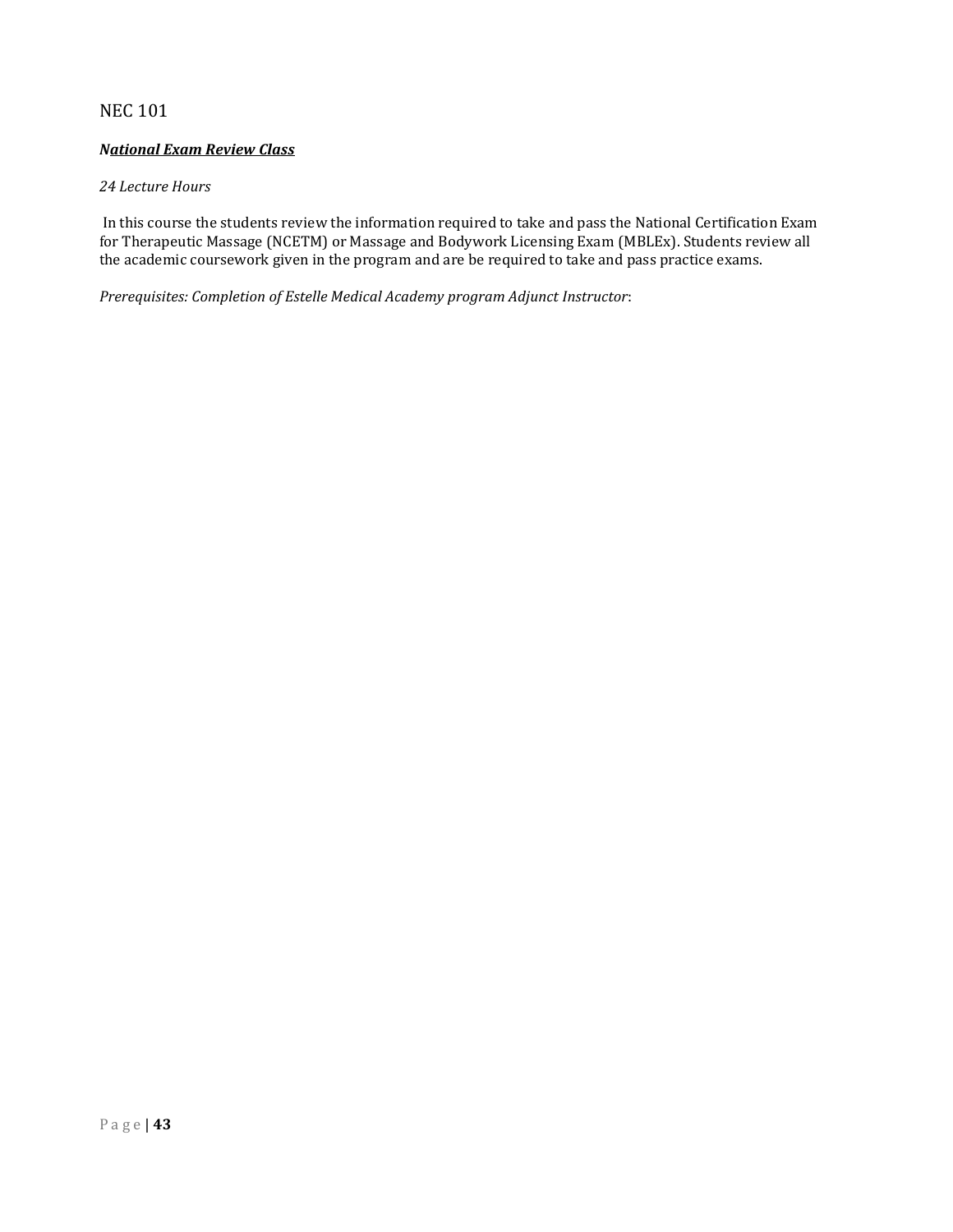| Per Section 1095.200 of 23 Ill. Adm. Code 1095:<br>The following information must be submitted to the Board annually; failure to do so is grounds for immediate revocation of the permit of a               |                    |                       |                       |  |
|-------------------------------------------------------------------------------------------------------------------------------------------------------------------------------------------------------------|--------------------|-----------------------|-----------------------|--|
| pproval.                                                                                                                                                                                                    |                    |                       |                       |  |
|                                                                                                                                                                                                             |                    |                       |                       |  |
|                                                                                                                                                                                                             |                    |                       |                       |  |
|                                                                                                                                                                                                             |                    |                       |                       |  |
|                                                                                                                                                                                                             |                    |                       |                       |  |
| <b>Institution Name: Estelle Medical Academy</b>                                                                                                                                                            |                    |                       |                       |  |
|                                                                                                                                                                                                             |                    |                       |                       |  |
|                                                                                                                                                                                                             |                    |                       |                       |  |
|                                                                                                                                                                                                             |                    |                       |                       |  |
|                                                                                                                                                                                                             |                    |                       |                       |  |
|                                                                                                                                                                                                             |                    |                       |                       |  |
|                                                                                                                                                                                                             | Massage            | Medical               | Vocational            |  |
| Program Name/Course of Instruction <sup>1</sup>                                                                                                                                                             | Therapy            | Assisting             | <b>ESL</b>            |  |
| CIP Code <sup>2</sup><br><b>SOC</b> Code <sup>3</sup>                                                                                                                                                       | 51.3501<br>31-9011 | 51.0801<br>31-9090    | 13.0202<br>N/A        |  |
| <b>Disclosure Reporting Category</b>                                                                                                                                                                        |                    |                       |                       |  |
|                                                                                                                                                                                                             |                    |                       |                       |  |
| A) For each program of study, report:                                                                                                                                                                       |                    |                       |                       |  |
| 1) The number of students who were admitted in the program or course of                                                                                                                                     |                    |                       |                       |  |
| instruction as of July 1 of this reporting period.<br>2) The number of additional students who were admitted in the program or course of instruction during the next 12 months and classified in one of the | 69                 | 4                     | 3                     |  |
| following categories:                                                                                                                                                                                       |                    |                       |                       |  |
| a) New starts                                                                                                                                                                                               | 48                 | $\overline{4}$        | 3                     |  |
| b) Re-enrollments                                                                                                                                                                                           | $\Omega$           | $\theta$              | $\theta$              |  |
| c) Transfers into the program from other programs at the school                                                                                                                                             | $\theta$           | $\theta$              | $\theta$              |  |
| 3) The total number of students admitted in the program or course of instruction                                                                                                                            |                    |                       |                       |  |
| during the 12-month reporting period (the number of students reported under                                                                                                                                 |                    |                       |                       |  |
| subsection A1 plus the total number of students reported under subsection A2).                                                                                                                              | 117                | 8                     | 6                     |  |
| 4) The number of students enrolled in the program or course of instruction during the 12-month reporting period who:                                                                                        |                    |                       |                       |  |
| a) Transferred out of the program or course and into another program or                                                                                                                                     | $\mathbf{0}$       |                       |                       |  |
| course at the school<br>b) Completed or graduated from a program or course of instruction                                                                                                                   | 63                 | $\boldsymbol{0}$<br>1 | $\boldsymbol{0}$<br>3 |  |
| c) Withdrew from the school                                                                                                                                                                                 | 3                  | 1                     | $\boldsymbol{0}$      |  |
| d) Are still enrolled                                                                                                                                                                                       | $\overline{51}$    | 6                     | 3                     |  |
| 5) The number of students enrolled in the program or course of instruction who were:                                                                                                                        |                    |                       |                       |  |
| a) Placed in their field of study                                                                                                                                                                           | 49                 | 1                     | $\mathbf{0}$          |  |
| b) Placed in a related field                                                                                                                                                                                | $\theta$           | $\mathbf{0}$          | 3                     |  |
| c) Placed out of the field                                                                                                                                                                                  | 12                 | $\mathbf{0}$          | $\mathbf{0}$          |  |
| d) Not available for placement due to personal reasons                                                                                                                                                      | 2                  | $\theta$              | $\theta$              |  |
| e) Not employed                                                                                                                                                                                             | $\mathbf{0}$       | $\mathbf{0}$          | $\mathbf{0}$          |  |
|                                                                                                                                                                                                             |                    |                       |                       |  |
| B1) The number of students who took a State licensing examination or                                                                                                                                        |                    |                       |                       |  |
| professional certification examination, if any, during the reporting period.                                                                                                                                | 63                 | 1                     | N/A                   |  |
| B2) The number of students who took and passed a State licensing examination or                                                                                                                             |                    |                       |                       |  |
| professional certification examination, if any, during the reporting period.                                                                                                                                | 49                 | $\mathbf{1}$          | N/A                   |  |
|                                                                                                                                                                                                             |                    |                       |                       |  |
| C) The number of graduates who obtained employment in the field who did not                                                                                                                                 |                    |                       |                       |  |
| use the school's placement assistance during the reporting period; such                                                                                                                                     |                    |                       |                       |  |
| information may be compiled by reasonable efforts of the school to contact                                                                                                                                  |                    |                       |                       |  |
| graduates by written correspondence.                                                                                                                                                                        | $\boldsymbol{0}$   | $\mathbf{1}$          | N/A                   |  |
|                                                                                                                                                                                                             |                    |                       |                       |  |
| D) The average starting salary for all school graduates employed during the                                                                                                                                 |                    |                       |                       |  |
| reporting period; this information may be compiled by reasonable efforts of the<br>school to contact graduates by written correspondence.                                                                   | 39,860             | 30,174                | N/A                   |  |
|                                                                                                                                                                                                             |                    |                       |                       |  |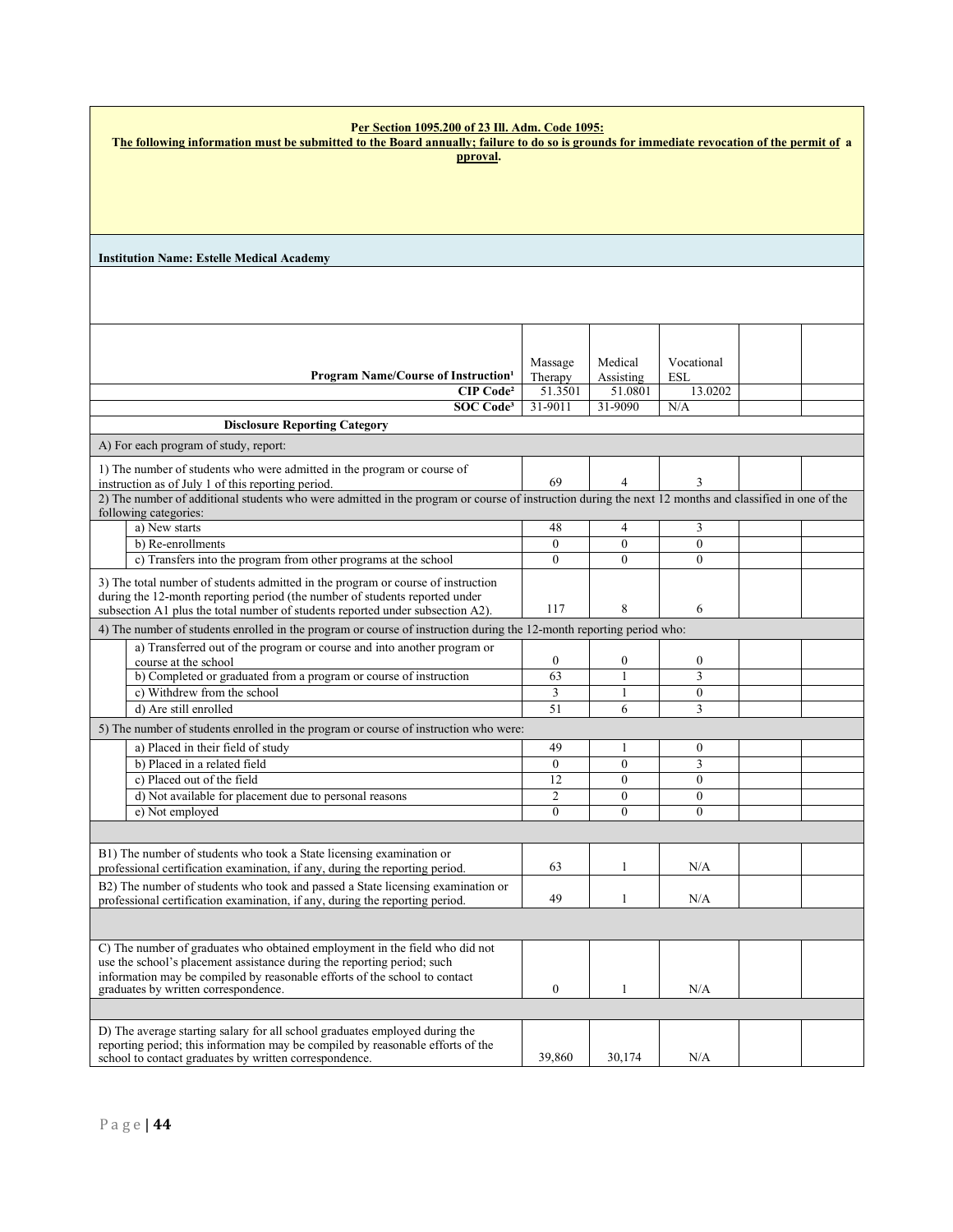#### **Overtime Charges**

The graduation date set in the student's enrollment agreement is set to accommodate holidays and the student's schedule chosen. It is the student's responsibility to know the graduation date agreed upon in writing in the enrollment agreement. Students failing to complete the program by the graduation date set on their enrollment agreement will incur a \$**10 per hour** for every hour required to complete the program past the set forth graduation date. Students allowed a change of schedule to attend school for a different number of hours than originally agreed to at enrollment will be granted one free contract end date extension. If the student has any mitigating circumstances affecting the delay in their graduation the student may appeal to the school director in writing accordance to the mitigating circumstances section of Estelle Medical Academy (EMA) catalog.

### **TUITION AND FEES**

| Total Cost of Instruction (payment period #1& #2)                     | \$9,400.00 |
|-----------------------------------------------------------------------|------------|
| Tuition (payment period #2)                                           | \$4225.00  |
| Textbooks, Supplies/Materials, Equipment/Lab usage (paymentperiod #1) | \$850.00   |
| Registration Fee (payment period #1)                                  | \$100.00   |
| Tuition (payment period #1)                                           | \$4225.00  |
|                                                                       |            |

The tuition noted above is for the entire program and includes one set of required books, and supplies. The Registration Fee is a one- time fee paid at the time of application.

### **WITHDRAWAL OR TERMINATION REFUND POLICY**

After the end of the cancellation period, you also have the right to stop school at any time, and you have the right to receive a refund based on the Refund Policy. *EMA* shall calculate a refund by applying the Refund of Title IV Policy calculations to all students even if they are not eligible for federal financial aid.

#### **REFUND, CANCELLATION AND WITHDRAWAL POLICY**

Upon registering at Estelle Medical Academy, the student and the School enter a contractual arrangement, which is known as the *Enrollment Agreement.* The Enrollment Agreement incorporates the assurances and conditions listed throughout this catalog, as well as the following **REFUND POLICY.**

- 1. A student may cancel the Enrollment Agreement before instruction has begun by notifying the school via written notice within five calendar days after the signing of the Agreement. By doing so, all tuition fees paid will be refunded.
- 2. If a student cancels the Enrollment Agreement after five calendar days of signing the Enrollment Agreement but prior to entering into instruction, the School will retain a \$ 100.00 administrative fee or 10% of the contract price, whichever is less.
- 3. If a student is dropped or withdraws in the first period (305hrs) the refund calculation will be the same as Refund Title IV policy for the first payment period – for all students- for cash and financial aid. Which is scheduled hours for class divided by the total hours in the payment period (1-305 or 306-610 period). If the percentage is greater than 60%, then 100% of charges have been earned by the school in the first payment period; the same calculation applies to the second payment period.

\*Tuition refund will be calculated based on the number of hours the student was scheduled to complete by the last date of attendance as calculated by Estelle Medical Academy.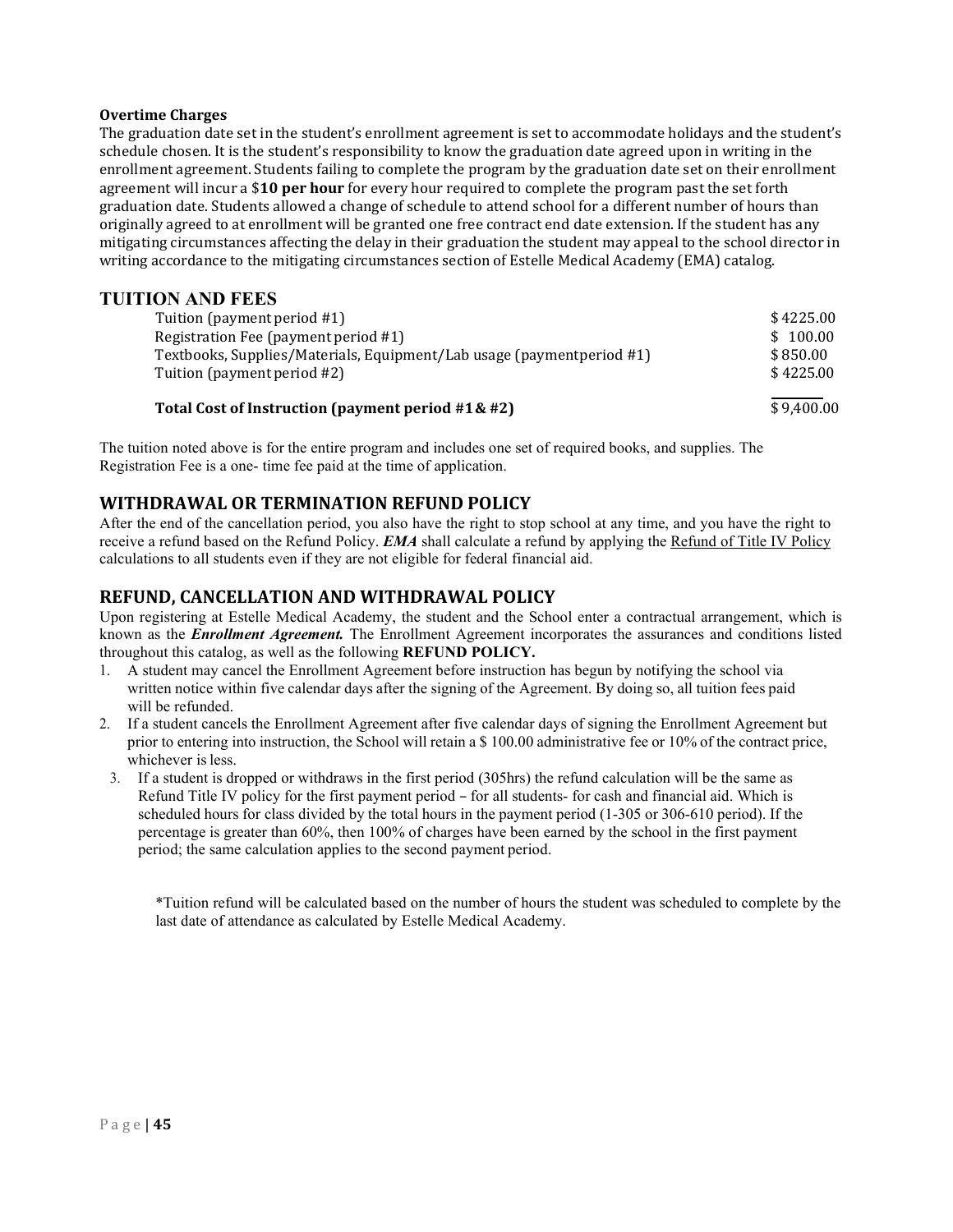All refunded monies will be returned, according to financial refund calculation following *Estelle Medical Academy*  receipt of your (the student's) cancellation notice. But, if *EMA* gave the student any equipment, the student must return the equipment within 30 days of the date the School received the student's written notice of cancellation. If the student does not return the equipment within this 30-day period, *EMA* may keep an amount of what was paid that equals the cost of the equipment. The total amount charged for each item of equipment shall not exceed the equipment's fair market value. The School shall have the burden of proof to establish the equipment's fair market value.

To cancel the contract (Enrollment Agreement) with *EMA*, mail or deliver a signed and dated written notice, to Estelle Medical Academy, 4905 Old Orchard Center, Suite 710, Skokie, IL 60077.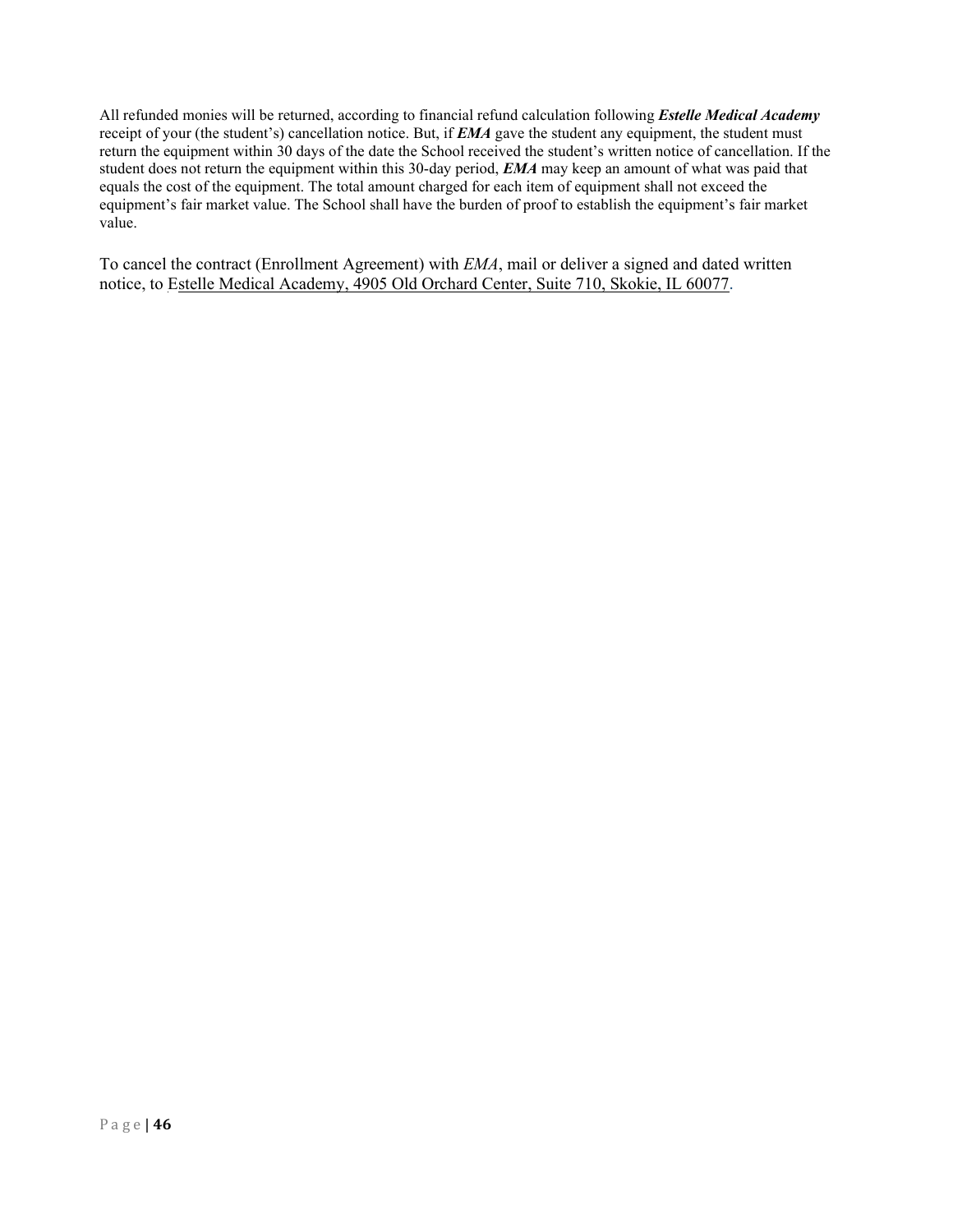# **Appendix A**

## **HOLIDAY SCHEDULE 2020**

| <b>Easter Break</b> | Saturday, April 11 <sup>th</sup> , 2020- Sunday, April 12 <sup>th</sup> , 2020<br>SCHOOL RESUMES ON MONDAY, APR. 13th, 2020            |  |
|---------------------|----------------------------------------------------------------------------------------------------------------------------------------|--|
| <b>Memorial Day</b> | Monday, May 25 <sup>th</sup> , 2020<br>SCHOOL RESUMES ON TUESDAY, MAY 26th, 2020                                                       |  |
|                     | Independence Day Saturday, July 4 <sup>th</sup> , 2020- Sunday, July 5 <sup>th</sup> , 2020<br>SCHOOL RESUMES ON Sunday July 5th, 2020 |  |
| <b>Labor Day</b>    | Monday Sept 7th, 2020<br>SCHOOL RESUMES ON TUESDAY, SEPT. 8th, 2020                                                                    |  |
| <b>Thanksgiving</b> | Thursday, Nov 26th, 2020-                                                                                                              |  |
|                     | SCHOOL RESUMES ON Saturday, Nov 28th, 2020                                                                                             |  |
| <b>Winter Break</b> | Monday, Dec 21st, 2020- Saturday, Jan 2nd, 2021<br>SCHOOL RESUMES ON Sunday Jan 3rd, 2021                                              |  |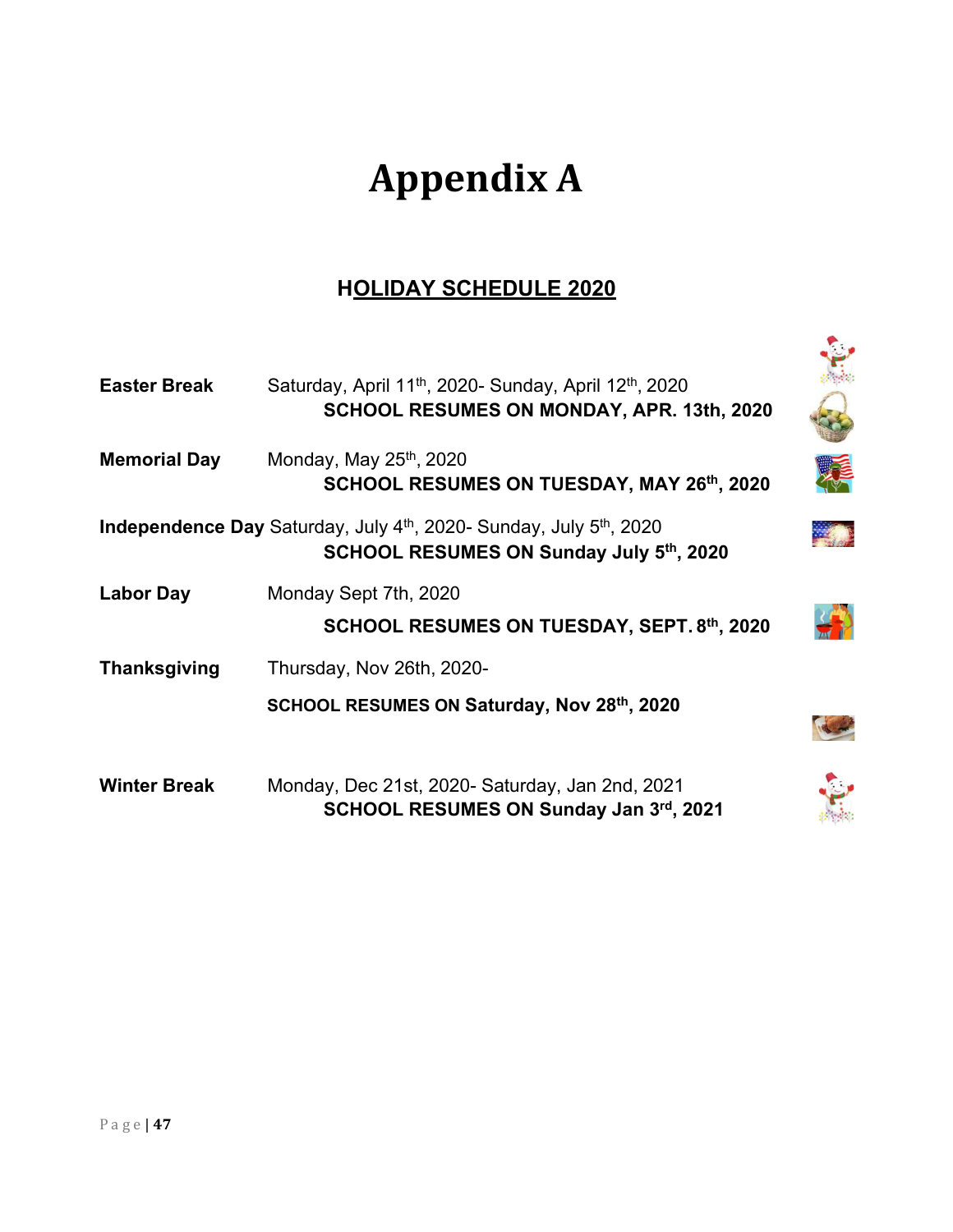## **Appendix B**

## **School Calendar**

#### **FALL TERM**

Registration: September Classes Begin: October/November Drop/Add: Classes End: 610 Hours<br>Graduation: 610 Hours Graduation: Length in Weeks: 34-D/ 34-E/ 44-W

#### **WINTER TERM**

Registration: January Classes Begin: January/February Drop/Add: Classes End: 610 Hours Graduation: 610 Hours Length in Weeks: 34-D/ 34-E/ 44-W

#### **SPRING TERM**

Registration: March Classes Begin: March/April Drop/Add: Classes End: 610 Hours Graduation: 610 Hours Length in Weeks: 34-D/ 34-E/ 44-W

#### **SUMMER TERM**

Registration: June Classes Begin: June/ July Drop/Add: Classes End: 610 Hours Graduation: 610 Hours Length in Weeks: 34-D/ 34-E/ 44-W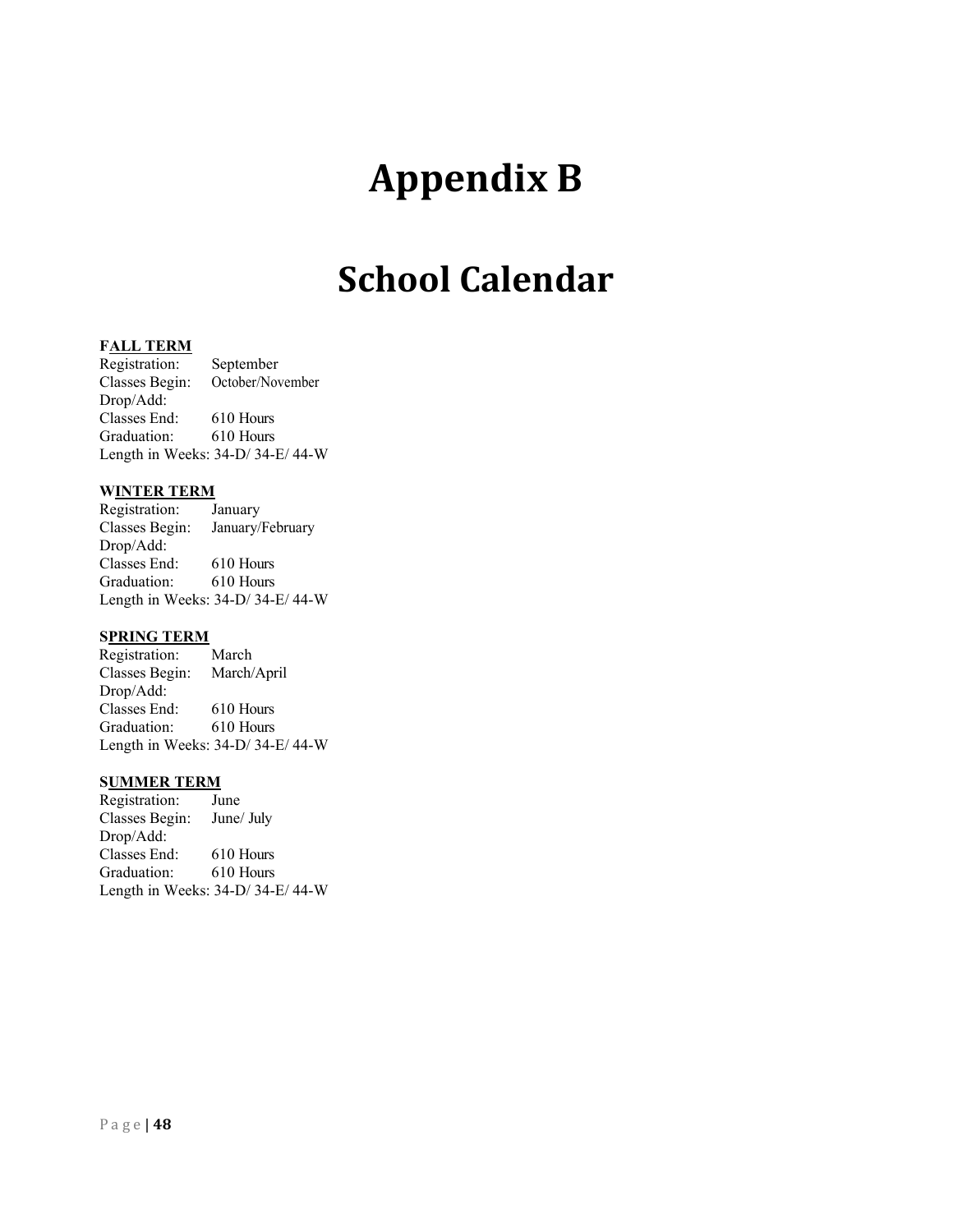# **Appendix C**

## **CPR & First Aid Training**

• CPR & First Aid training is a requirement that must be completed priorto graduation but will not be counted towards total 610 hours.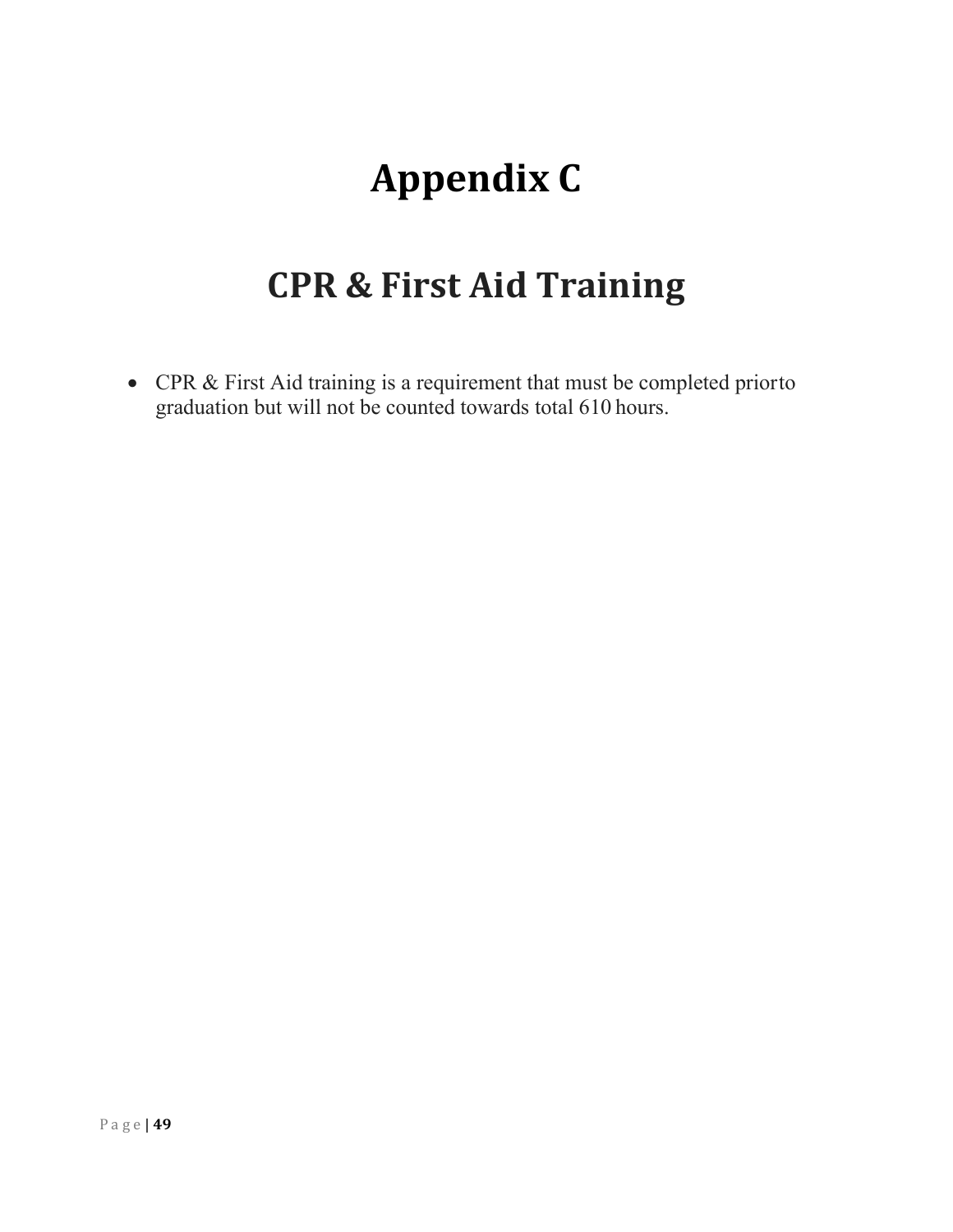## **Appendix D**

## **Collection Practices and Procedures**

Estelle Medical Academy sends a written notice to its graduates and/or withdrawn students that have an unpaid balance towards their tuition. This notice is sent out once a year which includes their most recent general ledger. It states that the payments have to be made to the School Director. If the student needs financial counseling or to set up a payment plan, the School Director is available by appointment.

## **VETERANS AFFAIRS PENDING PAYMENT COMPLIANCE**

Estelle Medical Academy in compliance with Veterans Affairs and Transition Act of 2018 (section 103) which is in effect August 1, 2019, despite any policy to the contrary, any student using Chapter 31 Vocational Rehabilitation and Employment or Chapter 33 Post 9/11 G.I.Bill ® benefits, even though the United States Department of Veterans Affairs has not yet paid tuition and fees, will not be prevented from enrolling, will not be assessed a late penalty fee, will not not be required to secure alternative or additional funding, or required to secure alternative or additional funding.